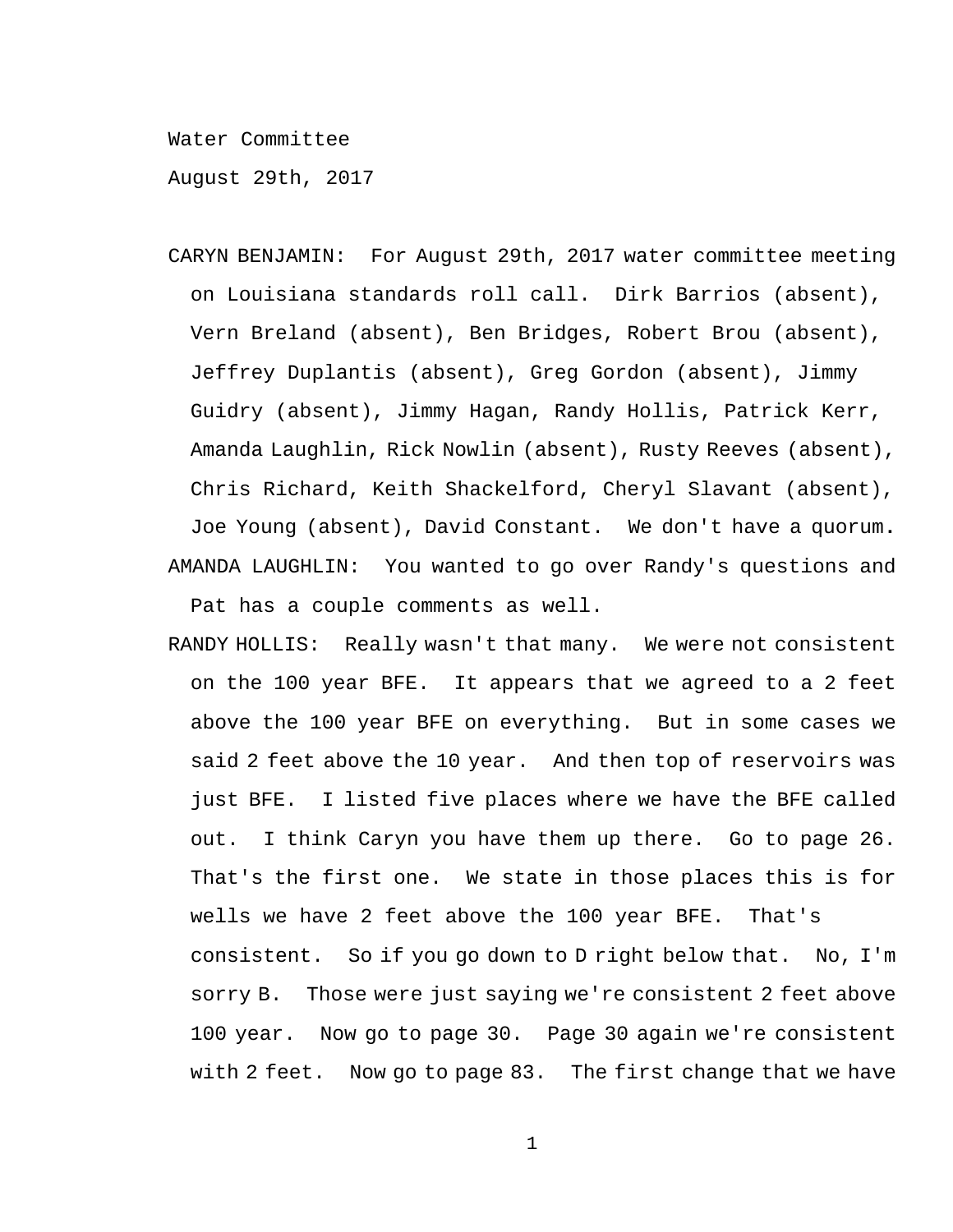we say 1 foot above 100 year. We're looking for 213 A1. You must have changed it. We had 1 foot above the 100 year. My suggestion was change it to 2 feet above to be consistent. Page 86 of 109. Electrical controls. That's where we say 2 feet above the highest flood level which may have occurred in a 10 year period.

CHRIS RICHARD: I think it's a typo.

RANDY HOLLIS: If we say 2 feet above the 100 year.

PATRICK KERR: So these are all just technical changes.

RANDY HOLLIS: What was written was what was proposed. The last thing is page 87 of 109. Under D1 ground level reservoirs we're saying shall be protected from contamination for 100 year flood elevation. So we don't say 2 feet above there. No now we do say on 3 you'll see 2 feet above ground surface and then on K4 and 5 what we say there is any accesses. There you go, vents. Vent goes over shall be 24 inches under 4, shall be 24 inches above the roof. That means if it's a metal vent you're going to have that water tight so the reservoir's 2 feet above the BFE. Do we want to make the top of a reservoir 2 feet above the BFE to match everything else?

CHRIS RICHARD: Could you just say protected to 2 feet above the BFE.

RANDY HOLLIS: Go back to D1 ground level reservoirs shall be protected from contamination.

CHRIS RICHARD: Two feet above the 100 year BFE.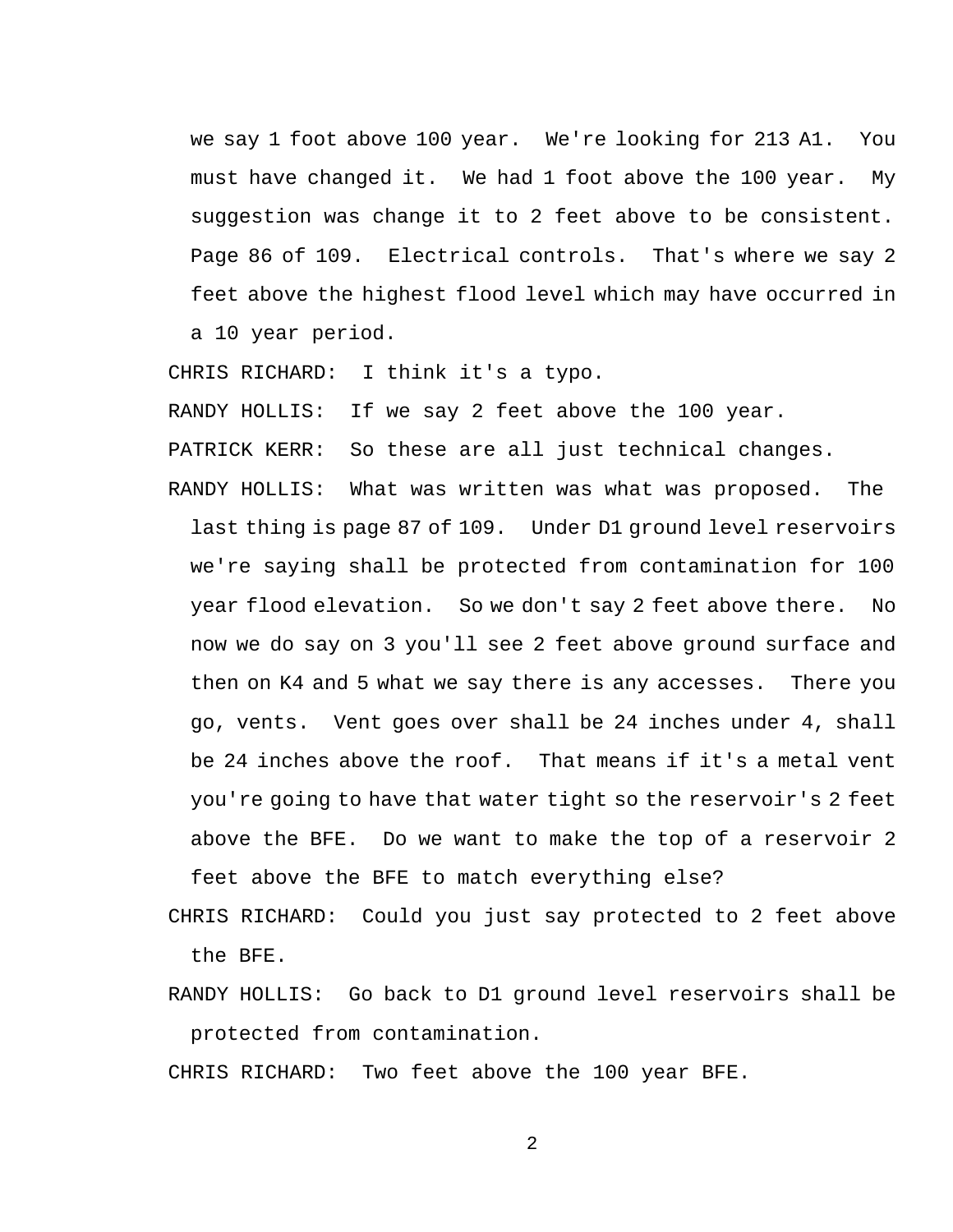RANDY HOLLIS: However they want to achieve that they can. PATRICK KERR: So the roof could still be below that 2 foot as

long as all the appurtenances are protected.

- RANDY HOLLIS: Okay, that's all I had. I was just trying to be consistent throughout the document. There may be other places I didn't catch. Let's go over some of my other questions real quick. The very beginning of this 101A page 2. Says 10 state standards repeal. In other words, that means we will never use 10 state standards guidelines again. So someone can't pick them up and say well it says this. I'm sorry these standards govern from now on and so 10 states no longer has anything to do--
- CHRIS RICHARD: Well they're not incorporated as part of the code anymore like they were.
- CARYN BENJAMIN: For 101 the definition is being repealed from 10 states. But the intent of this rule making is to rely on this as the design standard and not 10 states. And that's when you go into 105 and you'll see that 10 states that section has been stricken.
- RANDY HOLLIS: Page 3 of 109 section 101 D. Permits. Under D detailed plans specifications shall be submitted by the person having responsible charge of municipally owned public water supply or by the owner of a privately owned public water supply. In Mississippi I have to submit permits through the city, they have to sign it, and then it goes to the state. It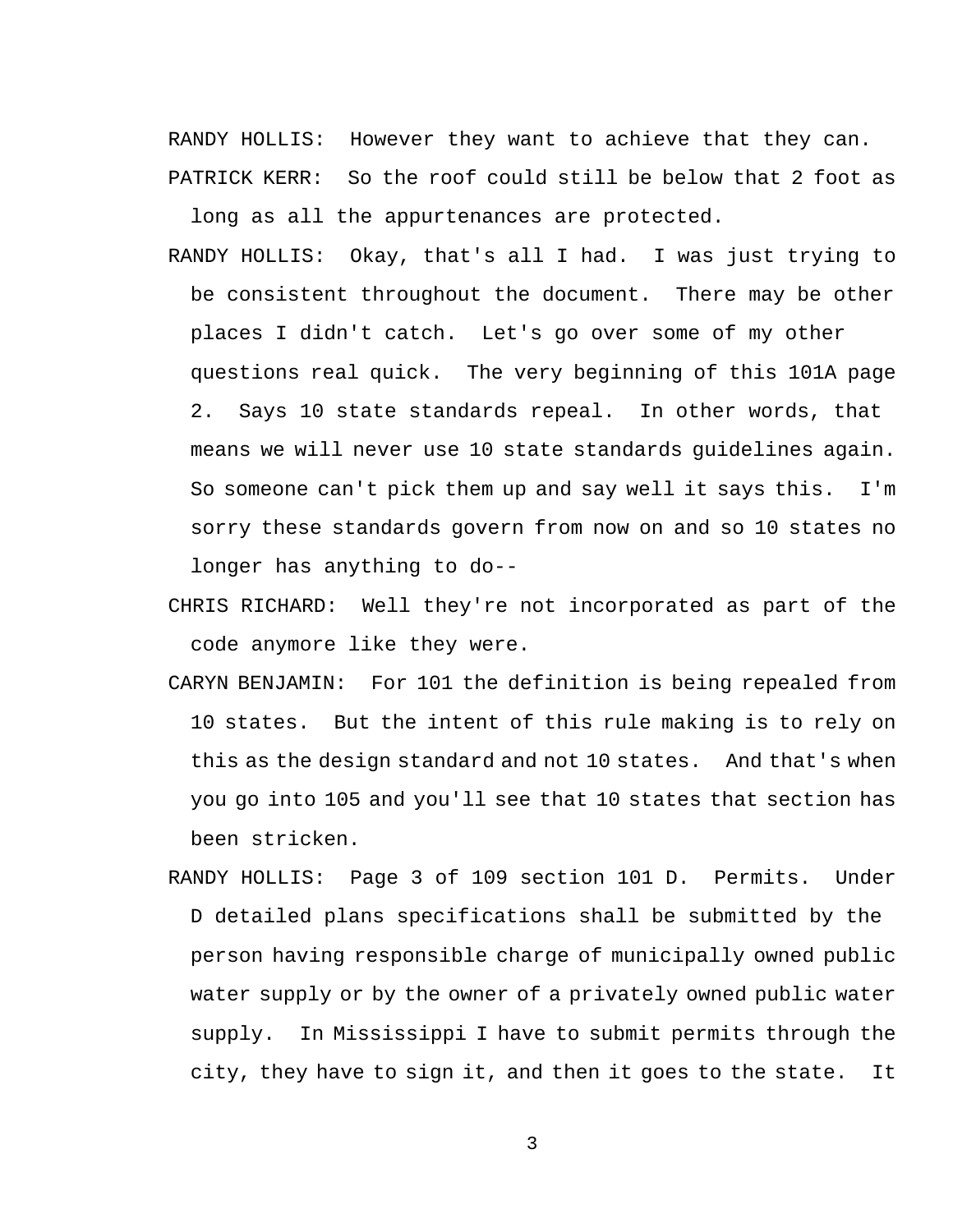can be a protractive process of trying to get somebody to sign it. This does not allow an engineer of record to submit it. And I would prefer that we add in there allowing the engineer of record to submit detailed plans and specs. And it can be and/or however.

AMANDA LAUGHLIN: Yeah, I would say or.

RANDY HOLLIS: Shall be submitted by the engineer of record or. So after the word submitted put by the engineer of record. CHRIS RICHARD: Cause it gets really complicated if a developer is putting in a water system would have to get the city to submit the plans for him. That would never happen.

- RANDY HOLLIS: You're right. I hope y'all agree with that. Under page 18 of 109 section 161B flood protection. Under B I couldn't understand that sentence. Shall not be construed to allow existing water systems to be inaccessible during flooding conditions. I tried to reverse the negatives and it just didn't make sense to me. The way I suggest we write it is the owners or the person in responsible charge shall ensure that existing water supply facilities shall be readily accessible by some means during flooding conditions. That follows under C.
- PATRICK KERR: We need to put critical like we did with the others.
- RANDY HOLLIS: That's fine. C allows you to use boats, vehicles and other things to get to them.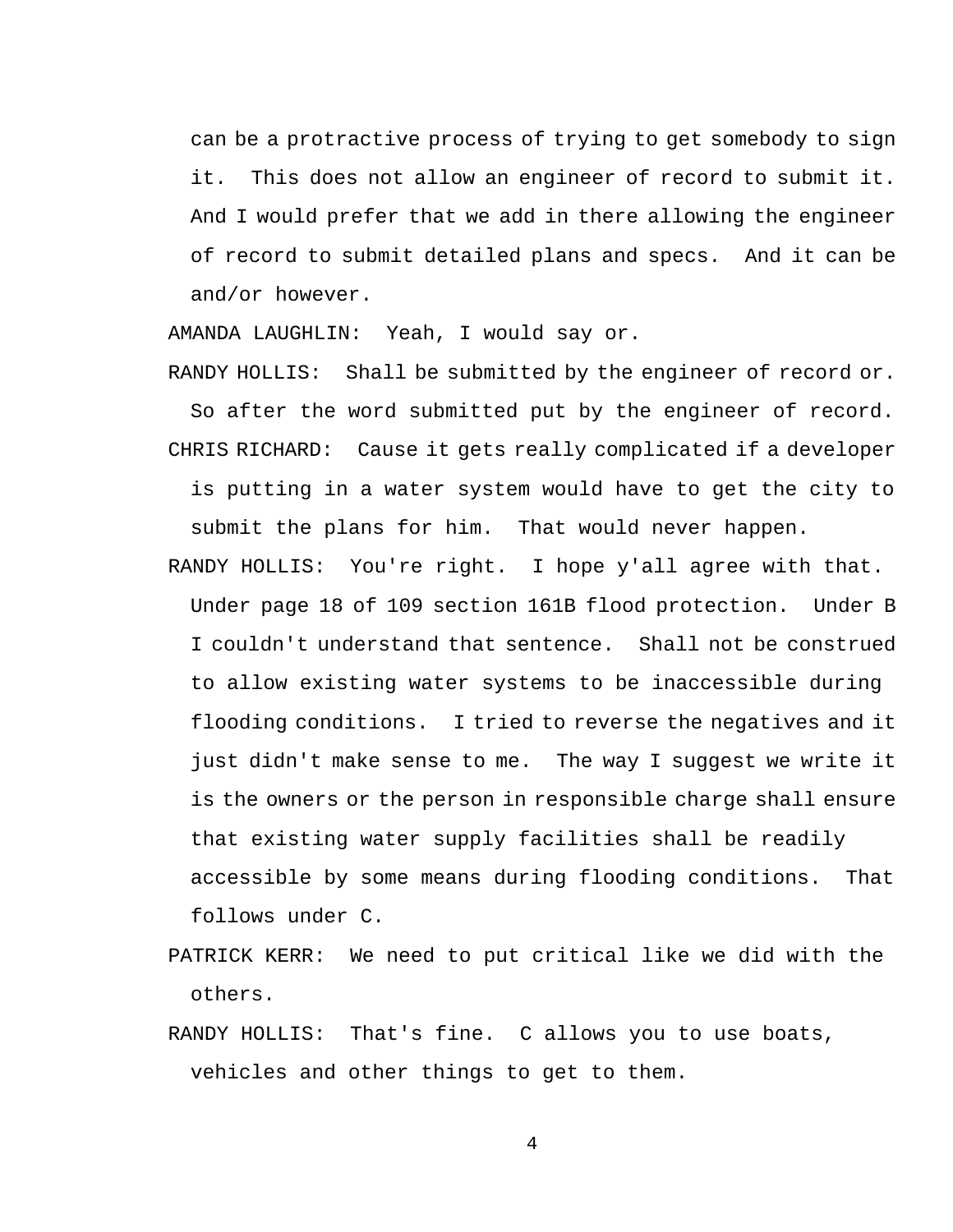- CARYN BENJAMIN: Being these new standards are going to apply to new systems or new parts of systems we need to strike this for this rule making. I can add it during the 319 amendment to adopt the additional.
- CHRIS RICHARD: This is when we were having design, sanitary. We had that whole thing that doesn't anymore. This is just design standards. So if it's not there.
- PATRICK KERR: Caryn's right. We can strike that. It's covered by A and C.
- RANDY HOLLIS: It is covered by those. I was just trying to make sense of sentence B and I couldn't make sense out of it. That's fine. Page 24 of 109. 169 D1AII. This is note one. Note one still says we can protect cast iron with leaded joints. I don't like cast iron because it's brittle and it can fracture and then you're nowhere. I would prefer for note one to at least be brought into this century by saying the sewer is of ductile iron pipe. And I added with an internal protective ceramic coating with external corrosive protective coating and with water tight joints. That gets you ductile iron with a protective 401 on the outside with a polyethylene on the outside to protect it from corrosion. So if we're going to bring this up to the standards we need to do that and get rid of cast iron.
- CHRIS RICHARD: The only problem is would that ever happen because this is for citing a well which means the sewer's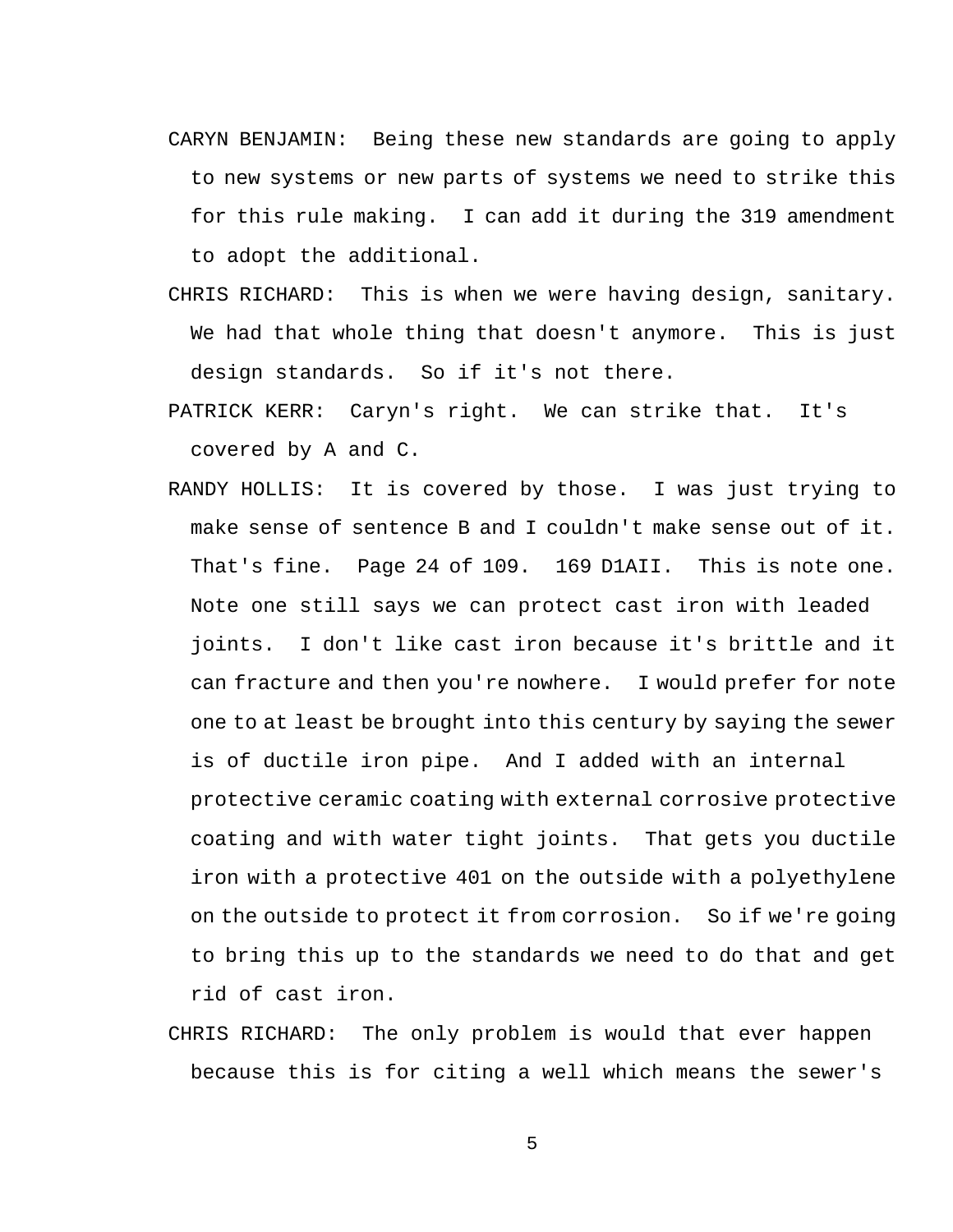already there. And so they would have to go and put ductile-- they're going to put things that they wouldn't normally put anyway unless they're anticipating a well to be cited there. Or do you have a problem with just a ductile iron pipe? Cement water line, ductile iron pipe.

- RANDY HOLLIS: Cement water line is okay, but if you don't check the outside of it it's going to corrode.
- CHRIS RICHARD: It depends on where it is. I have cast iron been in the ground for 60 years and it looks brand new.
- RANDY HOLLIS: I have some ductile that's been in 5 years and it's gone.
- CHRIS RICHARD: That's my point. It depends on the circumstances.
- RANDY HOLLIS: But if I'm going to err I'm going to err on the side of being conservative.
- CHRIS RICHARD: Then what I'm saying is that will never happen because this is for locating a water well. The sewer is already there so someone had to have the foresight to say I'm going to put sewer, I'm going to make it out of ductile iron pipe, I'm going to put protecto 401, I'm going to protect the outside in case somebody puts a well. Well that's not going

to happen so you'll never have that variance happen.

PATRICK KERR: How about we just leave it at ductile iron with water tight joints.

RANDY HOLLIS: That's fine.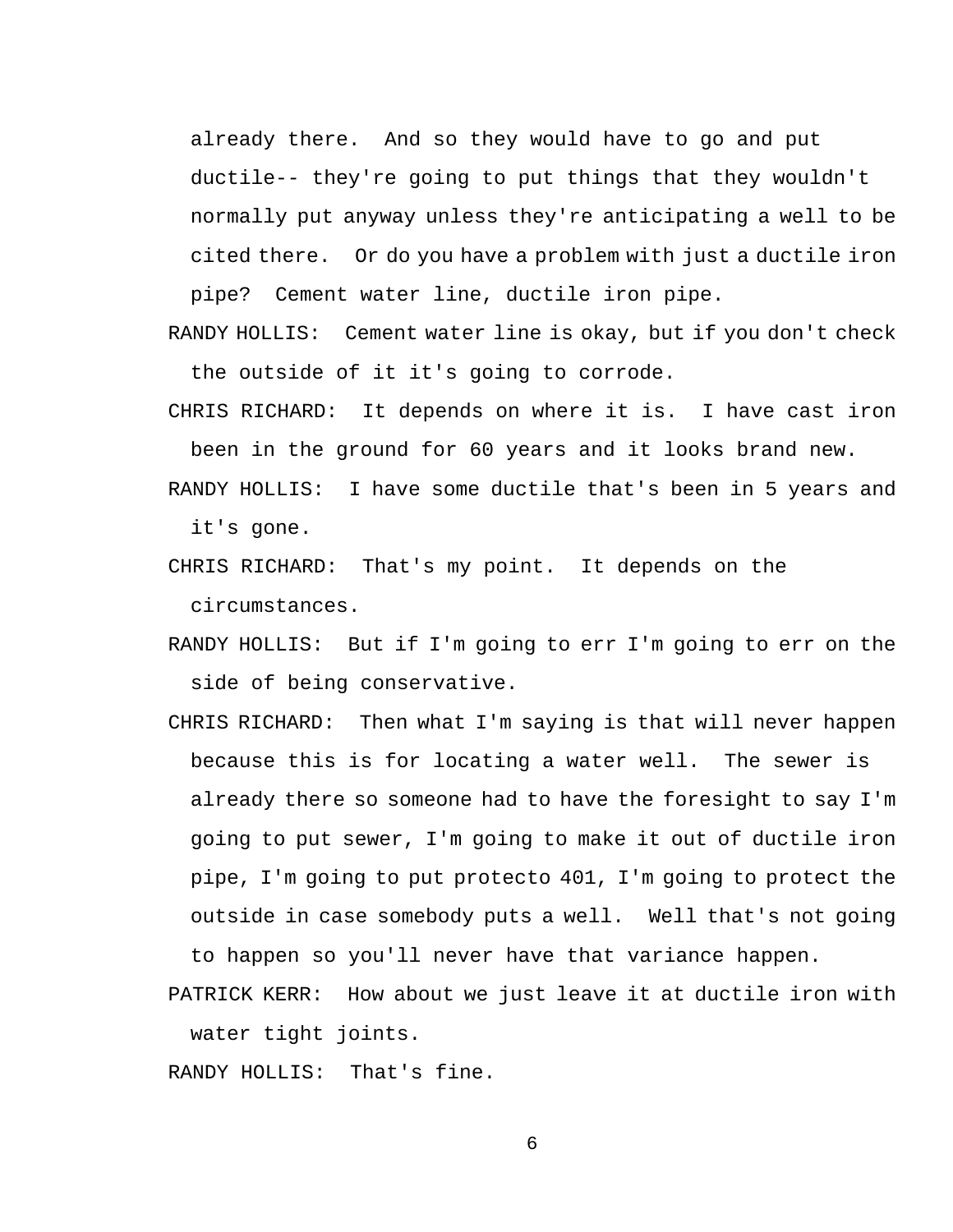PATRICK KERR: Otherwise we can start specifying all other kinds of other pipe too.

RANDY HOLLIS: Individually I will put it in like that.

- PATRICK KERR: Could we say this is being reduced to 30 feet on a case by case basis by the state health officer and then you can specify whatever you want.
- RANDY HOLLIS: I'm scared to death some young engineer won't know what they're looking at.
- AMANDA LAUGHLIN: No. If you make that statement then you'd have to put in parenthesis example.

CHRIS RICHARD: Would you put schedule 40 or maybe C900.

PATRICK KERR: Exactly. Or C901.

RANDY HOLLIS: If you wanted to put C900, 905 doesn't exist anymore.

BEN BRIDGES: That gets cloudy.

JIMMY HAGAN: Just call for pressure rated pipe.

AMANDA LAUGHLIN: If you leave it as is that's the only time you're reducing it to 30 feet.

RANDY HOLLIS: I like what Jimmy said. Pressure rated plastic pipe and just leave it at that. Just put pressure rated. Take schedule 40 out and put pressure rated. Let's go next to 169D2. Continued sanitary protection of the well. What I wanted to add to this is is it talks about how you're supposed to protect from contamination and all this stuff and then it says ownership shall be provided through either ownership,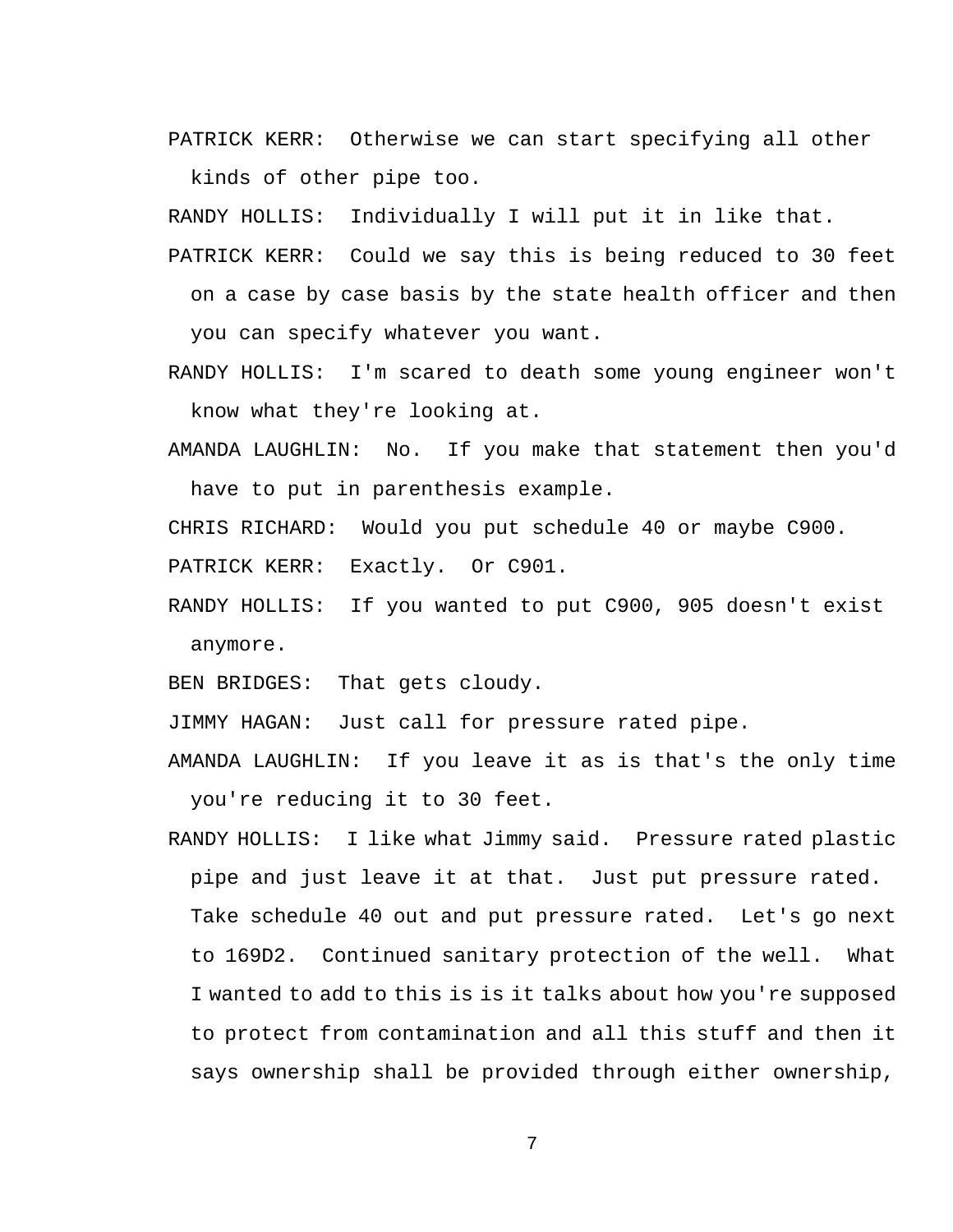zoning, easements, leasing or other means acceptable to the state health officer. What I wanted to add to this which shall be maintained for the life of the well until the well is ultimately properly abandoned. What if properties are sold and somebody misses it. I just like to make sure that we have protected that for the life of the well.

- KEITH SHACKELFORD: What if they go back and change the distance in the regs?
- PATRICK KERR: You don't have control unless it's a permitted easement would be control. If the person who gave it to you has the authority to change it you don't have control. So this is adequate. My point is if somebody else controls it you don't have control. If you can take away an easement you granted me, which is a right in real property, then I didn't really get an easement. If I control it that means you don't get a vote former land owner. We do it with servitudes all the time.
- RANDY HOLLIS: I would love to see it in there just so they know it has to be maintained for the life of the well. I understand what you're saying legally, but I like to put in there has to be maintained for the life of the well until the well is properly abandoned.
- PATRICK KERR: I have a real property interest in that controlling document.

RANDY HOLLIS: But this will help maybe somebody that's buying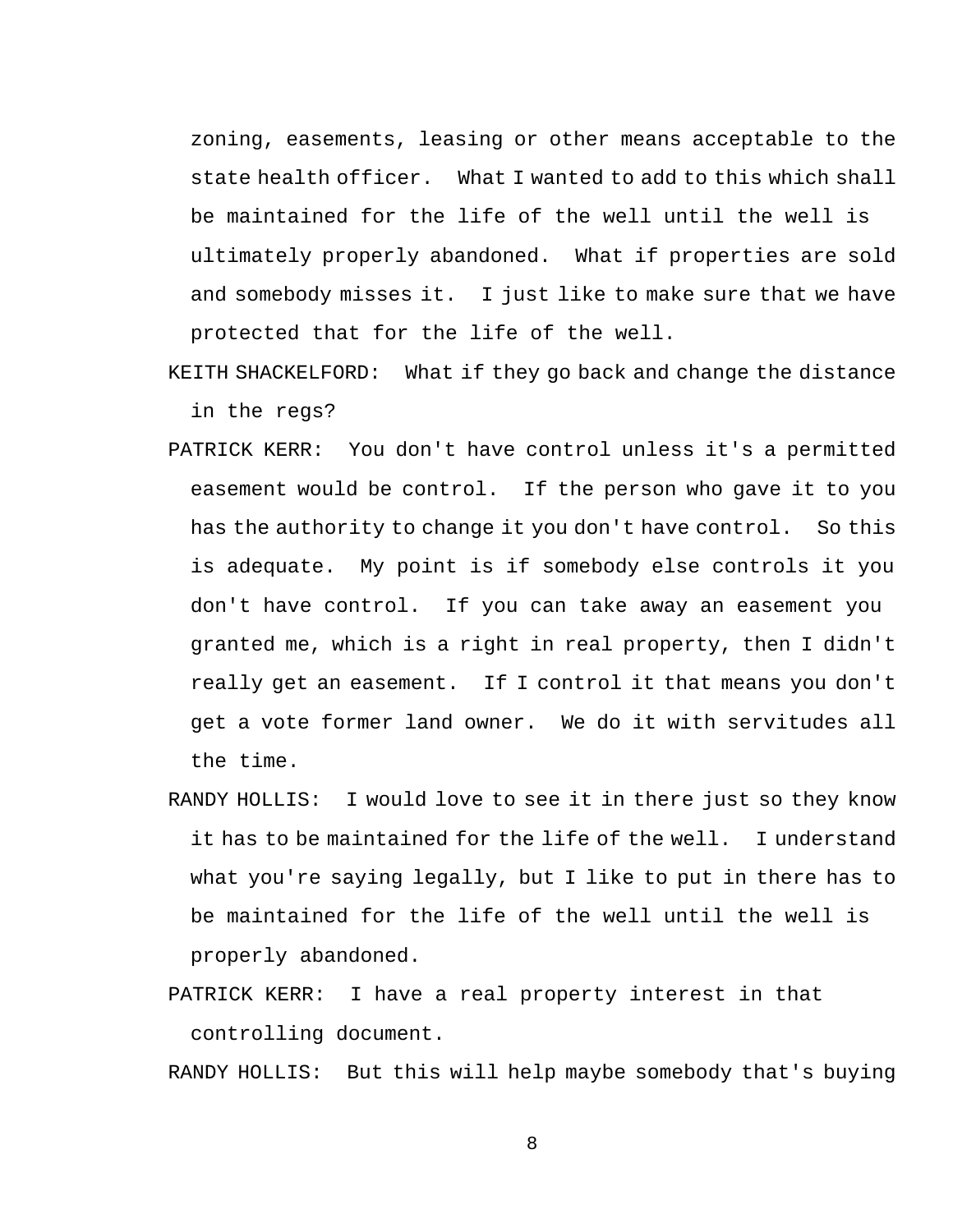it to make sure that's in that property that they're getting the easement.

- PATRICK KERR: If I don't have it in writing there's no such thing as a verbal agreement in real property. I don't have control anyway.
- AMANDA LAUGHLIN: We would not approve it without a legal document that's been in the courthouse, signed and all that good stuff.

RANDY HOLLIS: It doesn't hurt to put it in there.

- PATRICK KERR: I don't maintain the easements that I have, the land owner maintains the easements. Do I need to maintain the property now if we put this in here.
- CHRIS RICHARD: The radius of control is what I think he's trying to say you're maintaining.

PATRICK KERR: That's fine. Let's leave it.

RANDY HOLLIS: Let's go on to 177C11. I don't know

diatomaceous earth filters other than there's one (inaudible) my parents. Never put one in. If we go to C11 page 46. Right above that number 11 it is recommended the following be provided. And when I read those I'm going wait a minute, this looks like this is for every filter, not just for diatomaceous earth filters because some of these don't appear in any of the other filter requirements. I'm not sure who was in charge of this one, but was the intent of this--

CHRIS RICHARD: I don't know what it looked like before.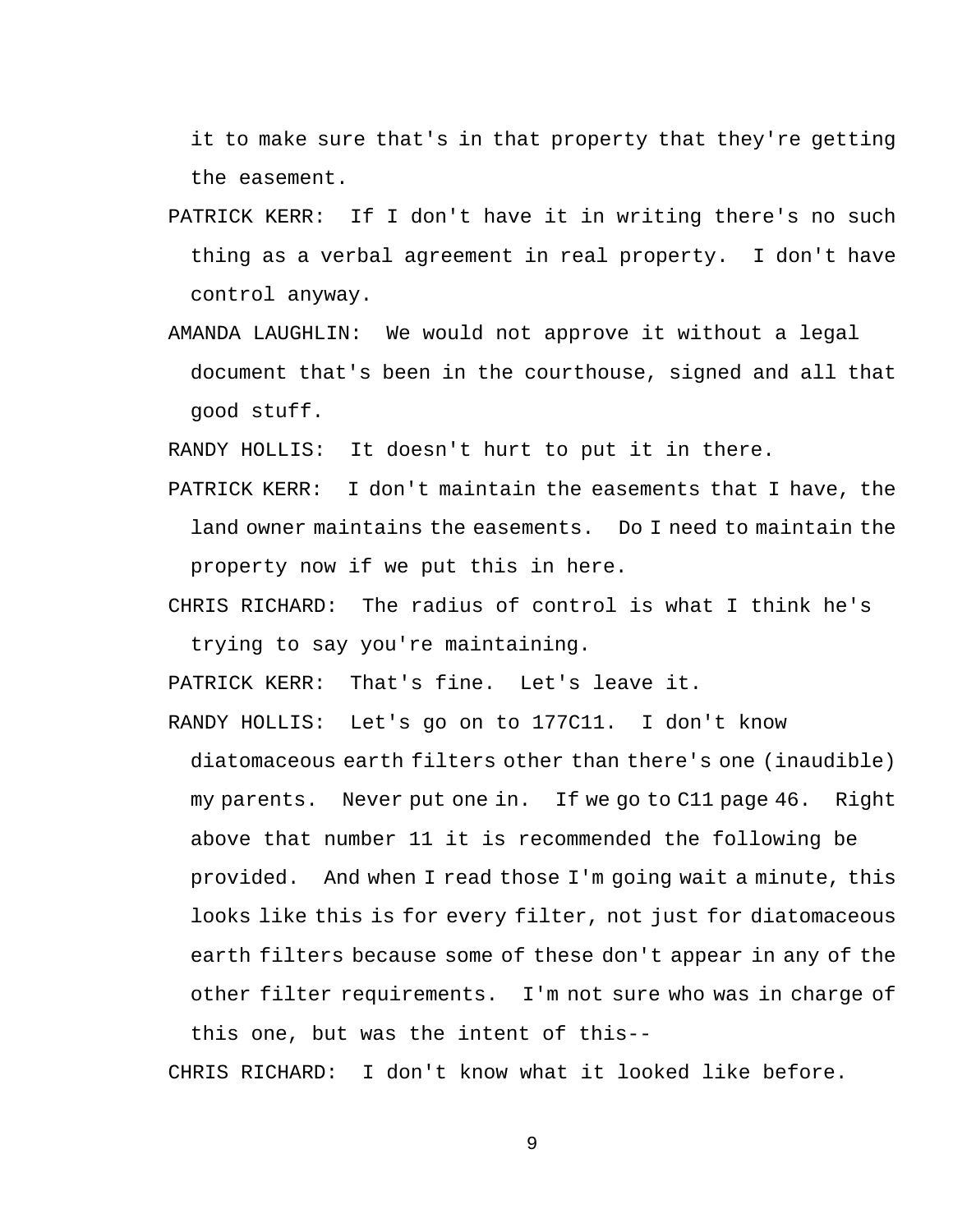RANDY HOLLIS: That's a good question. I got 10 state standards here.

PATRICK KERR: This is a recommendation, the whole thing? AMANDA LAUGHLIN: Right, the whole thing says recommended. RANDY HOLLIS: It's not exactly like 10 state reads at all. The only thing similar is throttling valve. And the other ones are not part of that.

- AMANDA LAUGHLIN: Some of those I think we added to multiple sections possibly.
- PATRICK KERR: Says for every filter right above that. Look what 10 says, shall be provided for every filter.
- RANDY HOLLIS: But that's under C. That follows 10 state standards right there exactly.

CHRIS RICHARD: Where is 11?

RANDY HOLLIS: Eleven doesn't show up under 10 state standards.

CARYN BENJAMIN: This should be it.

RANDY HOLLIS: Okay.

CARYN BENJAMIN: The formatting had to change in a lot of cases. Eleven didn't exist. It was part of 10, 10B.

RANDY HOLLIS: My only question is there are things in here that don't show up in any of the other filters like 1 to 1.5 inch pressure hose storage rack don't show up in any other filters. This looks like somebody was trying to make this applicable to all filters, not just diatomaceous earth.

CARYN BENJAMIN: It is under C. But I can explain it better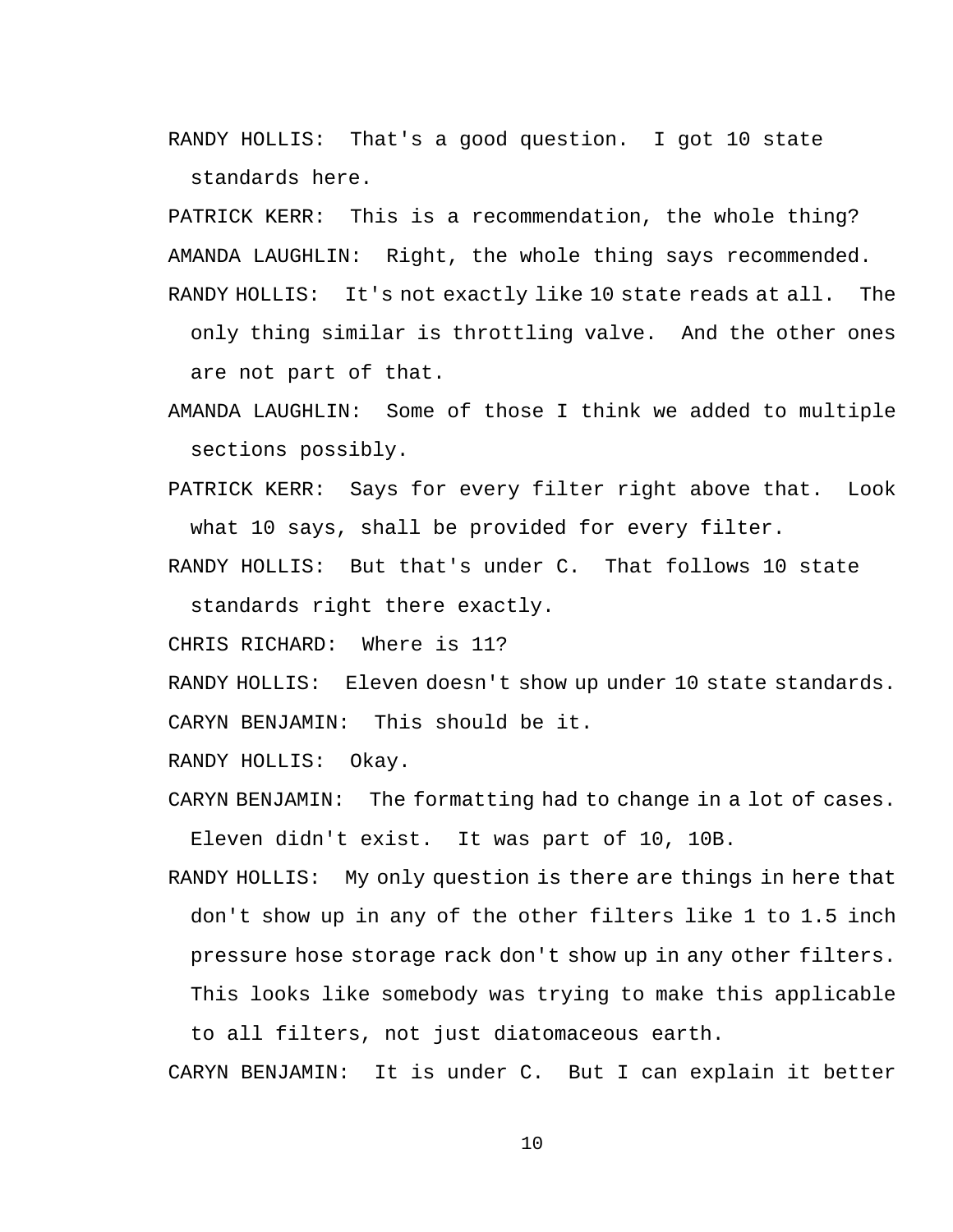by adding in the following is recommended for diatomaceous earth.

RANDY HOLLIS: It's under that section.

CARYN BENJAMIN: Do you want it to apply to other sections? RANDY HOLLIS: That was my question for the committee is should this apply for all sections.

- PATRICK KERR: It's required in one place and recommended in the other.
- RANDY HOLLIS: We can leave it there. It just looked like the intent somebody was trying to put it in all filters. Somebody can certainly put it in if they want to later.
- BEN BRIDGES: If it's recommended it would be ideal to put it for all filters recommended but not required.
- RANDY HOLLIS: When I read it it looked like it was supposed to apply to all filters. But then it doesn't need to be there because we have slow sand filters below it. So do we move it to another section.

CHRIS RICHARD: If it's recommended you can take it out.

RANDY HOLLIS: You sure can. We can delete the whole section.

CHRIS RICHARD: I'd rather do that than move it cause I think there's going to be unintended consequences.

RANDY HOLLIS: Is there something above that that you would want

to leave in as a requirement since the section above it is a shall.

PATRICK KERR: Leave 10, right.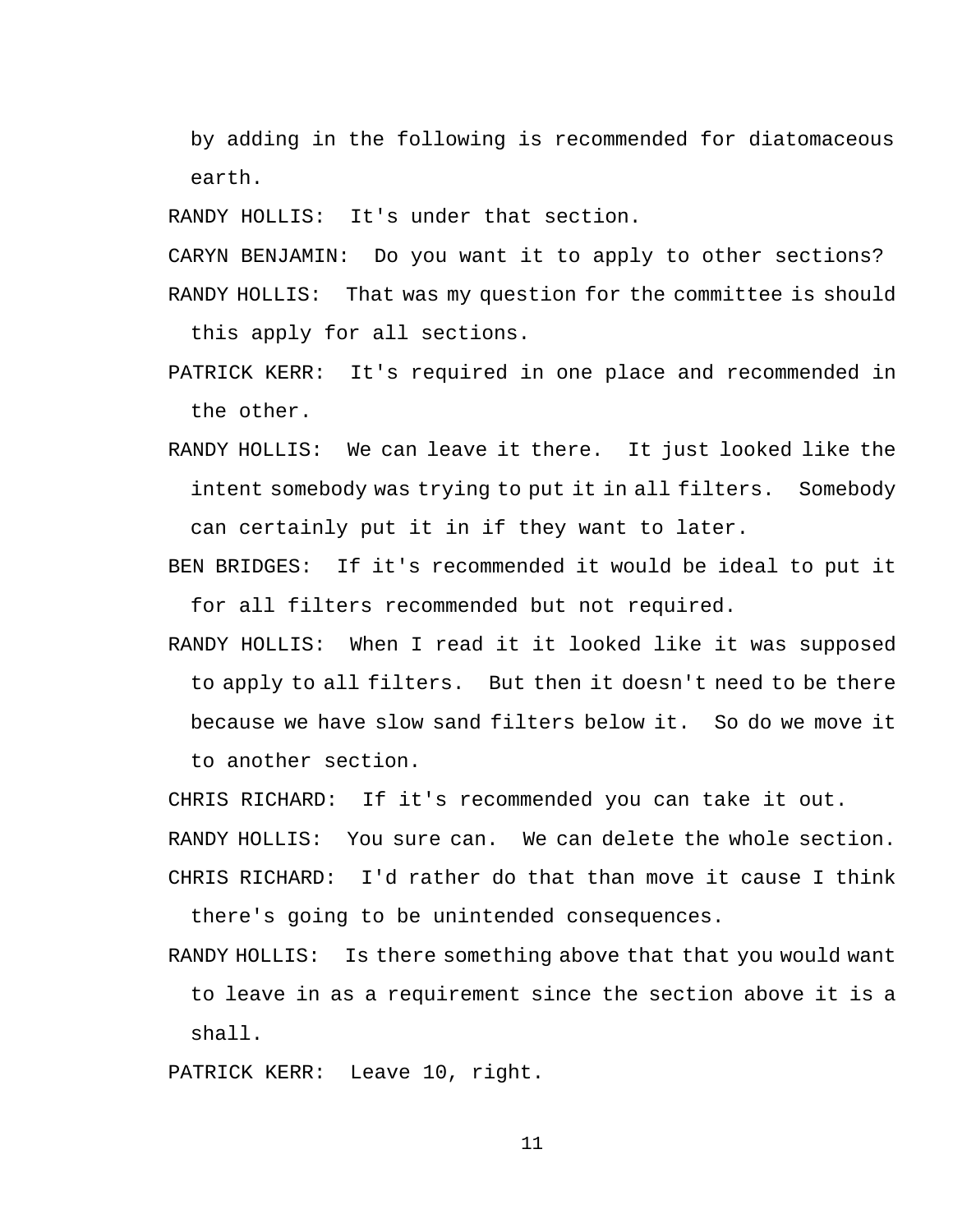CHRIS RICHARD: Strike 11.

RANDY HOLLIS: Is there something in 11 you would want to move up to 10?

CHRIS RICHARD: C is already in 10.

PATRICK KERR: I think you just strike 11.

RANDY HOLLIS: Let's go on to section 179 C. Page 51 of 109. This is a question for my lack of knowledge. Number 2 for treating surface waters and ground waters under the direct influence of surface water of the system shall be designed to meet the CT standards set in chapter 11 of this part. Is there

a CT for ground water?

AMANDA LAUGHLIN: Yes.

RANDY HOLLIS: Where does it say that? Should you specify you have to meet it for ground water.

CARYN BENJAMIN: It's only if you have well contamination.

It's not necessarily a requirement all the time.

RANDY HOLLIS: So I can put a well with no retention time or CT.

PATRICK KERR: Do it every day.

AMANDA LAUGHLIN: Contact time, not CT like surface water treatment.

RANDY HOLLIS: So for ground water, a brand new well I have to have 30 minutes contact time.

PATRICK KERR: No, you do not. That's not true.

CARYN BENJAMIN: It's in the code.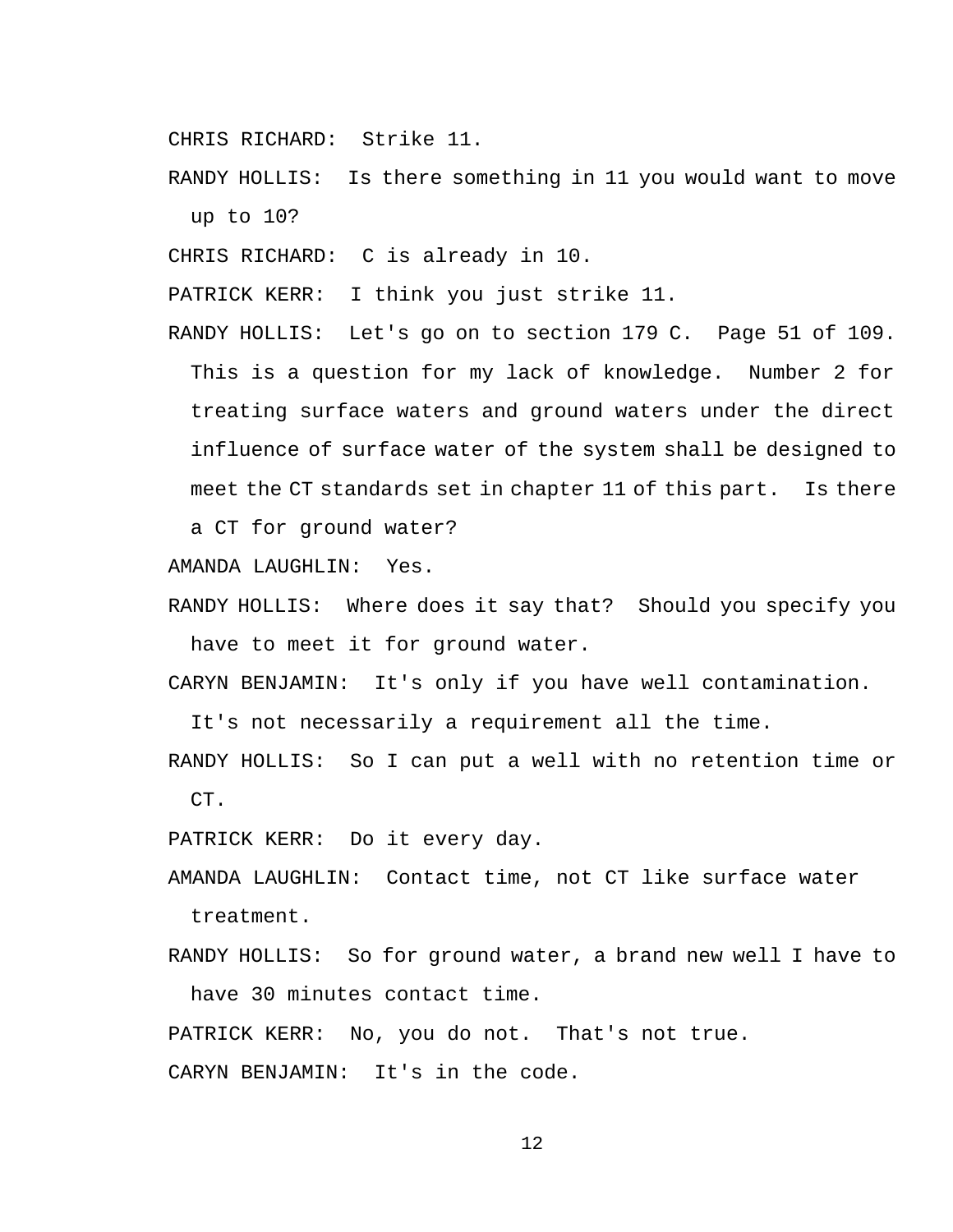PATRICK KERR: New wells.

CARYN BENJAMIN: If it's part of a new system, yes. But I guess if you're an existing system, you put in a new well, it's not a requirement.

- PATRICK KERR: That would be a huge change and I don't know what purpose it serves. When we get hits under the ground water rule we have to correct the problem. If the problem is the source CT may be the solution, but until you've demonstrated a problem you don't have to do it. Anytime we get a coliform positive in a system you have to go back to the source and sample. And if we have a positive fecal we're going back to the source and we have to fix the problem. So CT is one solution.
- AMANDA LAUGHLIN: And sometimes we do have systems that want to meet CT standards on the ground water, but it's monitoring issues for the ground water rule. Usually comes back to the ground water rule.

CARYN BENJAMIN: Some of your wells do CT.

- PATRICK KERR: We're building big manifolds. It's crazy because you allow for plugged flow in a 36 inch pipeline, but not in a tank. That's okay, we'll talk about that some other time. We're manifolding and getting CT time at some of our sites.
- RANDY HOLLIS: Okay. Let's go on to page 51 of 109 down below 179D. This references 355 and 357 of this part. Those don't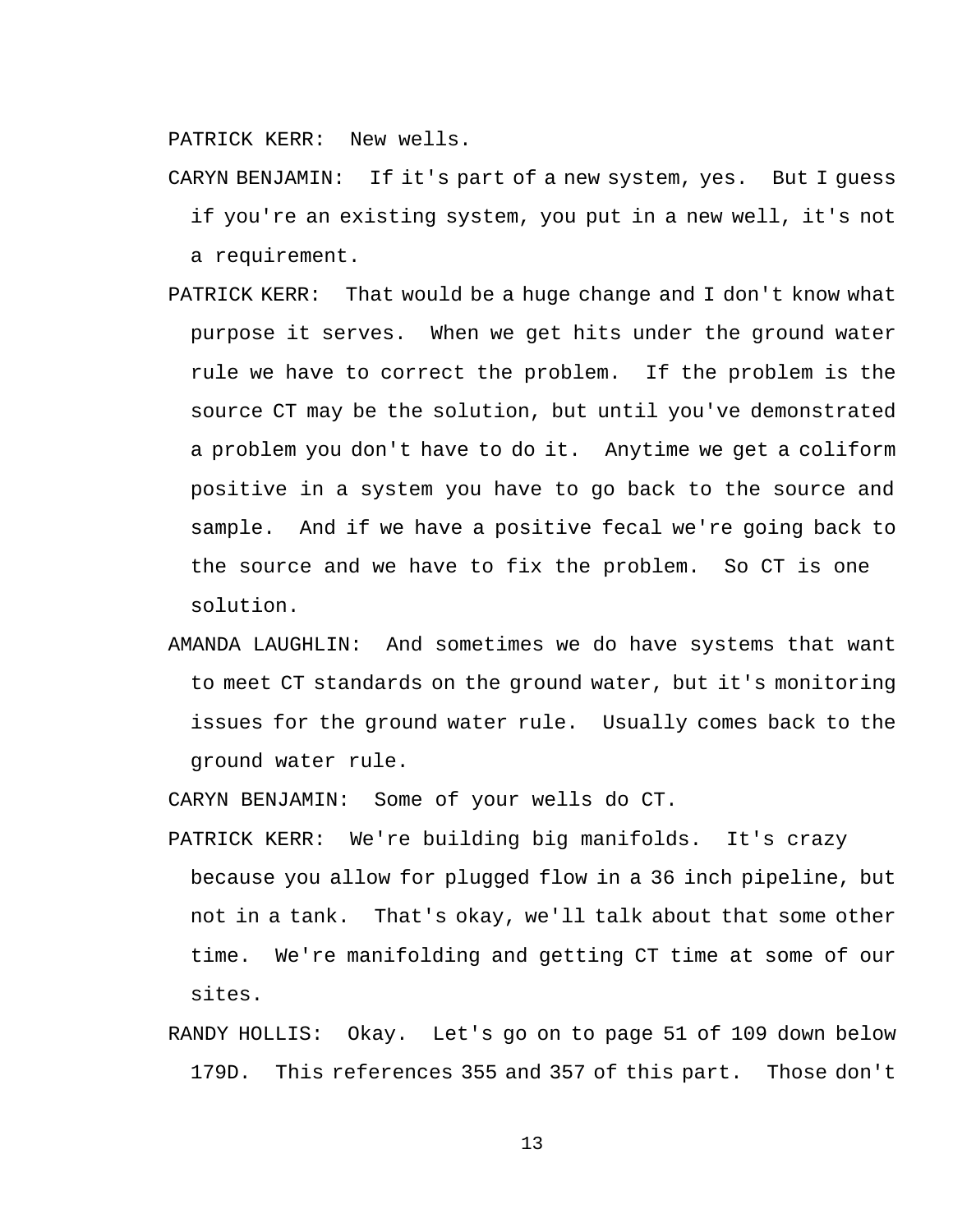exist.

PATRICK KERR: They're in part 12.

CARYN BENJAMIN: The part refers to part 12 so that's all of water supplies.

RANDY HOLLIS: If y'all are comfortable the way it's referenced, okay. Under part 12 that I've got title 51 I couldn't find those paragraphs anywhere.

PATRICK KERR: The whole emergency rule 355 and 357.

- AMANDA LAUGHLIN: It's not necessarily listed in there cause that's the additions to part 12. I don't necessarily think everything's printed from all of part 12. He's saying he can't find 355 in his booklet, but we only included the rule making part. We didn't give you all part 12. But if you go to the sanitary code right now 355 and 357 is our disinfection rule.
- RANDY HOLLIS: When we list the page numbers of the bottom of this those are not correct for the final because it won't be 109 pages. It will be a lot more than that.
- PATRICK KERR: No. We'll only publish the changes. In the registrar it will just be the changes.
- AMANDA LAUGHLIN: When it's published into the current part 12, yeah, it will be larger than 109. All of part 12.

PATRICK KERR: Like part 1 of this the definitions is more than just that one. It's the only one we changed.

RANDY HOLLIS: When I read this and look at the beginning of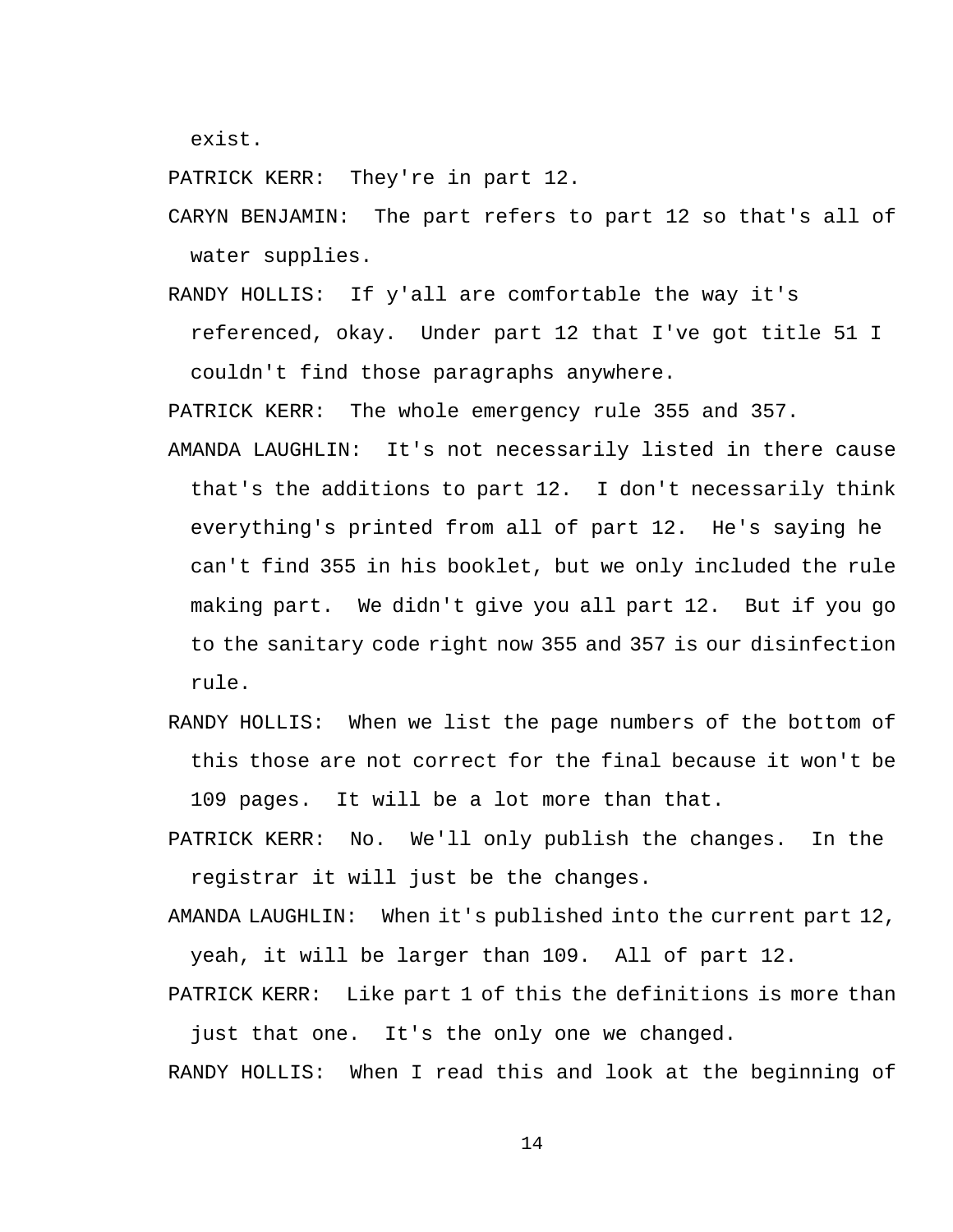it it states title 51 public health sanitary code part 12 water supplies. As though this is inclusive of everything. And it even lists all of the chapters and everything. So when you reference something like this of this part it's not in what we have. So legally if it's fine I'm okay with that.

CHRIS RICHARD: The final publication is the entire document so it's correct at that point. These are just publishing the changes. The final document will be the whole thing.

CARYN BENJAMIN: These are the effective sections of the code that are being amended.

RANDY HOLLIS: Okay.

- CARYN BENJAMIN: That is one point to make, subsequent rule making will involve code clean up of any conflicts or redundant material.
- RANDY HOLLIS: Let's go on to 179F2. And this is one of those things we covered just a minute ago, but do we want to change it or not. Pipe material. We talked under vacuum piping shall be polyethylene tubing or PVC pipe and then we talk about rubber PVC polyethylene. This is a pet peeve of mine, but I hate to see people use schedule 40 or lighter PVC pipe on any type of chlorine application. It's a cheap pipe, it's degraded by sunlight. I like schedule 80 and I think we'd be remised not requiring schedule 80 for anything involving chlorine. I would put after polyethylene tubing or schedule 80 PVC pipe and then rubber schedule 80 PVC polyethylene.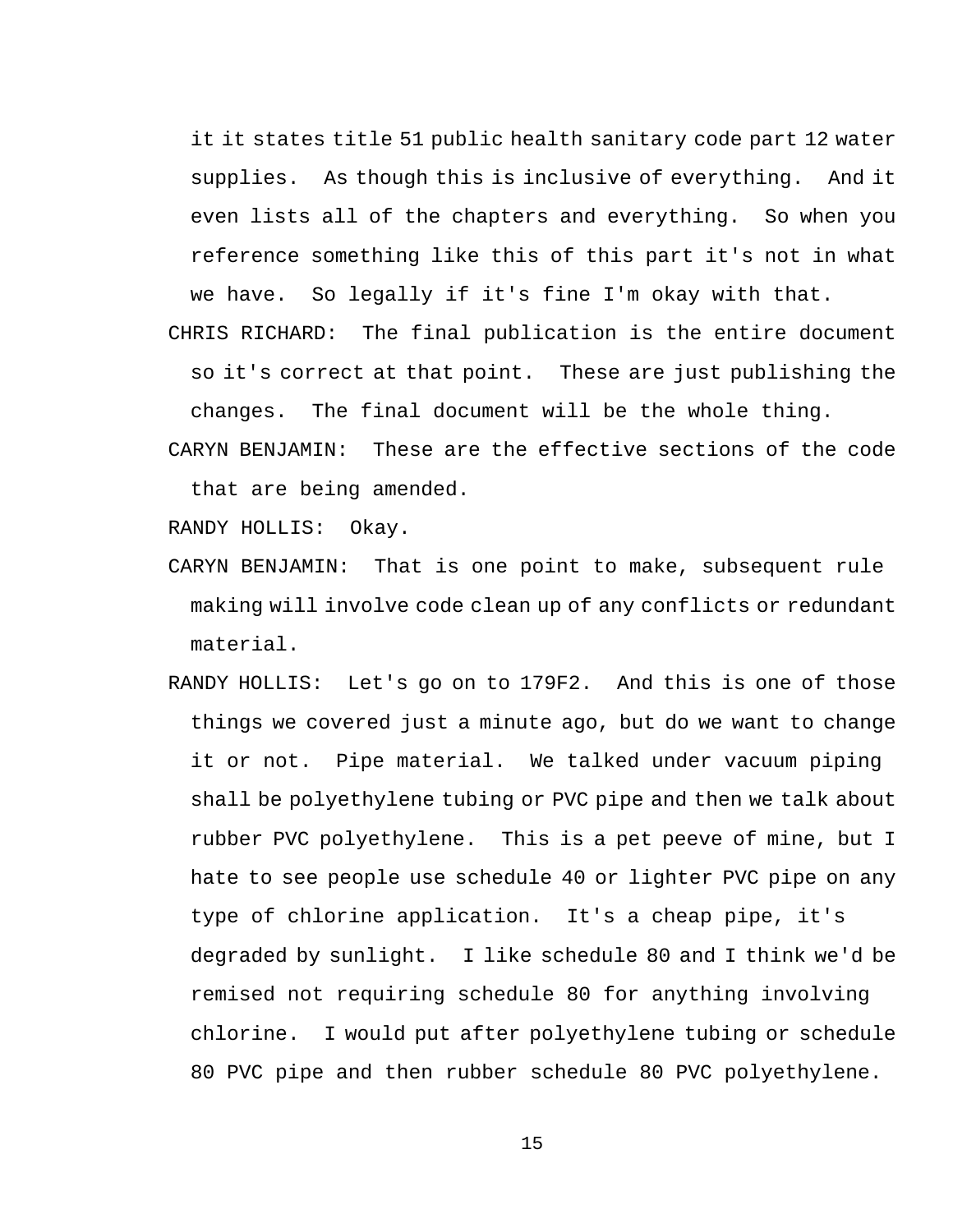AMANDA LAUGHLIN: What's the cost difference?

RANDY HOLLIS: Nothing. When you're doing little sections, nothing. Most reputable people that's all they're going to have on their truck.

BEN BRIDGES: Most of ours only use schedule 80 anyway so I think it's understood and assumed that's what we're going to use. RANDY HOLLIS: After PVC on that sentence rubber schedule 80 PVC or polyethylene. Shall be or after PVC. Let's go to page 72 section 203J4. And I don't think this needs to be changed, I just want to make sure we're on the same page. Bulk liquid storage tanks. Under number 4 liquid storage tank shall be kept covered. I got alumn tanks sitting out there that have a top on them, they're not covered.

PATRICK KERR: They are covered. They have a top on them. RANDY HOLLIS: While we're here I want to make sure we all understand I don't have to put a cover over a bulk tank across the top.

BEN BRIDGES: A shade.

RANDY HOLLIS: So to say shall be kept covered doesn't mean I have to put a cover over it.

AMANDA LAUGHLIN: It means it has a lid on it.

CHRIS RICHARD: I agree, but that's not the way it can be interpreted because when you say the tank is kept covered, kept covered means over the tank, not part of the tank.

RANDY HOLLIS: Exactly.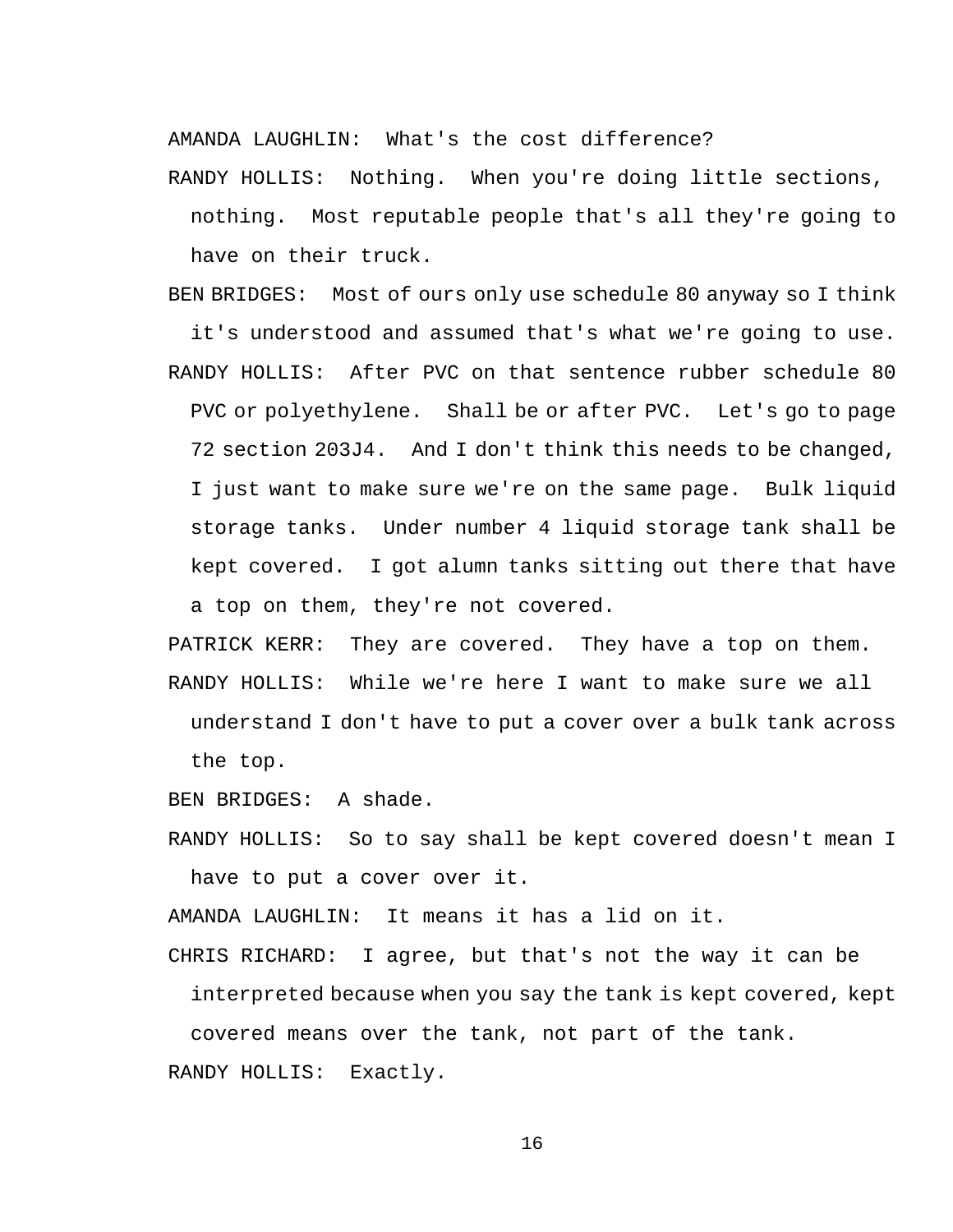CHRIS RICHARD: The way it's reading somebody is going to say no you have to put it in a building.

BEN BRIDGES: Which would enhance the life of the tank drastically.

RANDY HOLLIS: I have one that's 32 years old sitting out there right now. It's fine.

CARYN BENJAMIN: The second sentence appears to cover it.

Shouldn't we just strike that first sentence?

PATRICK KERR: Should we say closed.

AMANDA LAUGHLIN: Then you're saying it has to be in a room.

RANDY HOLLIS: If the intent there is liquid storage tank shall have a top. Can we say shall have a top? Liquid storage tank shall have a top. I know that seems elementary but.

- CHRIS RICHARD: The top of the tank where it has a cover it's still the top.
- PATRICK KERR: Do you just want to say sealed against infiltration.
- RANDY HOLLIS: No, I just want to make sure some young engineer doesn't interpret this and I get a letter back not approved because I didn't have a tarp or something over my tank. Liquid storage tank shall have a top.

CHRIS RICHARD: A lid.

PATRICK KERR: Yeah, a lid.

- RANDY HOLLIS: Let's go to 205A which is on page 74. Number
	- 3. I want to add a number 3. We have chemical name, purity,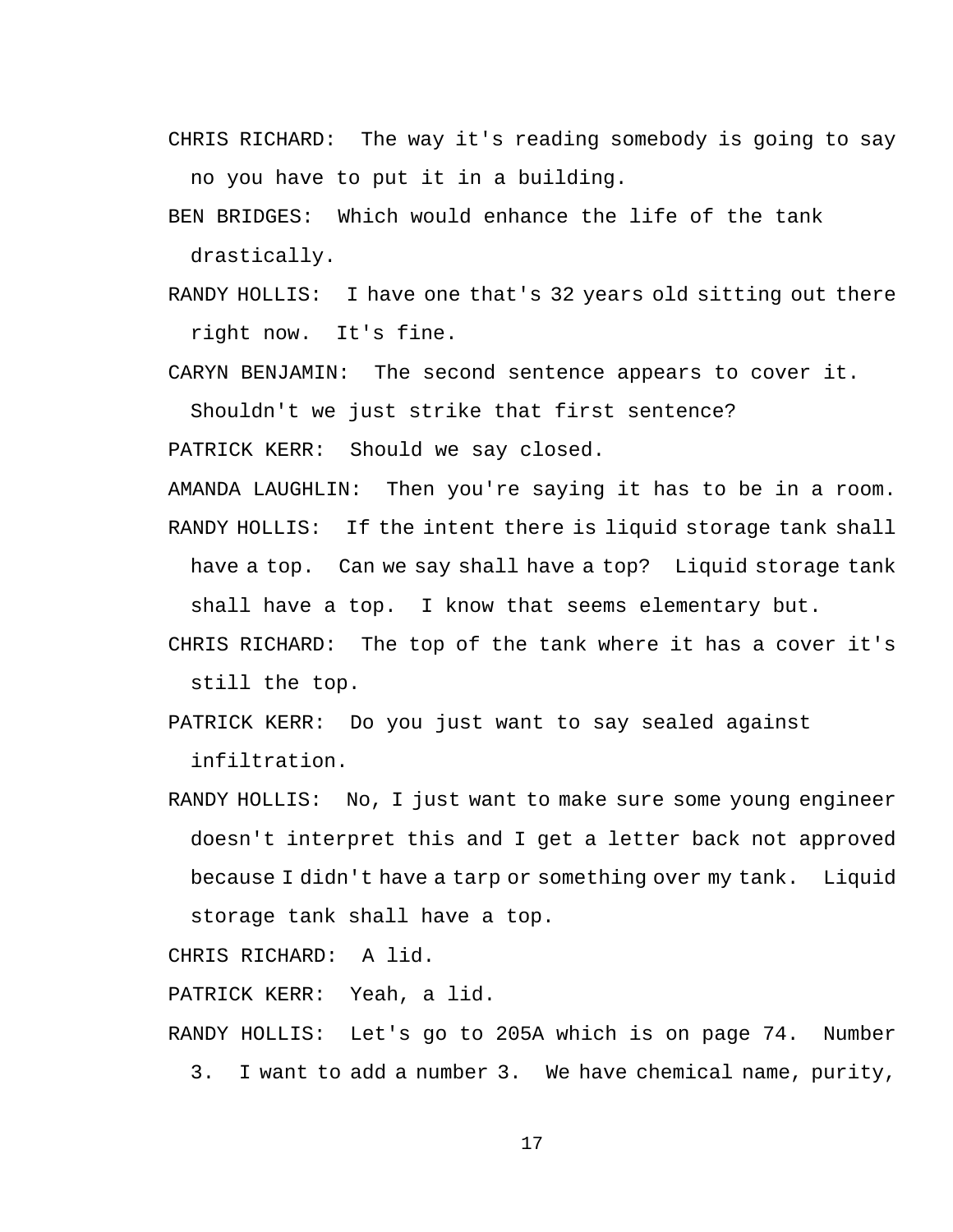concentration and supplier name and address. I would like to put under this that SDS sheets for every chemical shall be on site and--

PATRICK KERR: No, doesn't go here.

- RANDY HOLLIS: And shall accompany each shipment and shall be readily available when deliveries are made. I think it's remised not requiring that. So where would it go?
- PATRICK KERR: It's not there's to enforce. That's an OSHA requirement. That's not the health department.

RANDY HOLLIS: Okay.

- PATRICK KERR: We could start putting all kinds of stuff in here.
- RANDY HOLLIS: There is something about the requirement for SDS, but it's not during the shipment or delivery.
- BEN BRIDGES: What if the product hadn't changed. The redundancy of putting it with a load of chlorine every time could be-- I mean once you have it once on site unless there's a major change to the product itself then it's got to go through all the NSF listing all that again, why don't you require every one to be-- seems like you got it on site one time should be good until it gets changed.
- PATRICK KERR: Again, this is not a health department, something the health department should be. First of all it's going to apply to new facilities and for permits I don't think we need to have safety data sheets part of the health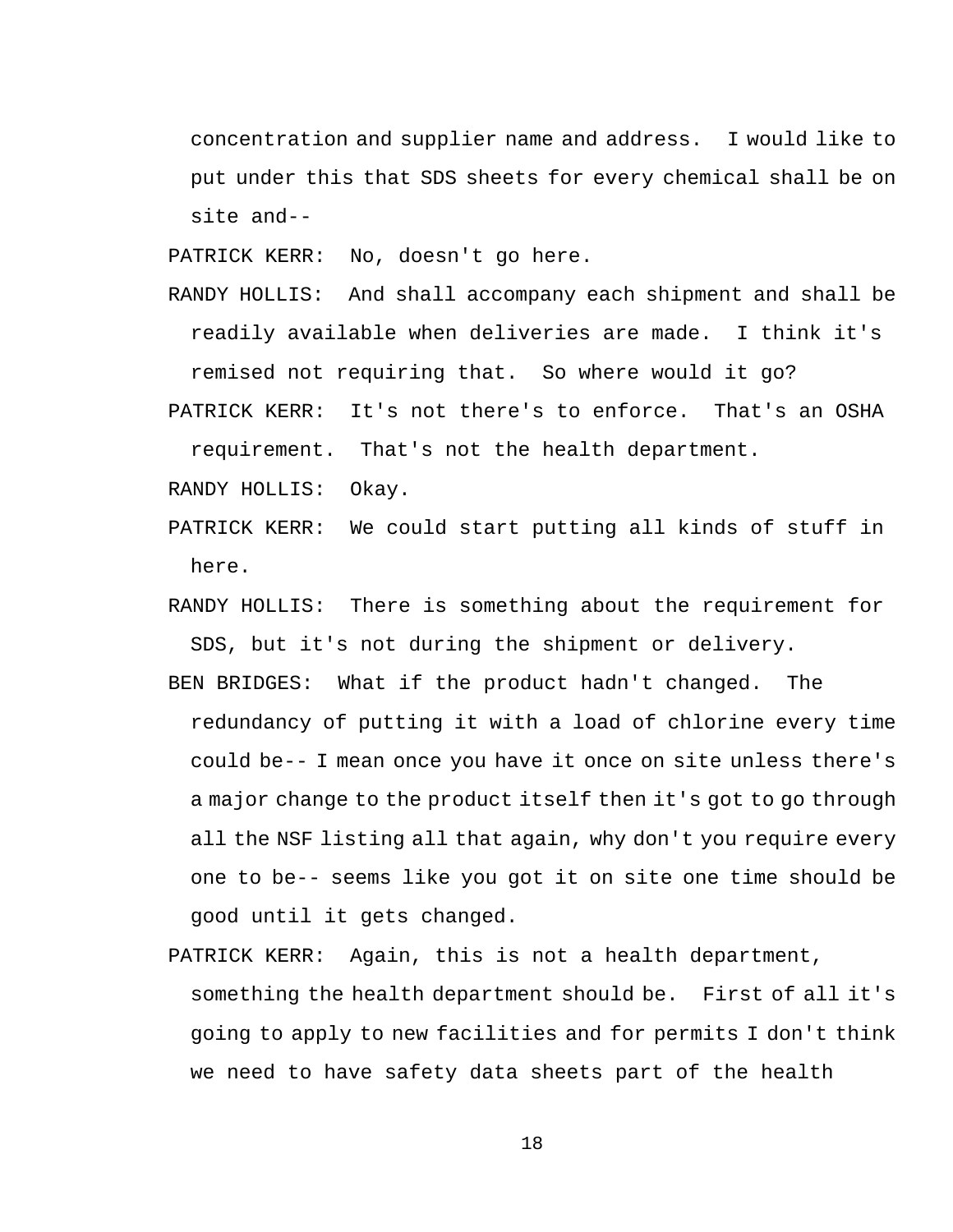regulation. I'm sitting here thinking about how much of a pain in the neck it is. Safety data sheets are normally kept in a central area where everyone knows where they are and basically now I have to have one with every shipping container whether it's a shipping container in storage or in transit I have to make sure the SDS is with it.

BEN BRIDGES: And updated and the correct one.

PATRICK KERR: If you have it in one place you can keep it current and people understand how to deal with an injury caused

by it. But if it's in five different places it's a problem.

RANDY HOLLIS: And I understand that. Chemicals delivered in the middle of an 18 wheeler and starts leaking.

PATRICK KERR: The driver should have that and everything else. RANDY HOLLIS: That's all I'm asking for is the driver should have that with them.

- PATRICK KERR: How do I as a water company operator make sure the driver has the SDS and do I care. Once it comes on my facility.
- BEN BRIDGES: If he doesn't you stop him and make him wait till he can get one sent, emailed, faxed.
- RANDY HOLLIS: You know it's being delivered so before you get your forklift and offload it you say where's the SDS sheet. That's a competent operator so if we don't want to put it in there that's fine.

PATRICK KERR: We could put all kinds of stuff in here. That's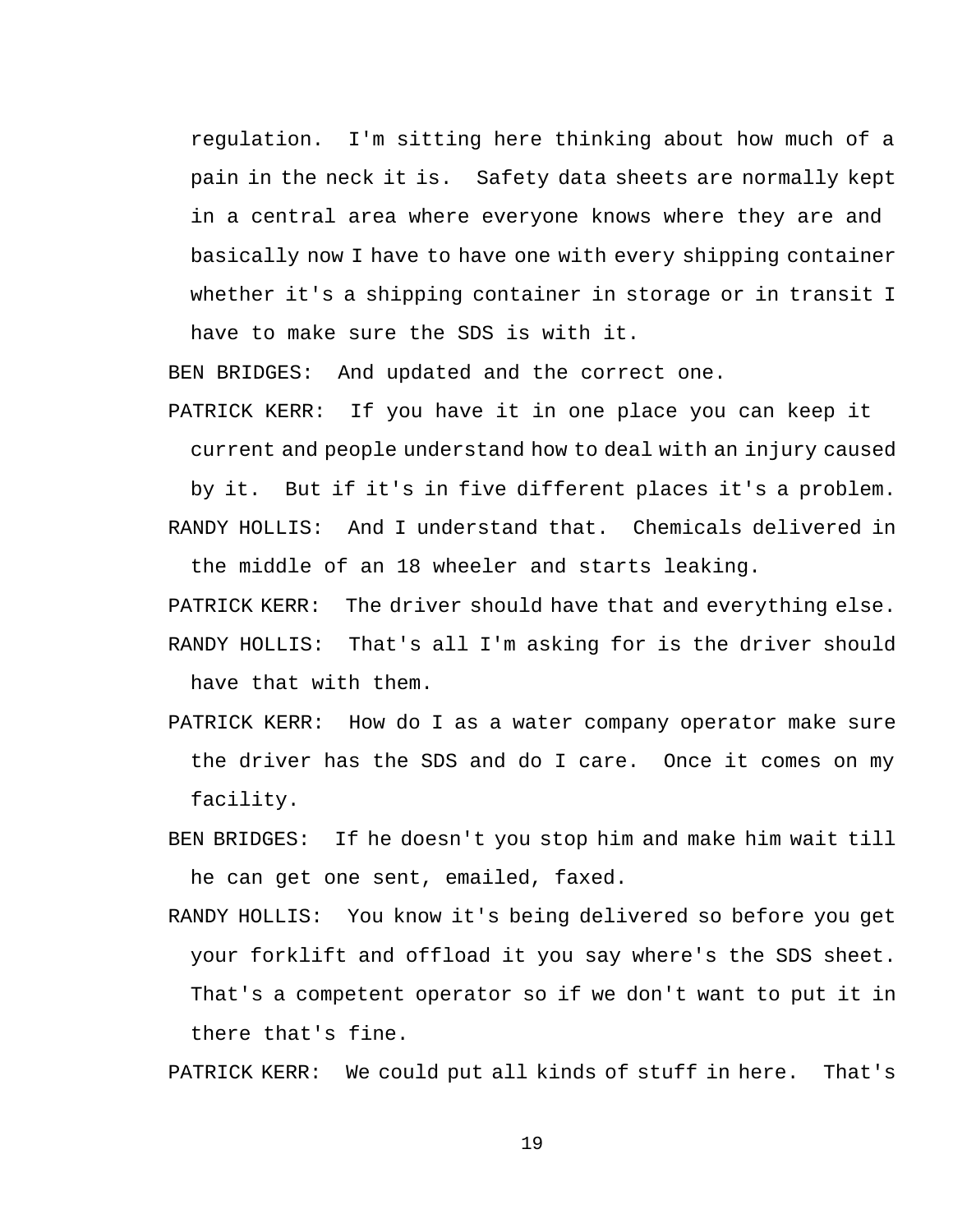not a health department quality of water.

AMANDA LAUGHLIN: We can't enforce that like does a truck have a sheet. We actually do talk about looking for (inaudible) and NSF approvals.

BEN BRIDGES: Most deliveries we do have an SDS sheet.

PATRICK KERR: They should come with it.

BEN BRIDGES: And they should, but if they don't you go shoot the guy. What extreme do you go to. If you have an older copy in the book that would suffice and he doesn't have but one copy and you have a split delivery what do you do then.

PATRICK KERR: That's not what I'm saying. I'm saying if I have a shipping container of sodium thiosulfate if we put it here

I have to keep the SDS with the shipping container.

RANDY HOLLIS: No. That wasn't what I read. That SDS should be on site and should accompany the shipment.

PATRICK KERR: Fully labeled to include C, SDS.

BEN BRIDGES: Every drum and every bucket that you have.

RANDY HOLLIS: What I said was the SDS should be on site and

it should accompany the shipment. If y'all are saying we can't control that that's fine.

- CHRIS RICHARD: If you get lime delivered does that section fall and so when you get a load of lime.
- PATRICK KERR: There's not a bulk shipping container for lime. Well you could.

RANDY HOLLIS: Let's move on.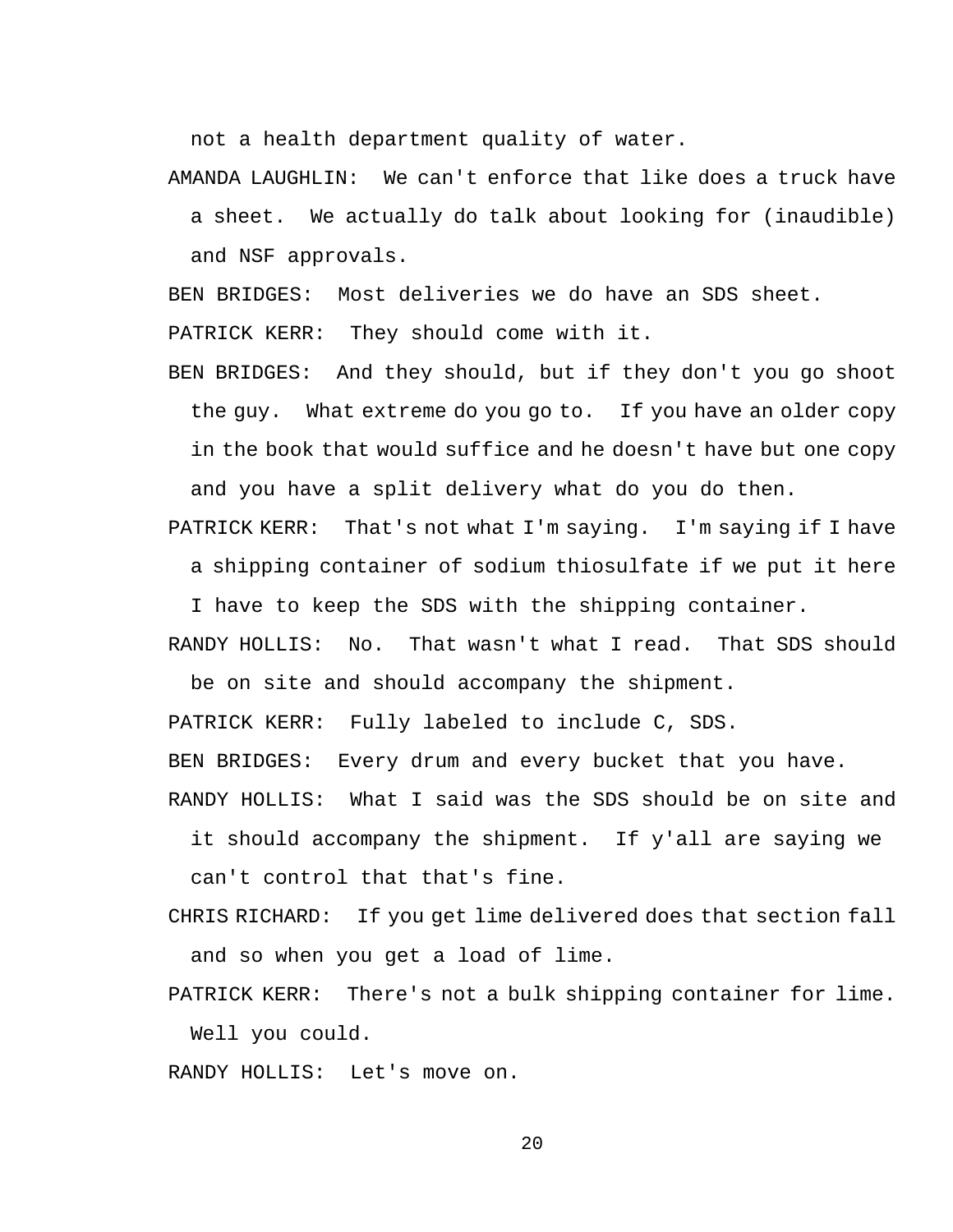- AMANDA LAUGHLIN: Ultimately there's permitting and there's like onsite inspection. The permitting process we're looking for specs on the chemicals for the engineer to make sure that it's NSF approved and then we double check that on the website. We look at those things in the permitting process. It's an inspection we're looking for the water system to have the chemical information. Most water systems they keep a book. It's right there and you know all their SDS sheets, all that good stuff. As far as like being able to know like what happens in the shipment we don't have the ability.
- CARYN BENJAMIN: David was commenting on C. He was asking may be required by who for SA of chemicals delivered. And I had added this, the state health officer, but then I realized we don't really test the chemical. So who would test the chemical that is delivered.
- BEN BRIDGES: The operator itself. When they offload they should check specific gravities color.
- CHRIS RICHARD: That says required, not that he would perform it.

AMANDA LAUGHLIN: Also says may be required.

- CHRIS RICHARD: It's not saying who's testing, it's just saying could require it.
- BEN BRIDGES: But not every system does. Only a few of mine check it every time before it's offloaded. It's checked and I have a (inaudible) before it's ever offloaded and some don't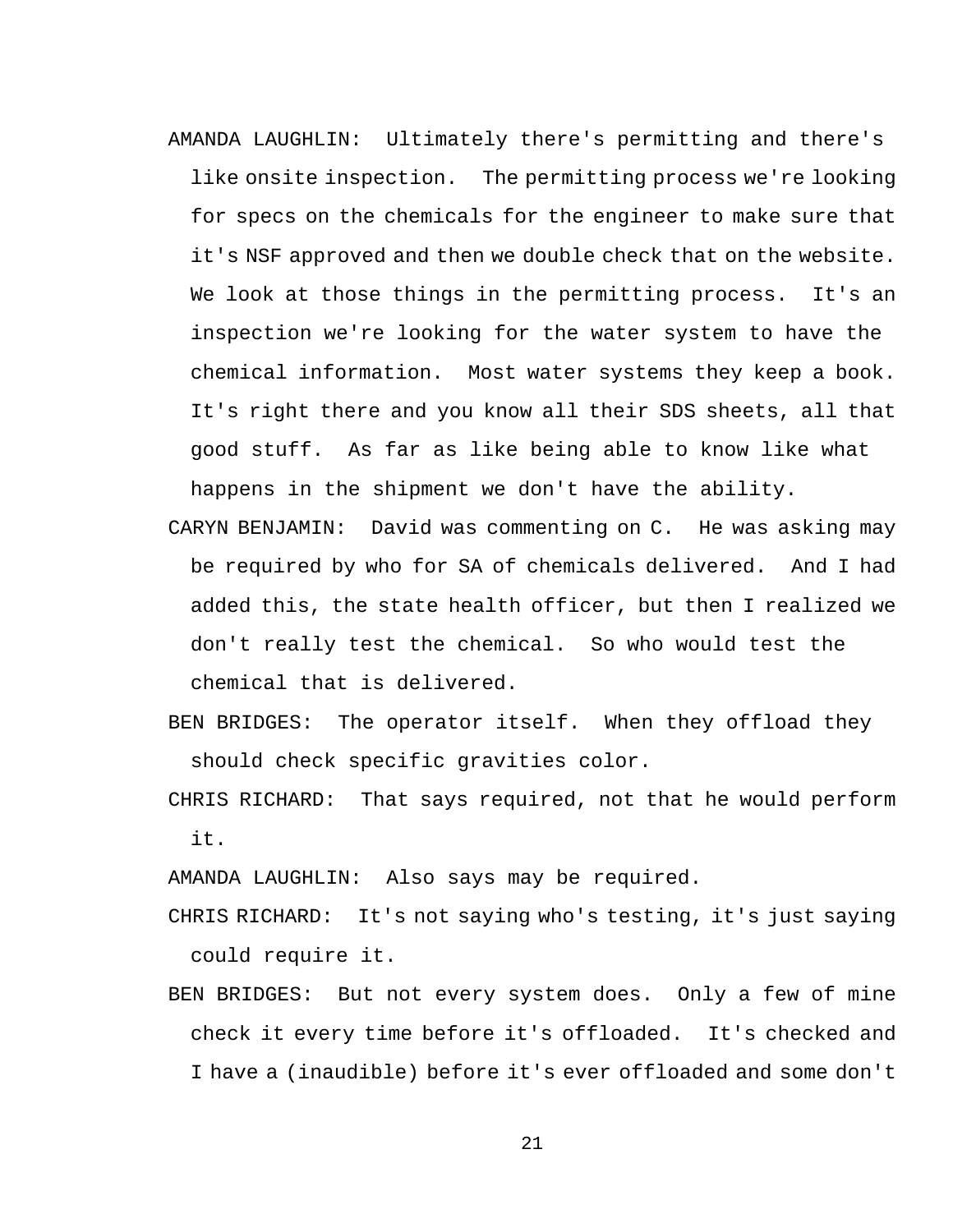care. Some do and some don't. Check temperature, the whole 9 yards. And then compare it.

- PATRICK KERR: It should say the state health officer may require it. That may include testing for containments in the chemicals. May require ASA of chemicals. I wouldn't say delivery.
- RANDY HOLLIS: Is the word delivery correct? Or should be for chemicals utilized at the site or something. Or utilized on site.

BEN BRIDGES: If it's not delivered.

- RANDY HOLLIS: The word delivered means at the time of delivery. If they come out and see 12 chemicals there. Stored at the facility.
- PATRICK KERR: May require ASA of chemicals used in process. Something like that. Just period. And then you have the right to get a chemical analysis of any chemical that's being used at the facility.

RANDY HOLLIS: Go to page 76 which is 209A4.

- CARYN BENJAMIN: While we're on this Kerr you reviewed this? So you're good with it. Which number?
- RANDY HOLLIS: Four. This is just a general question to make sure we're comfortable. Where it says chlorine gas not stored in a room shall be. This applies to either ton cylinders or 150s, right. We're not designating it only tons. Or railroad. I didn't want somebody to say, wait a minute this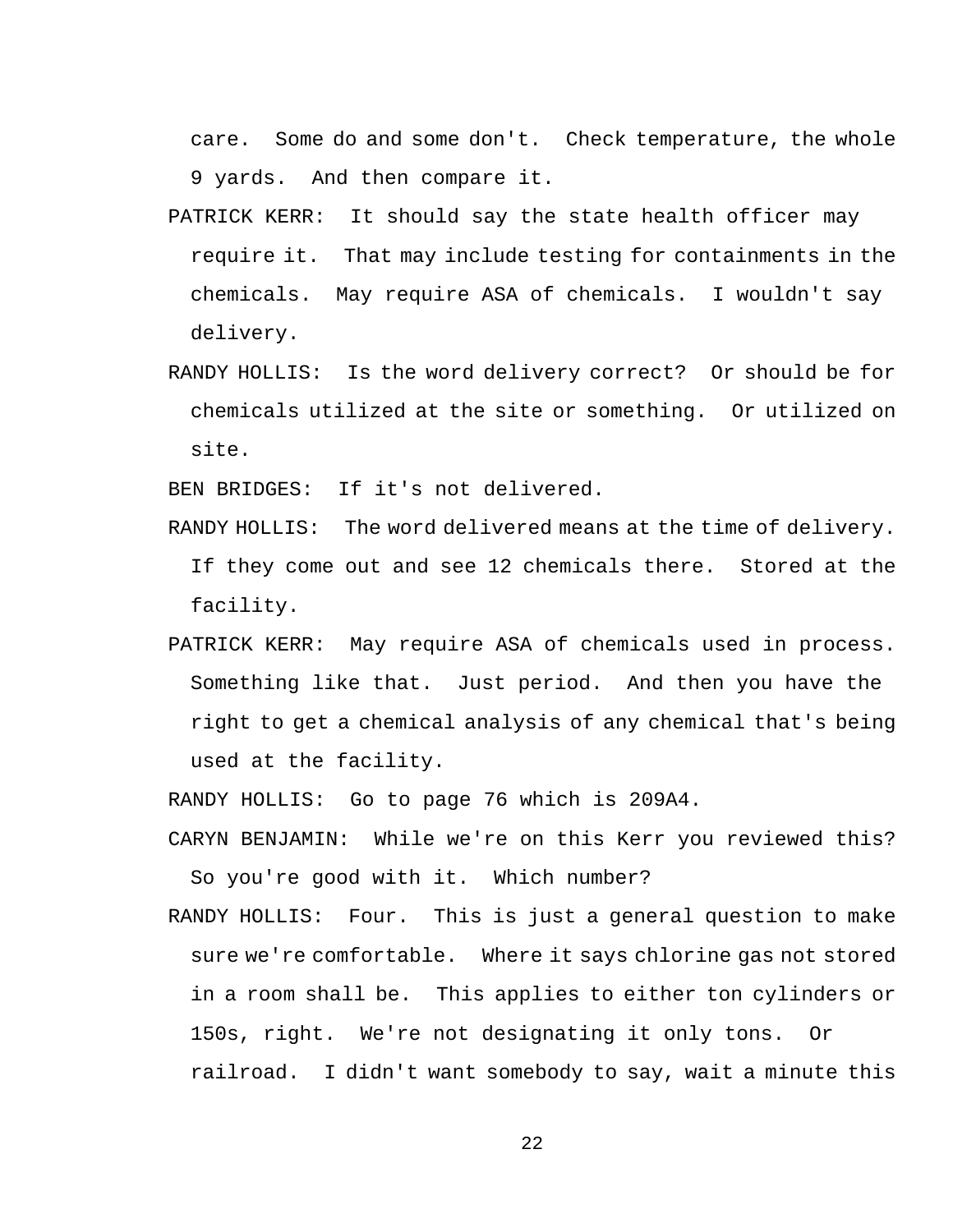shows 150 in a room. We're passing this such this is for any chlorine gas stored. Okay.

CARYN BENJAMIN: That's repeated for ammonia as well.

RANDY HOLLIS: Wanted to make sure we're all on the same page.

All right, 209E 2 page 78.

CARYN BENJAMIN: This one I wasn't sure we needed to cover this one. I didn't know if this got changed because we modified.

RANDY HOLLIS: I think it just needs a period and that needs

to be taken out. That has nothing do with carrier strength. CARYN BENJAMIN: Right. That's what I was confused about. AMANDA LAUGHLIN: Delete the pink highlight.

RANDY HOLLIS: It has nothing to do with treated water for ammonia.

PATRICK KERR: Why does water have to be softened?

RANDY HOLLIS: Because you don't soften water carrying ammonia with scale and all of a sudden it floats up.

PATRICK KERR: I don't know how much softness we could add. It doesn't need to be softened it needs to be what.

BEN BRIDGES: Non scaling.

CHRIS RICHARD: You want soft water. You don't soften it because it is soft.

PATRICK KERR: I would say non scaling.

AMANDA LAUGHLIN: I'm just thinking about plan's review.

CHRIS RICHARD: He doesn't soften his water cause it's already

soft. Softening is a process. It's saying you soften the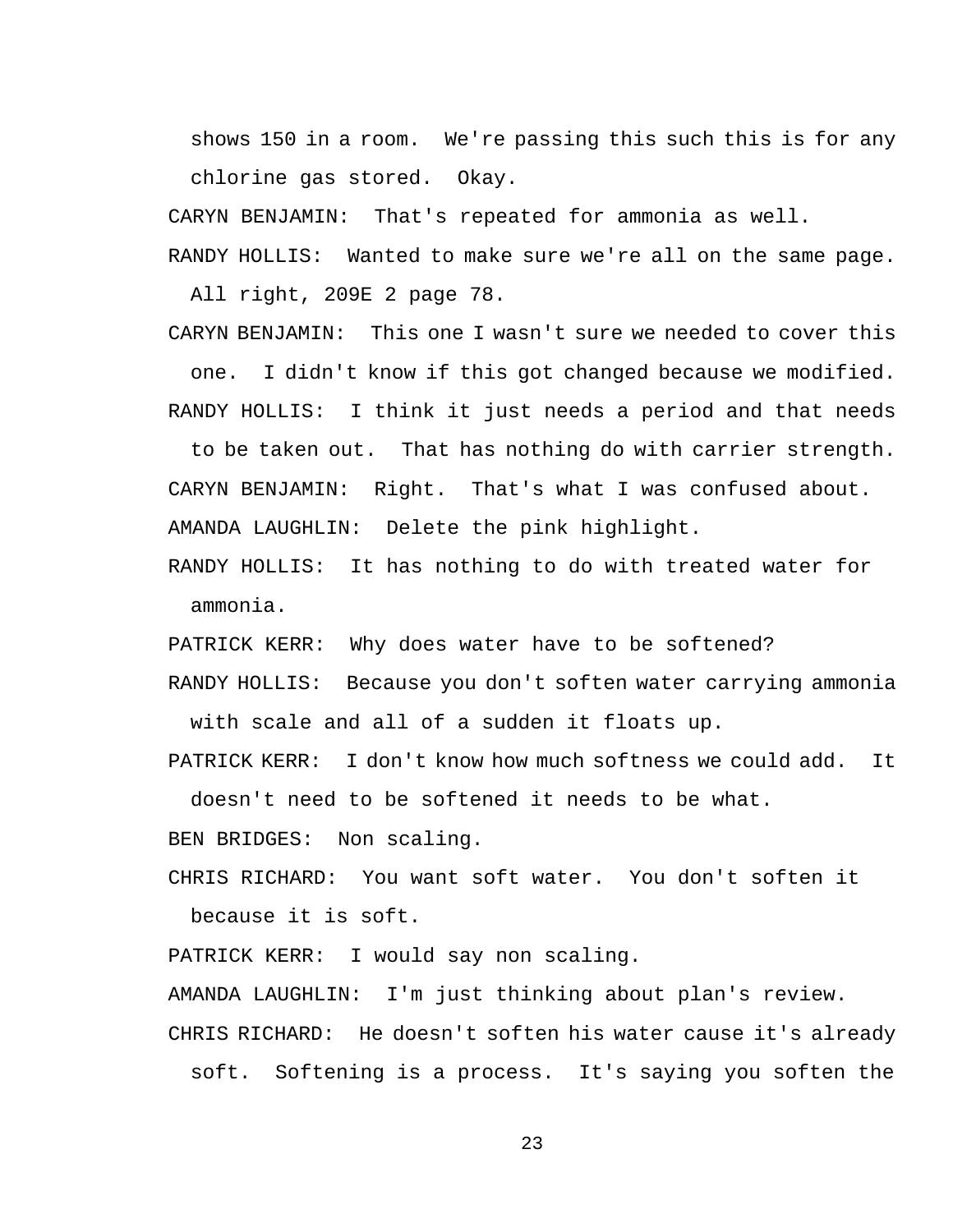water. The water comes out the ground soft you don't do anything.

AMANDA LAUGHLIN: It says unless it is soft. I don't necessarily read that and think that you were intentionally softening the water. Yours is natural.

CHRIS RICHARD: I read it you treat the water to soften it. You have to treat it to soften it before you can use it as a carrier. PATRICK KERR: I would say the carrier stream was non scaling. AMANDA LAUGHLIN: I don't think the term non scaling to

me-- that's super subjective.

RANDY HOLLIS: Unless the carrier stream must be softened. PATRICK KERR: No.

BEN BRIDGES: What's your softener? What's your number?

PATRICK KERR: Okay so I go from 500 to 450 am I good. I'd meet this requirement. If I had a total hardness of 500 and took it to 450.

RANDY HOLLIS: Back up. This is aqueous ammonia. Why even put it in your aqueous ammonia. Anhydrous ammonia, absolutely. But when you're dealing with 81 percent water already is that necessarily required for aqueous ammonia at all. It is for anhydrous. But do we even need that for aqueous ammonia?

PATRICK KERR: What's your experience been with the new aqueous feed?

RANDY HOLLIS: We don't have a problem with it at all. When you've got 81 percent water already you don't need to soften.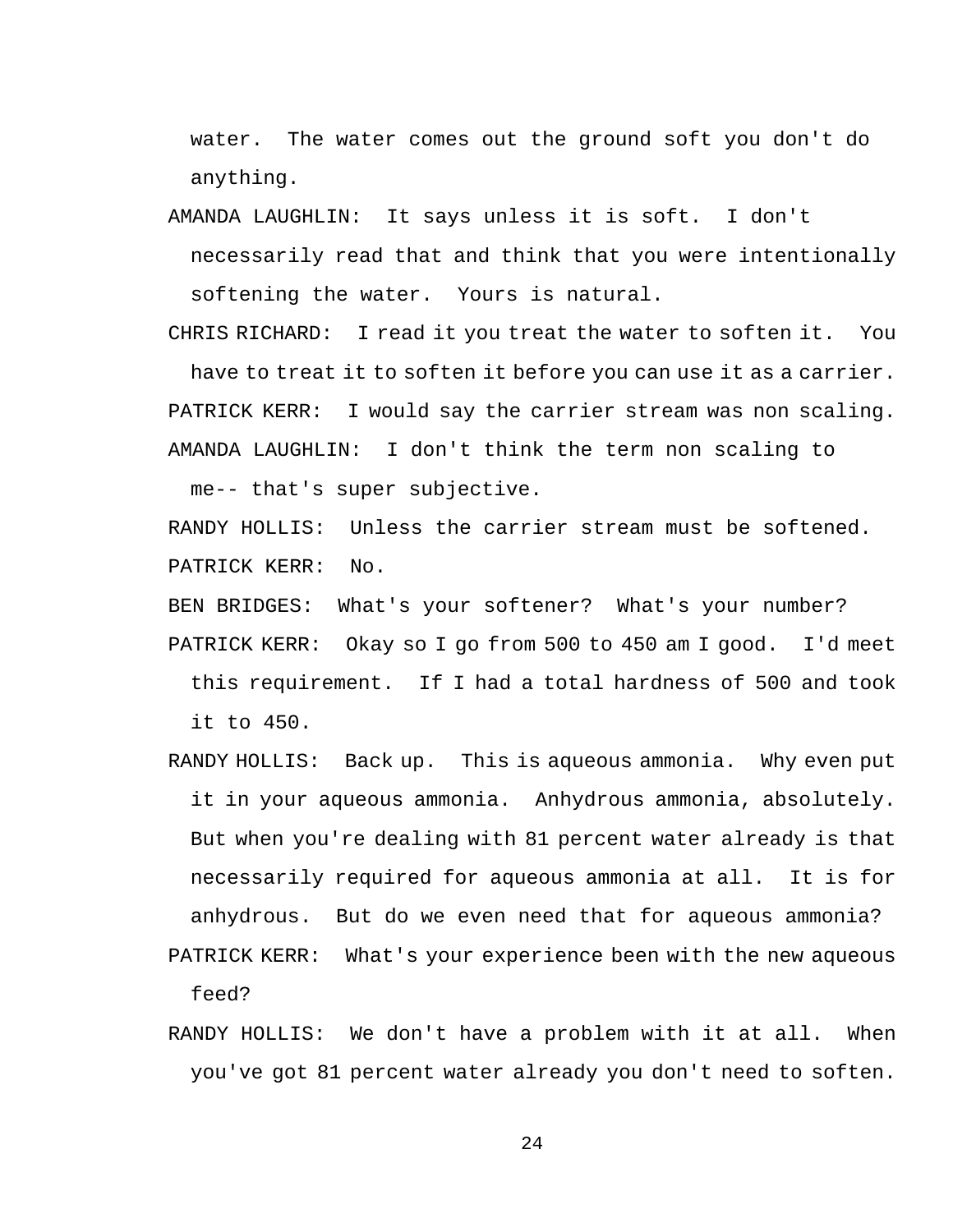When we were injecting anhydrous directly into the stream without softening it we had to clean the injectors every eight hours.

- PATRICK KERR: And they're probably using DI water solution too.
- RANDY HOLLIS: Maybe. I don't think we need this under aqueous ammonia at all.

PATRICK KERR: I agree.

RANDY HOLLIS: Page 91 of 109.

CARYN BENJAMIN: Hang on. I want to make sure you're good with the revision to anhydrous. Cause this was done at the last meeting. I was supposed to do it after and provide it to y'all.

PATRICK KERR: Where did the 500 gallons come from Caryn? RANDY HOLLIS: That came from the LP Commission in federal law

for anhydrous ammonia.

PATRICK KERR: Oh, I'm sorry.

RANDY HOLLIS: Anything that is more than 500 the LP Commission will not let you put it in a building. Go up to E carrier water systems. That's a good way. I'm fine with that. Page 91 section 225. T3. We go through this and say disinfection procedure chlorination method three which is highly chlorinated water held in the tank is not recommended. And then we say should be kept if it's used it's recommended. My point is if this isn't a standard and it's not recommended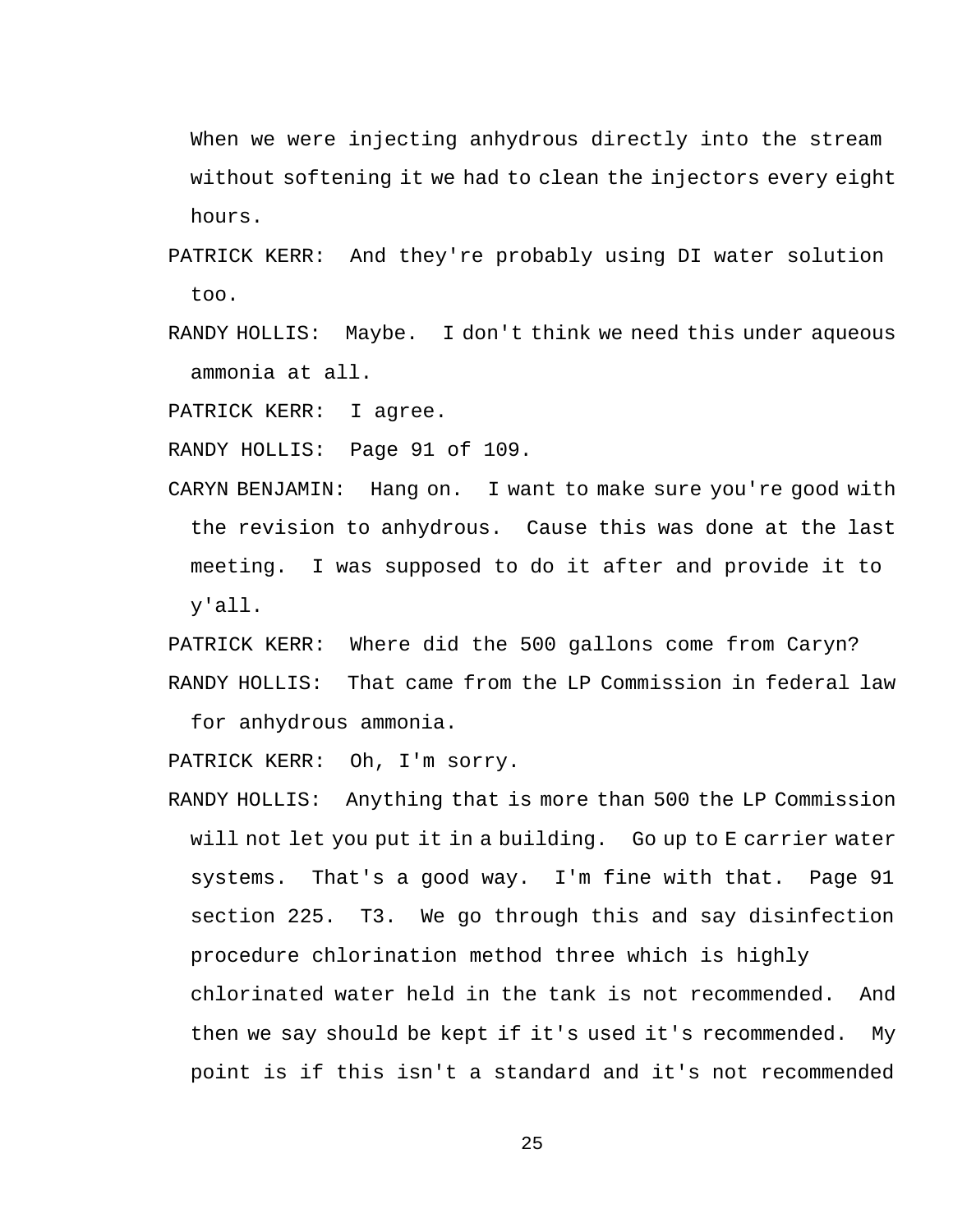should we just delete it. We have other methods of chlorination that we use.

- PATRICK KERR: I don't know why it wouldn't be recommended. It should be disposed of properly regardless. It's incredibly expensive to do a tank with that method instead of just wash down.
- RANDY HOLLIS: But the point is is it creates disinfection by-products. That's why they're not recommending it. Because you have highly chlorinated solution that could produce DBPs.

PATRICK KERR: Say should though.

- RANDY HOLLIS: If it could create DBPs and it's not recommended why do we have it in our standard.
- CHRIS RICHARD: Because T says it is. You can take it out if you want. When you incorporate C65211 you have all the

standards. You'd have to say something if you don't want one.

CARYN BENJAMIN: Method three is filling it all the way up.

- RANDY HOLLIS: Then Chris what I put in there where it says is not recommended what I would put is shall not be used period and then you eliminate the next two sentences.
- CHRIS RICHARD: That's fine. I'm just saying you have to say something because it is incorporated.

RANDY HOLLIS: Shall not be used instead of is not recommended. PATRICK KERR: I have to push back. The standard setting agency, this has been very highly vetted, there may be specific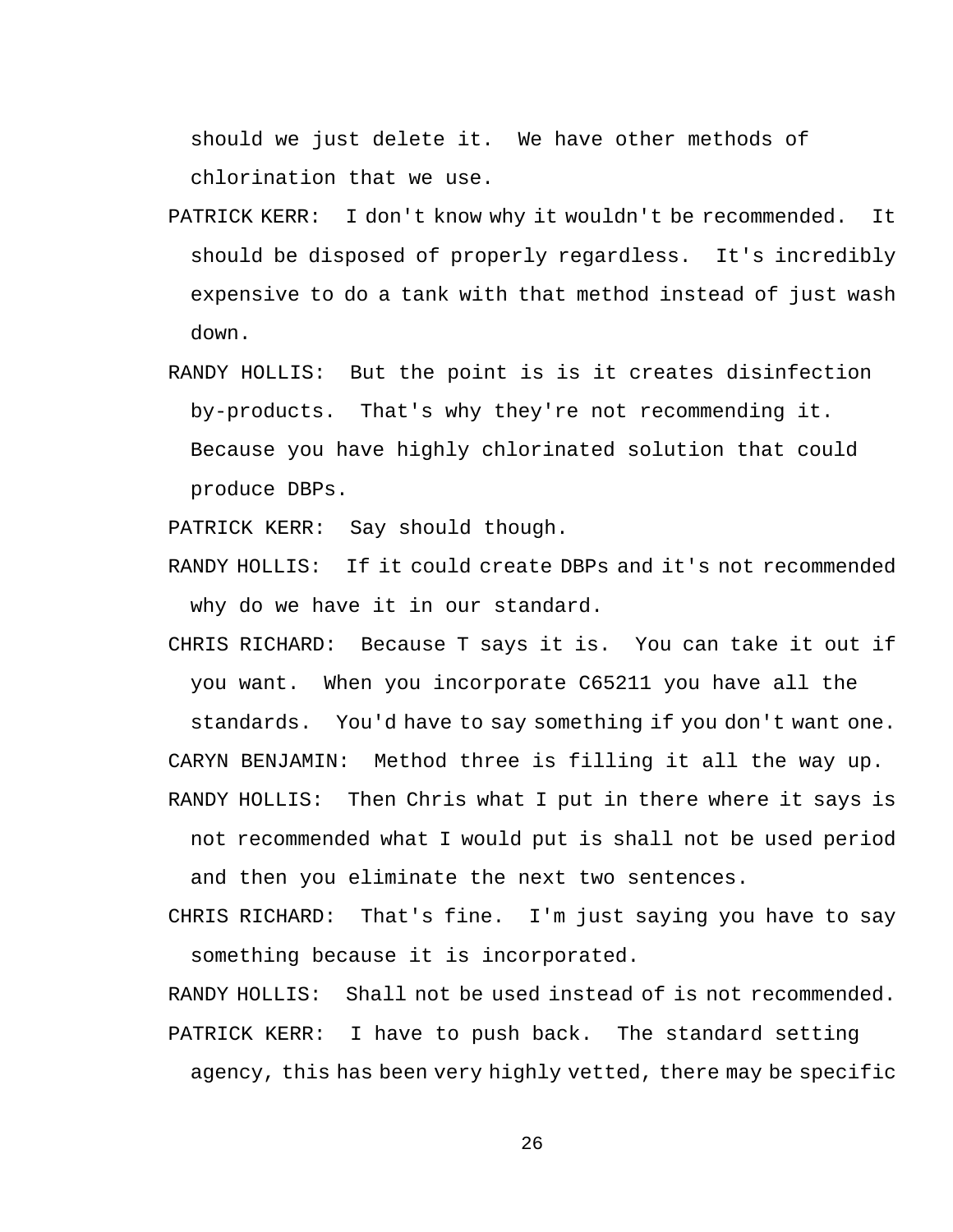circumstances where you want to use this method and the operator should be allowed to use it. If your concern is that water should not be introduced to the distribution system change the should to a shall and leave it alone.

- BEN BRIDGES: What if the system doesn't have high DBP formation and can use it?
- PATRICK KERR: I hate to take a method out that the standard set in committee vetted very heavily.
- BEN BRIDGES: Otherwise you're wasting whatever number of gallons and that was the whole purpose of being able to dilute

it down where you wouldn't waste it.

PATRICK KERR: We don't use it, probably most people don't. CARYN BENJAMIN: Especially you don't want to send it into

distribution if you're using chloramines.

BEN BRIDGES: But if you can salvage it and use it.

- CARYN BENJAMIN: No, I know, but if you're on chloramines in the system and you let that water in you're going to tank your ammonia.
- RANDY HOLLIS: Can we change it to this, instead of is not recommended say shall not be used unless approved by the state health officer. So then you are getting a waiver.
- PATRICK KERR: No. Why do you want to take it out of the standard? What's wrong with the standard?
- RANDY HOLLIS: What I hate to see is all these are shalls and recommendations from this committee and now we have something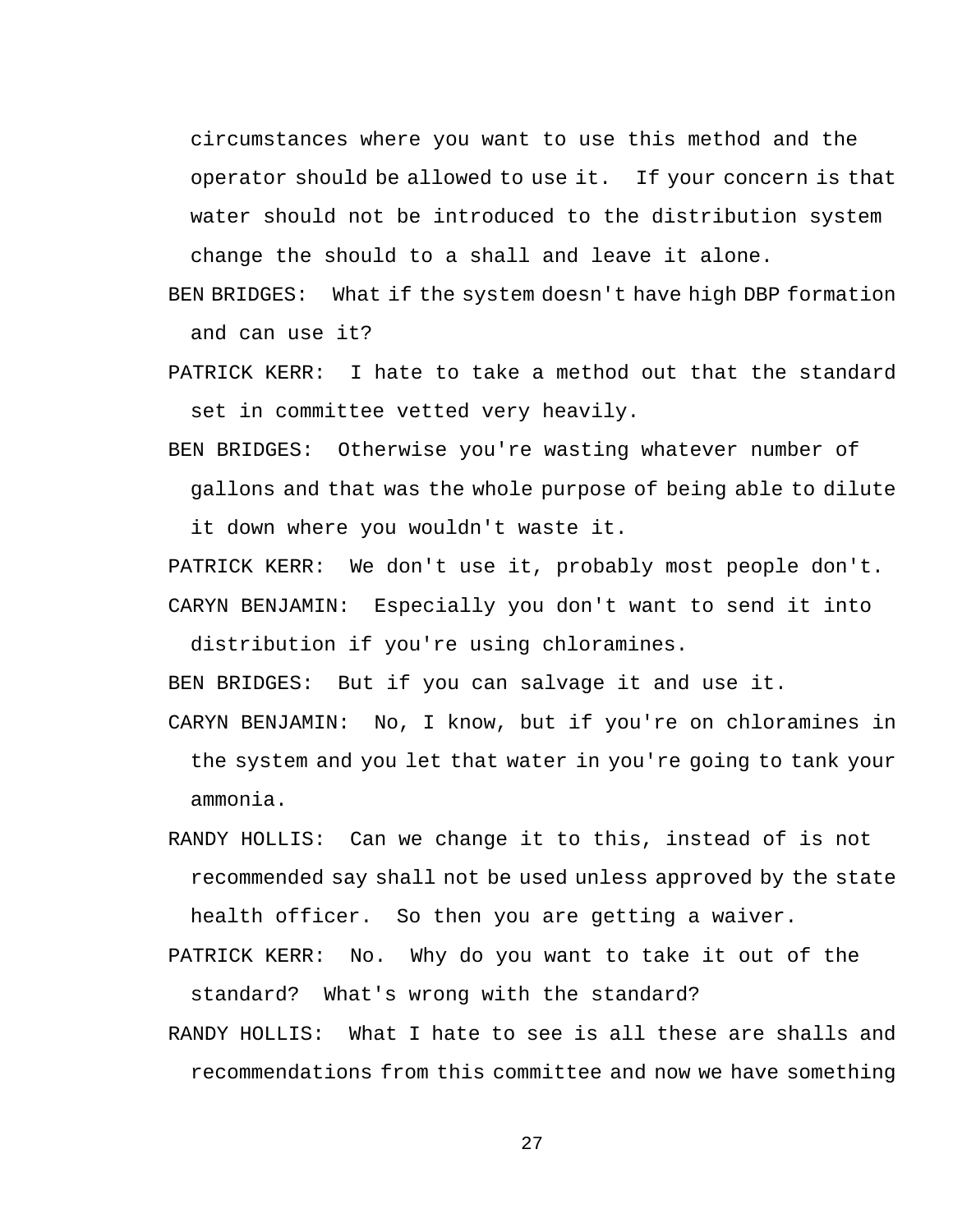in here that flat says is not recommended. If someone gets sick and you get into litigation and they use this method wait a minute, you guys approved this and you said is not

recommended. Why did you let that water system do that. BEN BRIDGES: Why is it not recommended, because DBP formation? RANDY HOLLIS: That's what it says.

CHRIS RICHARD: But you don't have the potential. If you take out the not recommended it's a method that can be used. As far as introduction of the water in the system there's other disinfection requirements in the code that require the chlorine or the disinfectant to be at a certain level.

There's other places that cover it.

BEN BRIDGES: Caps it where you can't be over 4.

RANDY HOLLIS: Say that again.

CHRIS RICHARD: There's other parts in the code that cover the disinfectant levels that can be introduced in the system. AMANDA LAUGHLIN: I understand why it would not be recommended in certain circumstances, but I don't like dealing portions of the standard. I think that is very difficult and confusing. You're going to have all sections of a standard approved except for one, but it's an AWWA standard.

- RANDY HOLLIS: You're saying we should leave it in like it is or take it out totally?
- AMANDA LAUGHLIN: If the procedure's used it's recommended that you dispose of it and not necessarily put it into the system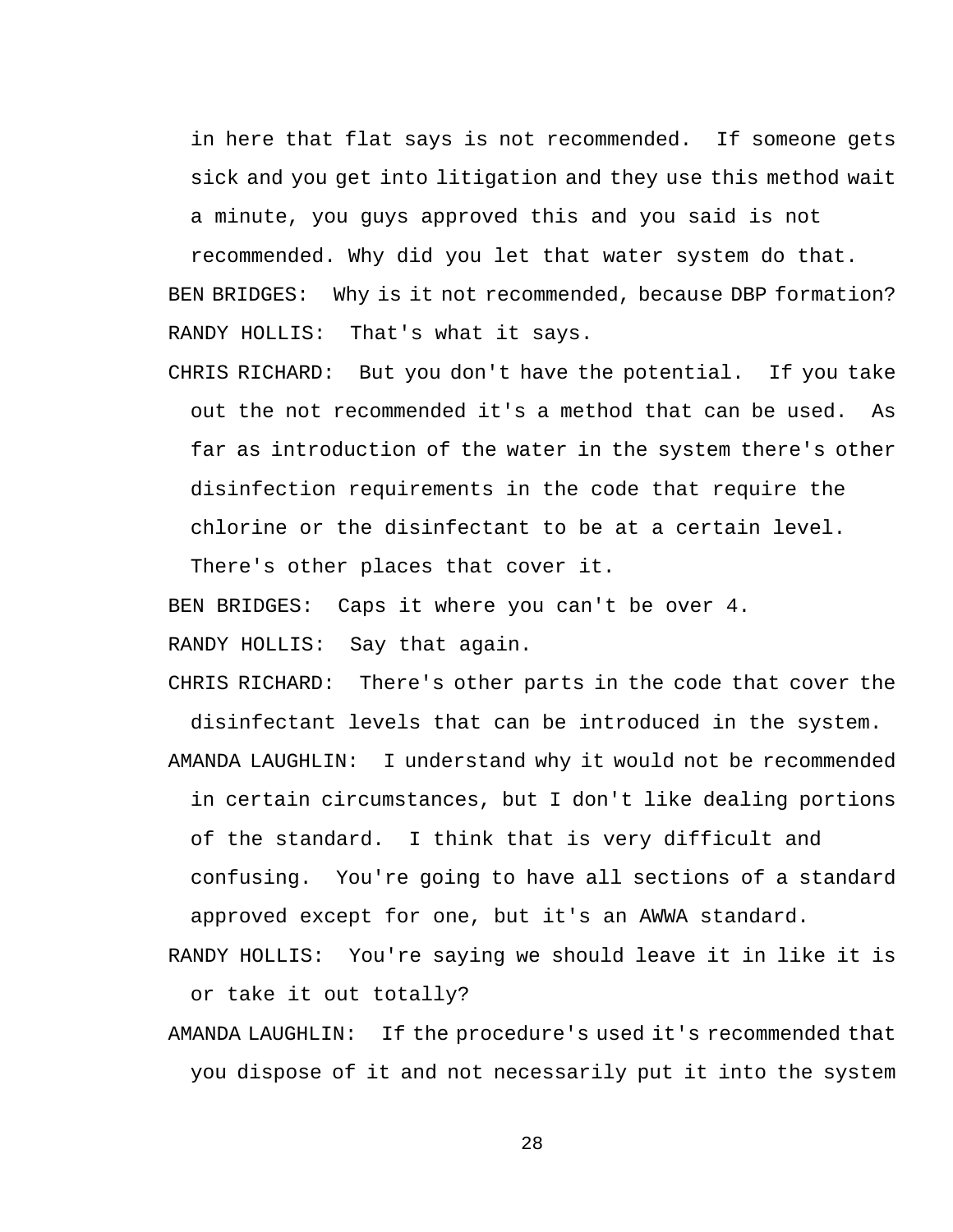like that. I don't know that when someone uses that method my first thought is that they are going to waste it somewhere, flush it before putting it to the system.

RANDY HOLLIS: This procedure is you fill up a tank 5 percent with like, what was it 200 PPM or something to 5 percent. So that water that's in there could create DBPs. Then you fill it up totally and if it passes you put it into the system. BEN BRIDGES: But you've also reduced the percentage of DBPs in that volume. You have diluted it because you added water that's still convoluted.

(council speaking simultaneously)

- RANDY HOLLIS: The advantage to this is all the water used in the disinfection tank you don't waste. It goes into the system.
- BEN BRIDGES: If it's 30,000 gallons that's one thing, but if it's 2 or 3 million.
- AMANDA LAUGHLIN: A 2 or 3 million gallon tank you're probably not going to go that route. You see what I'm saying. It's kind of like we're trying to make something apply to all. They have different options and I think that an engineer they wouldn't use that method in instances where that's not the best method to use. They have other ways to do it. You're

basically stating no one can do this at any point at any time. BEN BRIDGES: I hate to say that.

AMANDA LAUGHLIN: That's why I don't like piece mealing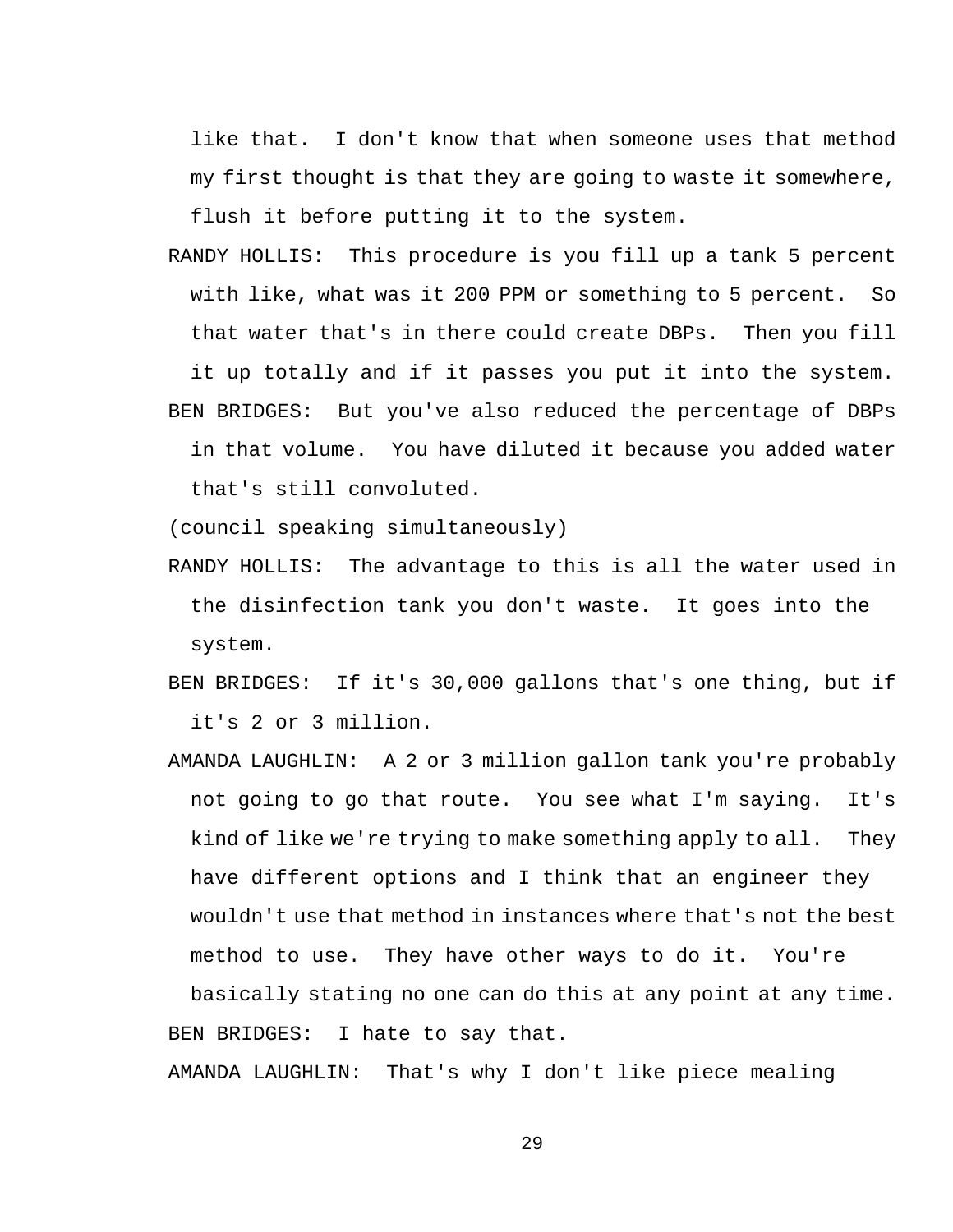portions of a standard.

- BEN BRIDGES: It may not be the most economical, but it might be the easiest way to do it.
- RANDY HOLLIS: And a lot of maintenance companies use this method because they can take HDH and dump it in the bottom of the tank, fill it up a little bit and then let it sit there for whatever contact time is required. And then they fill it up the rest of the way. And then they put the tank in service. Who's going to take a THM sample?

BEN BRIDGES: Nobody.

- PATRICK KERR: And there's no need to. THM is not an acute problem. It's a chronic problem. That's why we use a 12 month average. But I think we're over analyzing this and lots of systems-- method three is 5 percent at 50 milligrams per liter and then fill the tank. So 95 percent has system water and 5 percent had 50 milligrams per liter. The only thing we have to do I would imagine a lot of systems actually use this process. We use a wash down process, we wash the walls down. But then this has to be held for 24 hours after it's filled and sampled. I think this is a perfectly acceptable method. RANDY HOLLIS: But somebody other than me thought about the DBP problems because that's listed in there.
- PATRICK KERR: Somebody did. Whoever worked on this section. They were concerned about DBPs and we want to point it out to people it may cause a problem.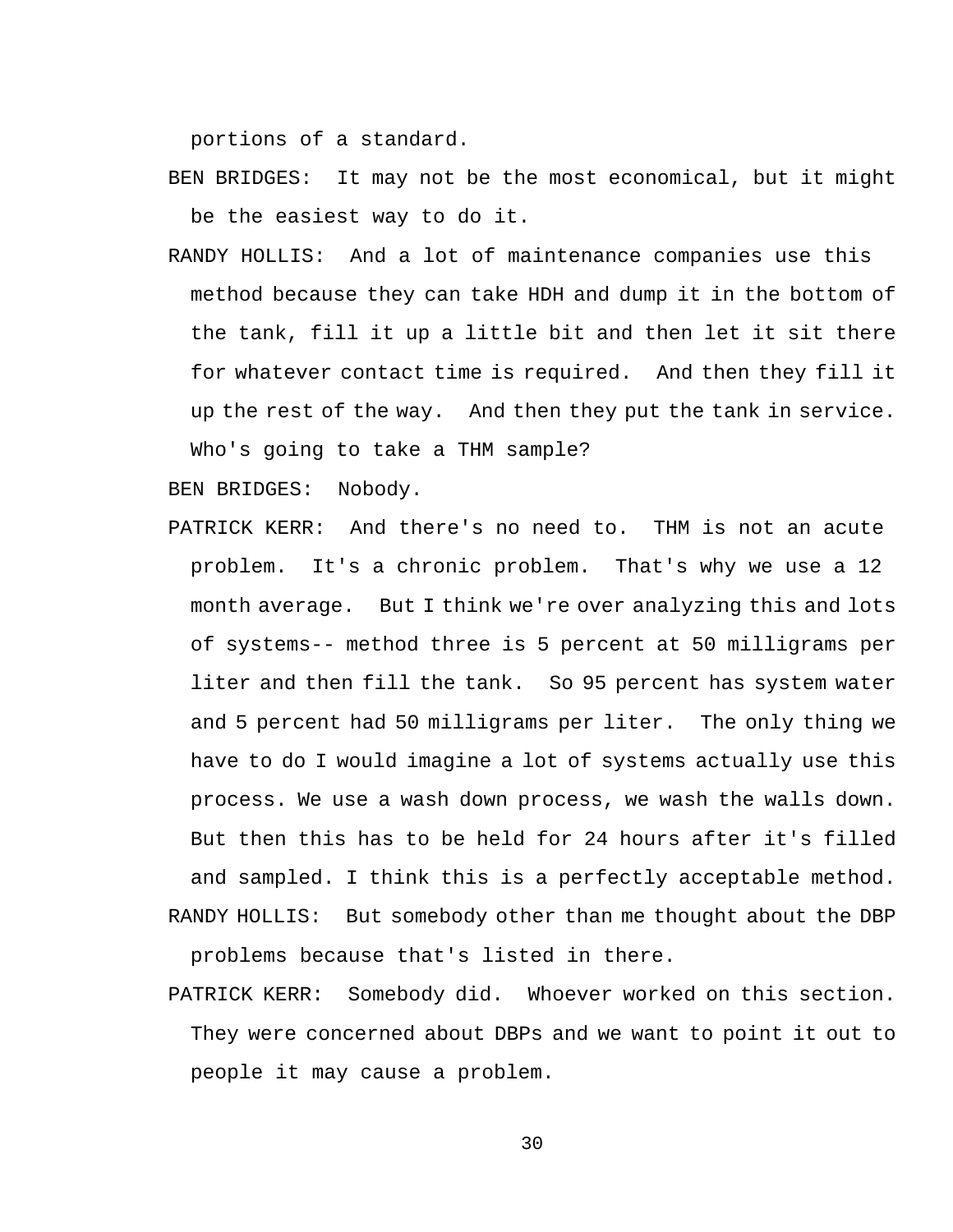- BEN BRIDGES: Here is the one big negative. You could blow a DBP.
- PATRICK KERR: If you read this it's very reasonable method for disinfection.
- RANDY HOLLIS: Absolutely. We used to use it all the time. And the state says you can't use it anymore.

PATRICK KERR: Which one?

- RANDY HOLLIS: This one. They only allow method two. They don't approve method three.
- CHRIS RICHARD: We're writing the code right now and we're saying three is okay.

AMANDA LAUGHLIN: What?

RANDY HOLLIS: The only method we've had approved lately is two. KEITH SHACKELFORD: Last time I did a tank it was the same way. PATRICK KERR: Fifty milligrams in the first 5 percent of the tank.

AMANDA LAUGHLIN: It might be because there's a conflict in the sanitary code.

RANDY HOLLIS: I'm not dreaming this up.

AMANDA LAUGHLIN: I understand. But in our sanitary code we have a disinfection method too. And so we've kind of gone outside of that and allowed AWWA standard in lieu of what's in the sanitary code. I don't know that it's necessarily the method is changed.

BEN BRIDGES: I know of a system they just did three. Fill it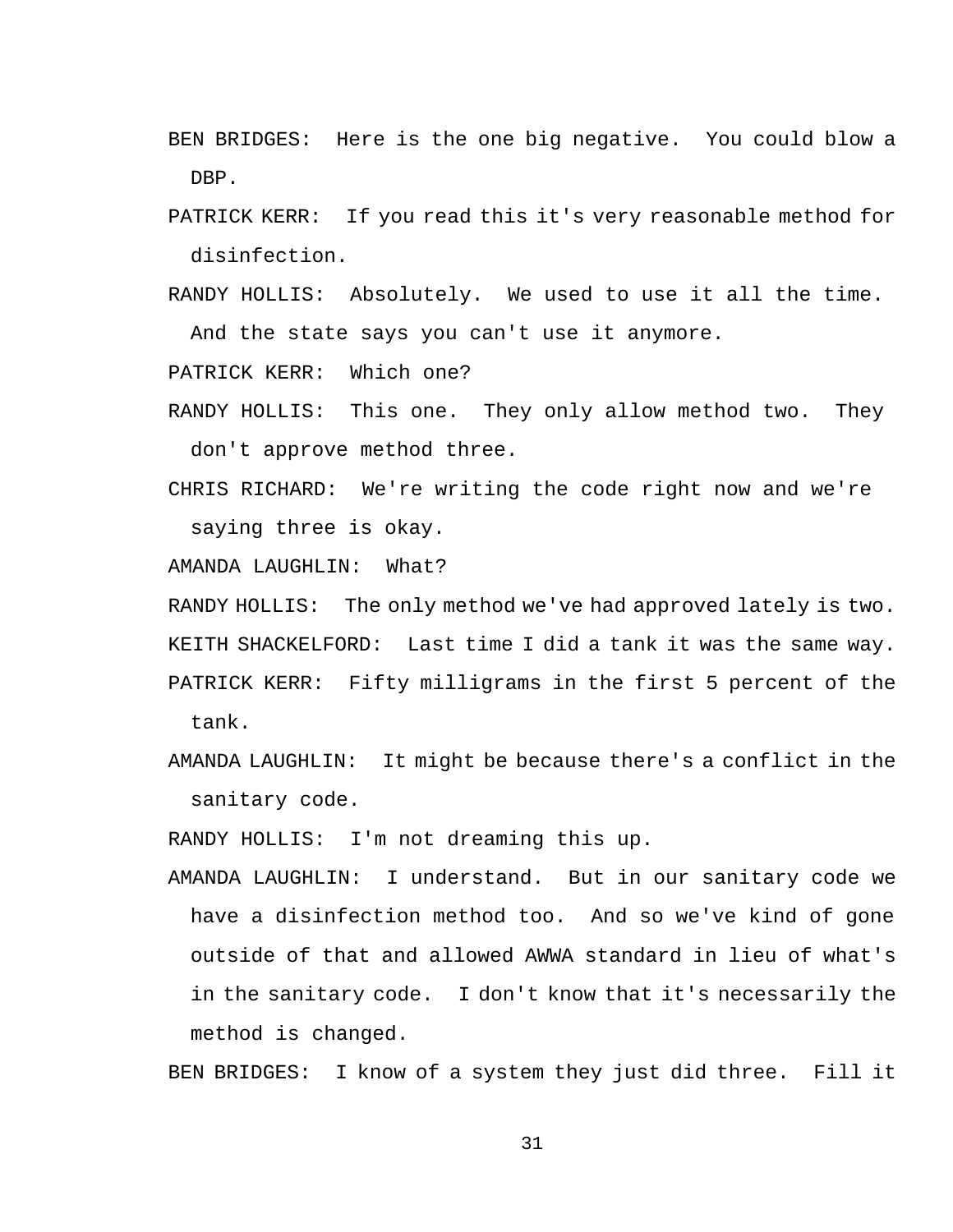up and didn't waste it.

- PATRICK KERR: And then they sampled it for bac-t and put it in service.
- AMANDA LAUGHLIN: Before I don't think, and Caryn you might correct me if I'm wrong, (inaudible) AWWA standard in our code at all. We were allowing it as an equivalent so you can use the code or AWWA standard. I think the standard has changed over the years.
- BEN BRIDGES: I think the main fix is going to be on the bac-t side. I wouldn't worry about THMs at this point.

CHRIS RICHARD: You can take that whole paragraph three out. RANDY HOLLIS: If we want to leave something that says not

recommended that's okay. It just seemed odd.

PATRICK KERR: If you're worried about litigation why are we putting it in there?

RANDY HOLLIS: That's my point.

PATRICK KERR: Just take it out. Just take the paragraph out.

CHRIS RICHARD: Not take the method out, take paragraph three out.

RANDY HOLLIS: That's fine.

PATRICK KERR: Who put it in there, the subcommittee?

RANDY HOLLIS: It's an AWWA standard.

AMANDA LAUGHLIN: What chapter was that in? When it was under review. What committee?

CARYN BENJAMIN: What was the duration for that one? Might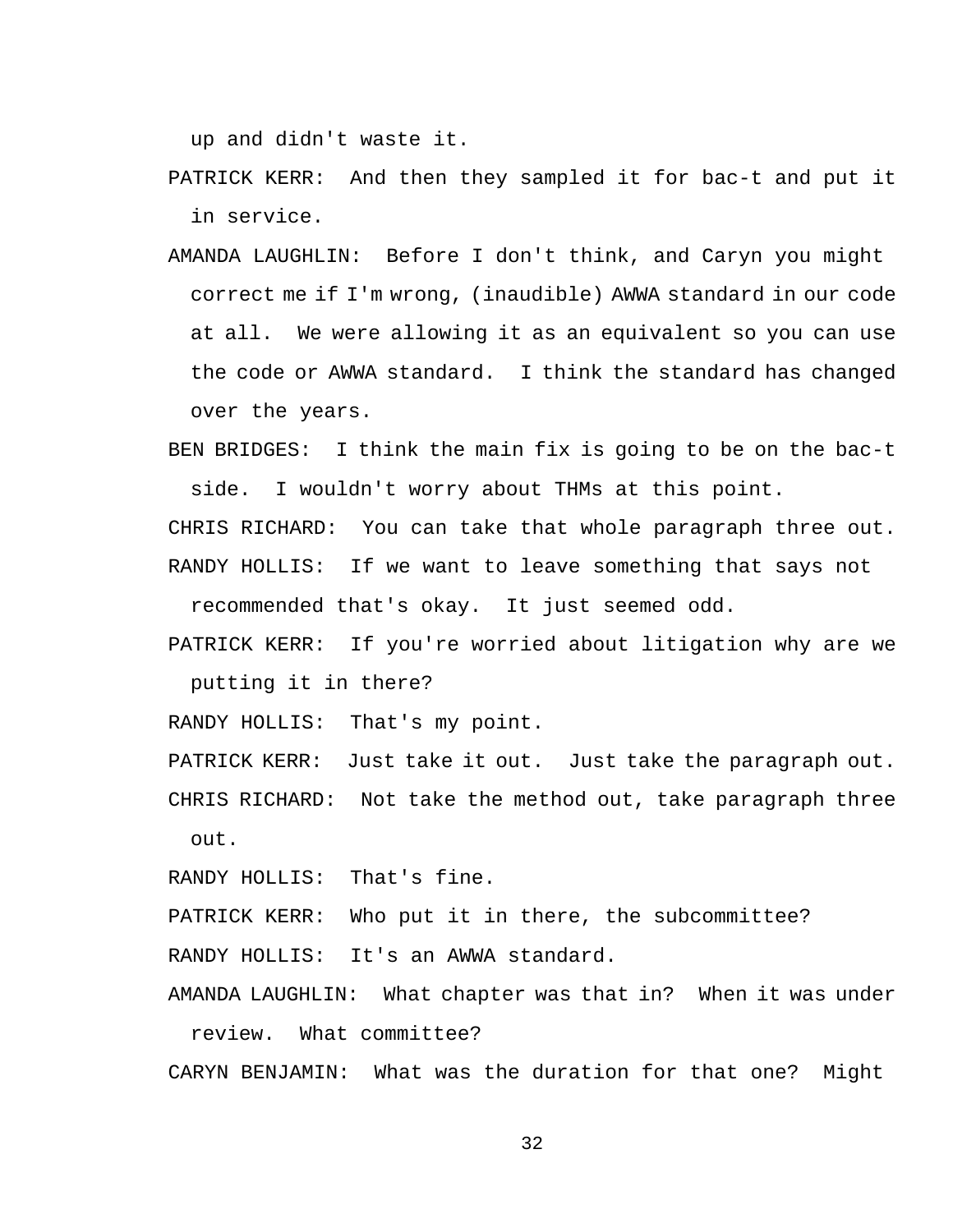have been because of the duration or the residual because you have to have that residual of 5.

RANDY HOLLIS: Large storage tanks may be disinfected by washing the interior of the chlorine at 2 milligrams per liter.

CHRIS RICHARD: So you can do that or the one before it. You can do them both.

RANDY HOLLIS: That's what we used. Go down to the bottom of the page. That's A. B is the one says you may use the other method. So what do we want to do, take it out?

PATRICK KERR: Leave it out.

RANDY HOLLIS: Page 92 of 102.

PATRICK KERR: AWWA standard 50 parts 5 percent for 6 hours filled overflow 24. Sample twice.

CARYN BENJAMIN: What about residual?

PATRICK KERR: Two.

RANDY HOLLIS: Are we all in agreement with this? Okay, 229 C1. This talks about the sizing of pumps and wells in a hydro tank system. This comes straight from 10 state standards. Says the capacity of the well in the pumps in the hydro system should be at least 10 times the average daily consumption rate. And then it talks about the size of the hydro tank should be 10 times the pump. I'm okay with that. The pump and the tank. It's just if I have a well I'm saying if the demand in the system is 50 gallons a minute I have to have 500 gallon a minute a well. And that seems to be overkill to have 500 gallon a minute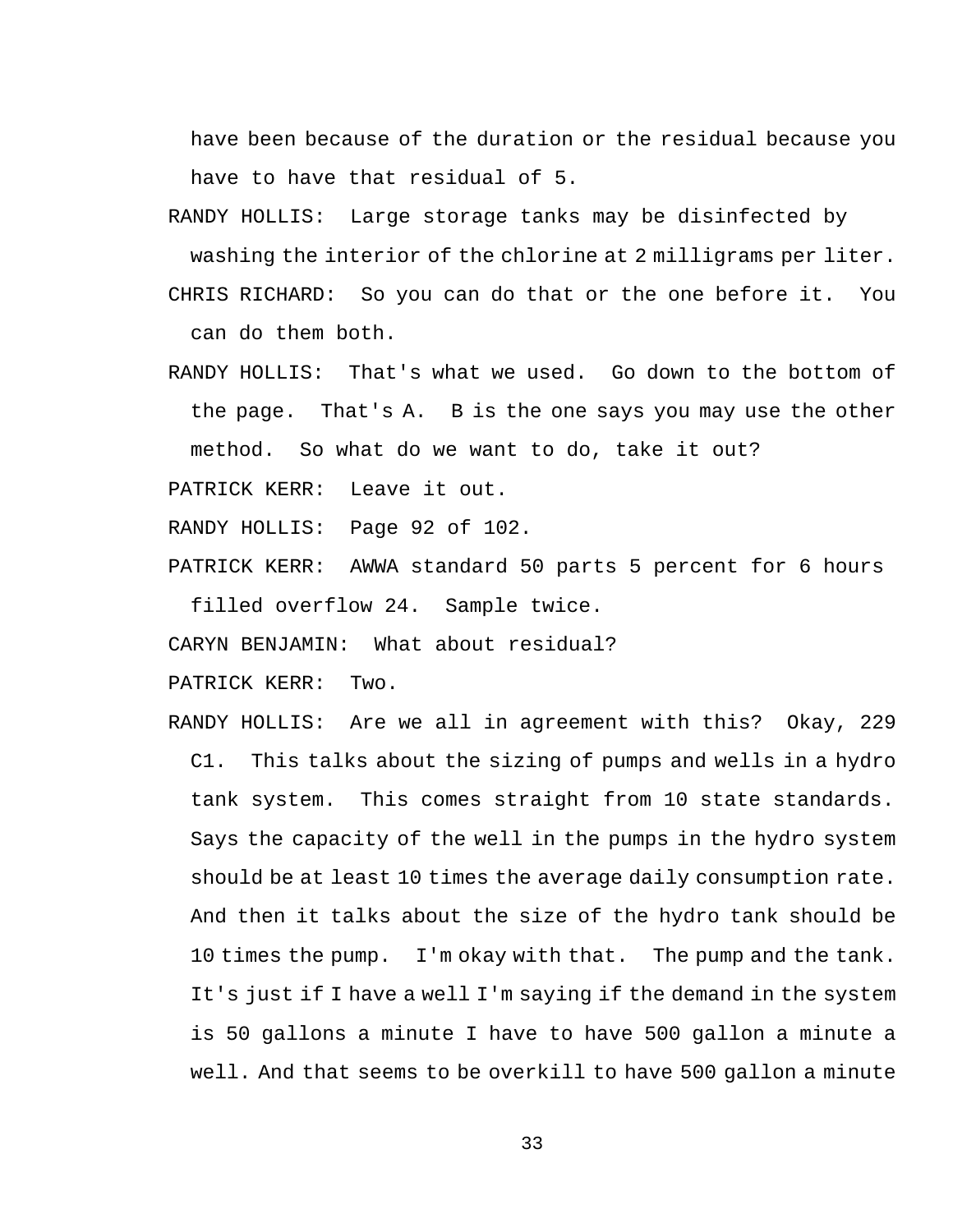well and you only have 50 gallons a minute demand in the system. My question is should we lower that number 1 from 10, I'm not comfortable going down to 2 or 3, but maybe 5 is a reasonable number.

- CHRIS RICHARD: I think 5 is a good, probably the highest peak factor you would have on a water system anyway. I think 5 is a good number.
- RANDY HOLLIS: I just think 10 is overkill. For smaller systems. And you can't use a hydro tank for greater than whatever we stipulated in here, 150 customers or something.

CARYN BENJAMIN: We're talking about the capacity of the well and the pump. Shouldn't that be listed in the well section? RANDY HOLLIS: This is talking about tank systems.

- CARYN BENJAMIN: They may not realize it until they get to the tank and they've already designed.
- CHRIS RICHARD: You could have a system that doesn't have a hydronumatic tank because it's not pumping into it the well could be much smaller because you have storage.
- PATRICK KERR: Let me ask a stupid question. Doesn't that say it needs to be 5 times the average daily consumption. So 5 times not 50 gallons per minute, but 5 times 1,440 times that or 74,000 gallons. The average daily consumption rate is how much water you use in a day.

CHRIS RICHARD: It's a rate so it could be GPM.

PATRICK KERR: Gallons per day. Daily consumption. Doesn't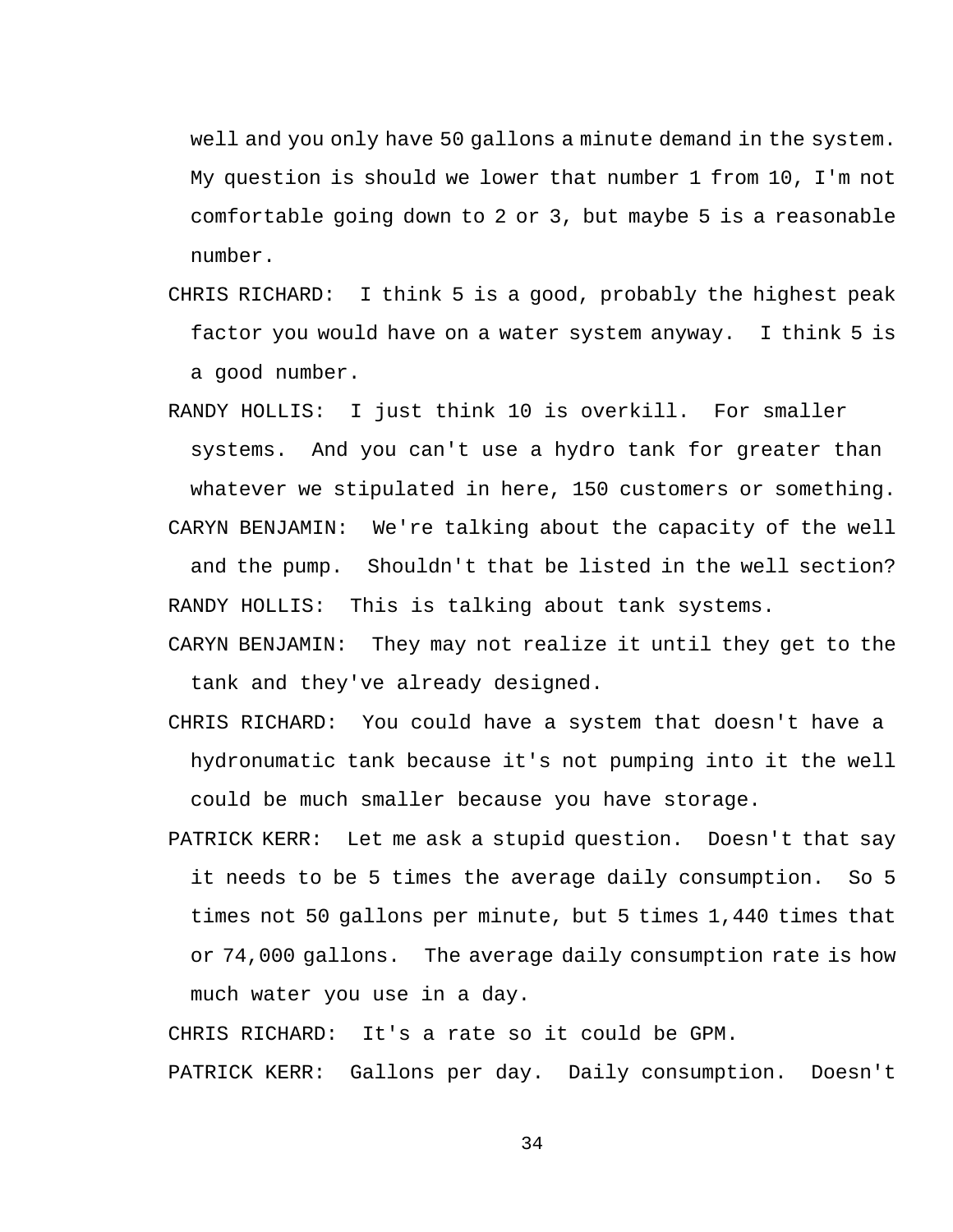say per minute.

- CHRIS RICHARD: It's a consumption of rate so since it's a rate it can be expressed in GPM.
- PATRICK KERR: But it says daily consumption rate. You're saying daily consumption rate in gallons per minute?

CHRIS RICHARD: Yeah, I'm saying that's how I interpret it cause I think that way.

- RANDY HOLLIS: Let's say the average daily flow rate in the system is 50 gallons a minute. That means you have to have 500 gallon a minute well.
- CHRIS RICHARD: Change it to average daily demand. We don't use consumptive anywhere else, I don't think. Take that out and put demand.
- RANDY HOLLIS: Well technically average daily demand of max day of the max month.
- CHRIS RICHARD: They have average day as well in the code and take the rate off.
- PATRICK KERR: But it can't be the daily demand expressed in gallons per minute. How do you want it? The daily demand is 70,000 gallons a minute.
- CHRIS RICHARD: But you can do the same thing with the well. The well is 50 gallons a minute operating 24 hours a day. It's a rate. Express it either way. You have to express them the same.

RANDY HOLLIS: It could say average daily demand expressed in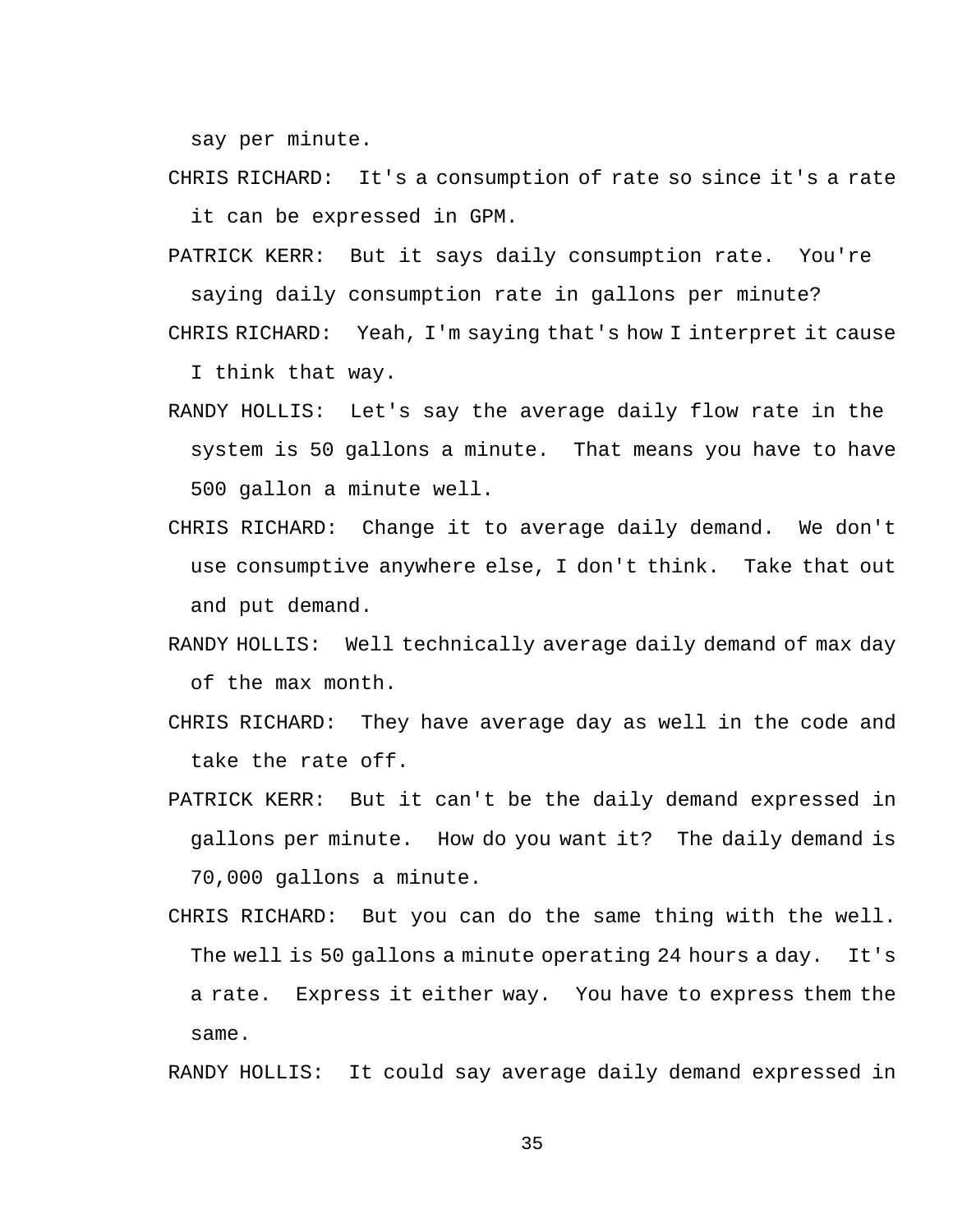gallons per minute. Then we have a 250 gallon a minute well on the average daily demand is only 50. We're still 5 times greater.

KEITH SHACKELFORD: And you got a second source.

PATRICK KERR: You're going to change that in the next paragraph too.

RANDY HOLLIS: No, I think the tank needs to be 10 times the pump for cycling. That's proper. I just thought the well was overkill.

CARYN BENJAMIN: Shall or leave it as a should?

KEITH SHACKELFORD: I would say should and make it as a minimum.

RANDY HOLLIS: Says should be at least. Shall be at least.

PATRICK KERR: What about paragraph 2?

RANDY HOLLIS: Yep. Right after 250 GPM pump shall.

CHRIS RICHARD: Then you have to say a minimum. It's at least 10 times so that's a minimum. 250 GPM is not shall be 2,500 gallons. That's the minimum. It could be 5,000.

RANDY HOLLIS: Section 231. I guess this goes to 231 page 93 this talks about pressures and we're going up to 20. I guess this is for all new systems right here, but we did stipulate one of the deficiencies we're going to make every existing system go to 20 instead of 15. This is for future so I'm okay with all future ones being 20. Should we go back and revisit that for the smaller systems. Y'all okay going to 20 for everything.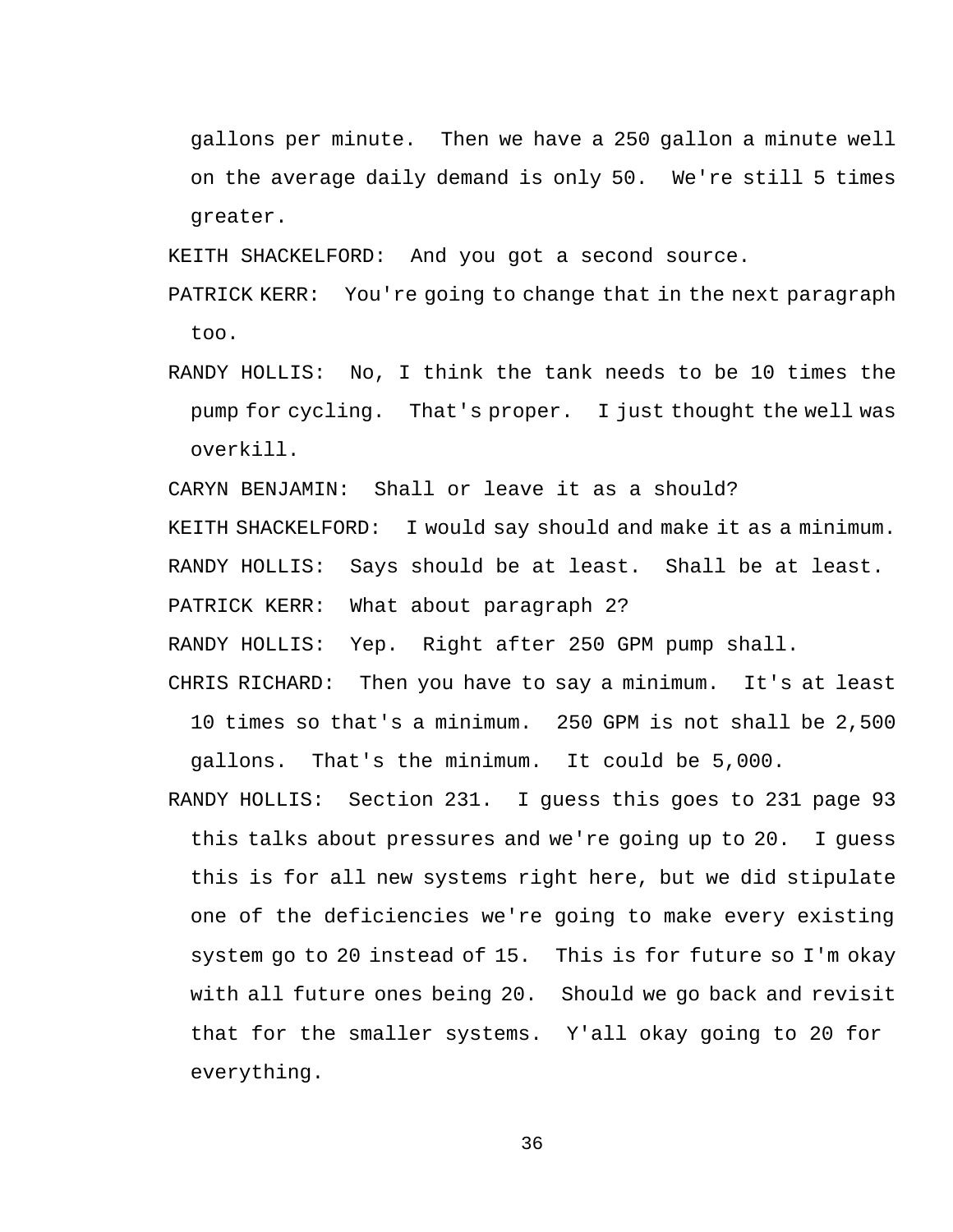CARYN BENJAMIN: We'll have another meeting to go over that rule.

- AMANDA LAUGHLIN: Last meeting it was going to be significant deficiency going forward. I will say this, in plans review a lot of times if you've worked in an area for a long time you know what water systems have pressure issues. I know for myself when I would review plans and I saw a project come in and I knew they already had pressure issues and now they're extending their line further that raised a lot of questions. Don't do this cause you're not going to be able to meet it. I think that's something our engineers will as they learn water systems and all the things that go with it I think they will catch that in plan review. Extending lines and not going to meet 20 out there.
- RANDY HOLLIS: We talked last time the last meeting was we're going to make every existing system comply with 20. And so the question is if they come in for a simple line extension to serve four houses wouldn't that be the time to say okay guys no, not until you prove to me that you could meet 20 everywhere. Are we going to retroactively go back on every little system and say guys as of July next year 15 no longer counts. You have to meet 20 whether you have a line extension or not for any permit. Is the time to do that really when they come in for any permit whatsoever?

AMANDA LAUGHLIN: No. Once it's a significant deficiency it's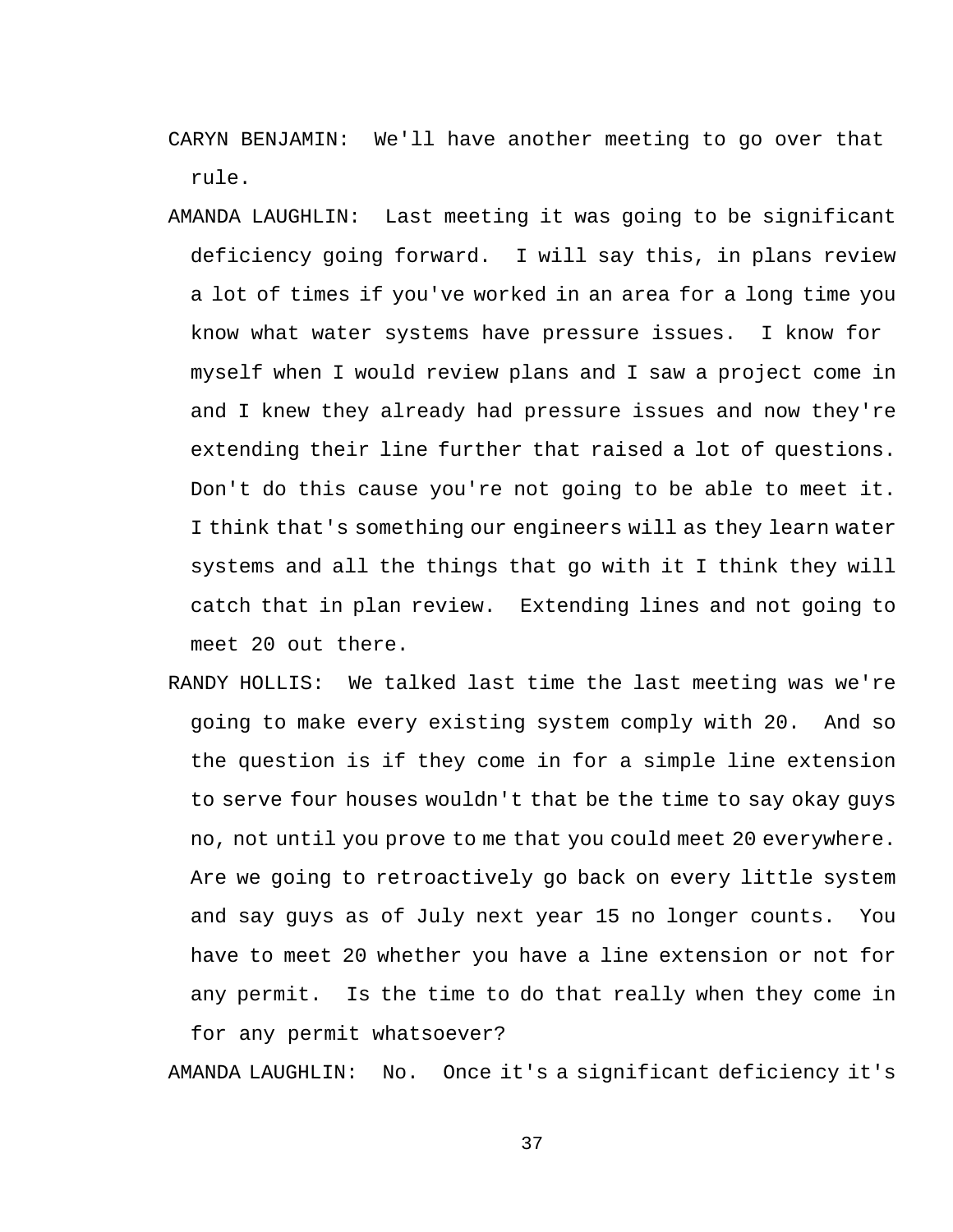every one all the time. This would be more about the design of the system and can you meet the 20 going forward with what you have. The significant deficiency will catch people that are already existing systems that aren't meeting the 20. So either way.

PATRICK KERR: Are there any systems in Louisiana that have more than 100 pounds static pressure?

CARYN BENJAMIN: Some of the plants.

- PATRICK KERR: I guess my question is that last sentence makes it the water company's responsibility.
- CHRIS RICHARD: You can get it at the bottom of the hill like in North Louisiana you get high pressure.
- PATRICK KERR: But is it the water system's responsibility to install pressure reducing valves or the customers?
- CHRIS RICHARD: The water system. We put it in cause it will break the lines.
- BEN BRIDGES: The customer was responsible with this one.
- PATRICK KERR: And this makes it the water company's responsibility. I'm just curious is that really what we want

to do. Some water systems will want the customer to maintain the pressure reducing valve on their pluming system. And other water systems will install them themselves. Same argument about back flow prevention. This says it has to be a part of the meter setting or at the main. I don't know that's what we want to say.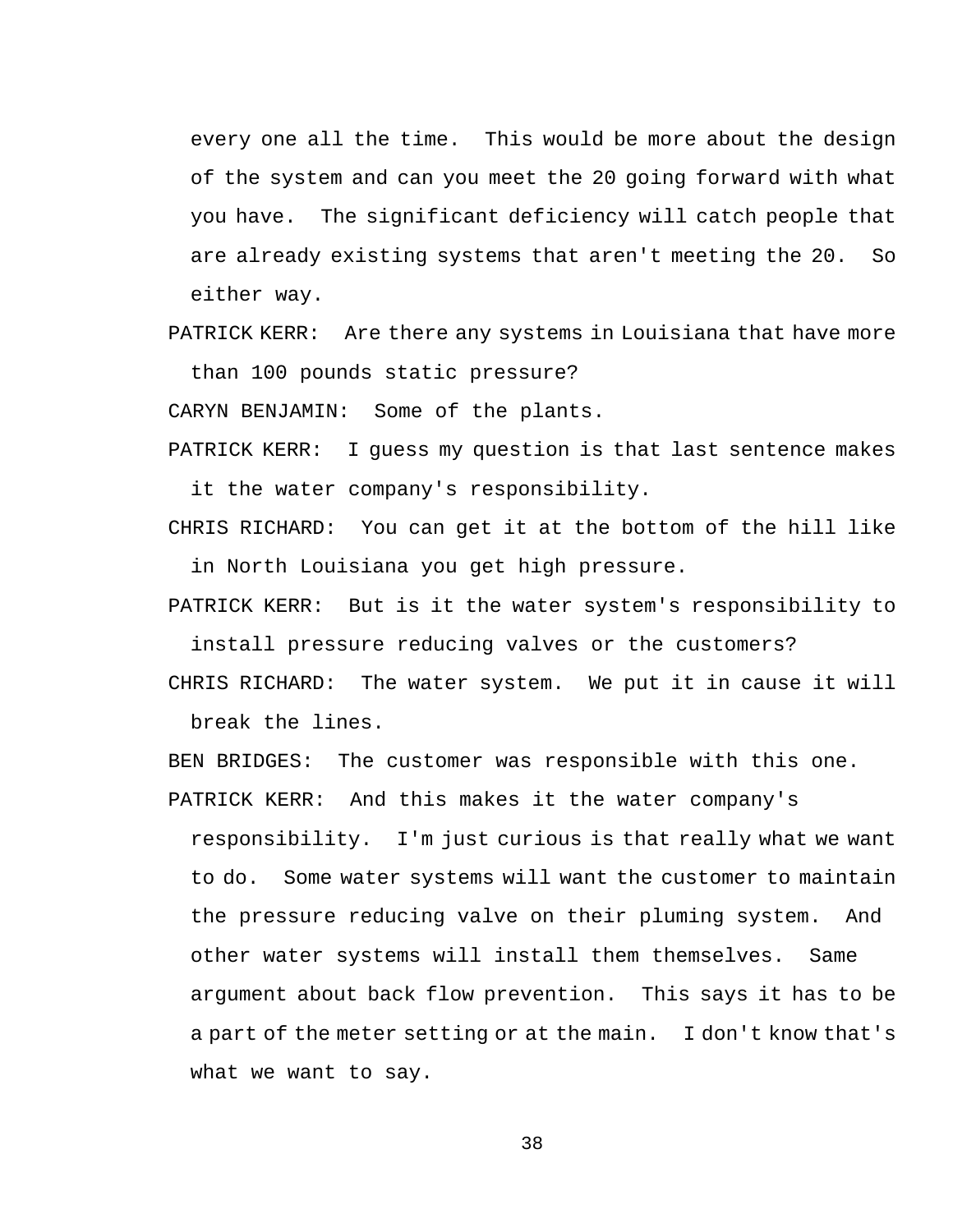- RANDY HOLLIS: Every system I've ever dealt with that had over 100 it was the water system's responsibility at the meter to knock it down and put a pressure reducing valve.
- PATRICK KERR: I know lots of systems in North Carolina the meter's at the street and the pressure reducing valve is in the basement and it's owned by the customer and maintained by the customer. Personally I don't care, but does anyone want to make this a water utility responsibility. That does, that makes it a water utility responsibility.
- RANDY HOLLIS: I think the problem you run into is hot water heaters and pop off valves. And now you get a customer whose pop off valve is going off is that because of a hot water heater or the water company is sending the water pressure too high. BEN BRIDGES: You have systems we're fixing to get in this in one area in particular cause we're fixing to consume about 30 houses that are on 40PSI water and when you hit it with 80, 90, 100 the valves are not ready for it. So what we've done in the other cases the one or two houses that really had problems we put a pressure reducing valve on the customer's meter itself. He paid for it.
- PATRICK KERR: Can I make a suggestion that we fix this by saying the static pressure exceed 100 PSI gauge pressure reducing devices shall be provided on mains comma as part of the meter setting on individual service lines comma or be required of the customer.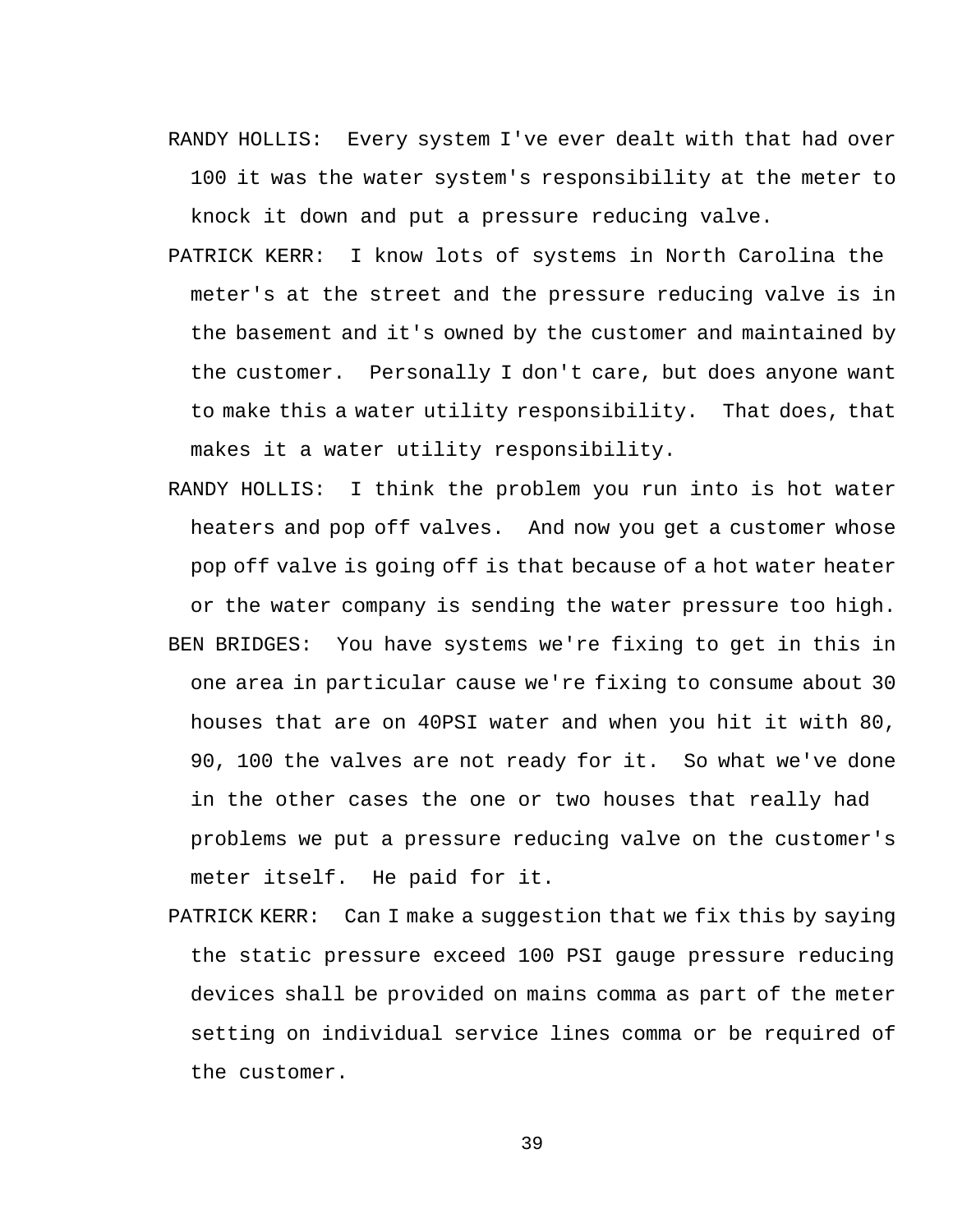BEN BRIDGES: I don't like it on mains.

PATRICK KERR: I don't either, but it's an option.

BEN BRIDGES: If I'm down from you and I want 80 PSI at my house and you only want 60 and they regulate me to 60 I'm not going to be happy.

PATRICK KERR: I agree.

BEN BRIDGES: It needs to be meter or unit.

CHRIS RICHARD: They have some systems they have main breaks so they want it on the main.

PATRICK KERR: And that's okay. We all choose what pressures we operate under.

CHRIS RICHARD: I'm saying don't take off mains. If you want to add to it. If you leave all three then it's an option. BEN BRIDGES: I just don't want it to be limited to the main.

If I build a new camp house and I want and I can handle 80PSI

I should be able to.

CHRIS RICHARD: Pat said you can do anything you want.

PATRICK KERR: The utility can do anything it wants. The

customers can complain and get it changed.

BEN BRIDGES: I like the point of use more than the whole main. RANDY HOLLIS: I hate the word shall on the main because that

says you shall be provided on the main.

AMANDA LAUGHLIN: More about where the responsibility lies. RANDY HOLLIS: We have some mains in Tennessee leaving out of there 200 PSI. As long as it's part of the meter and not the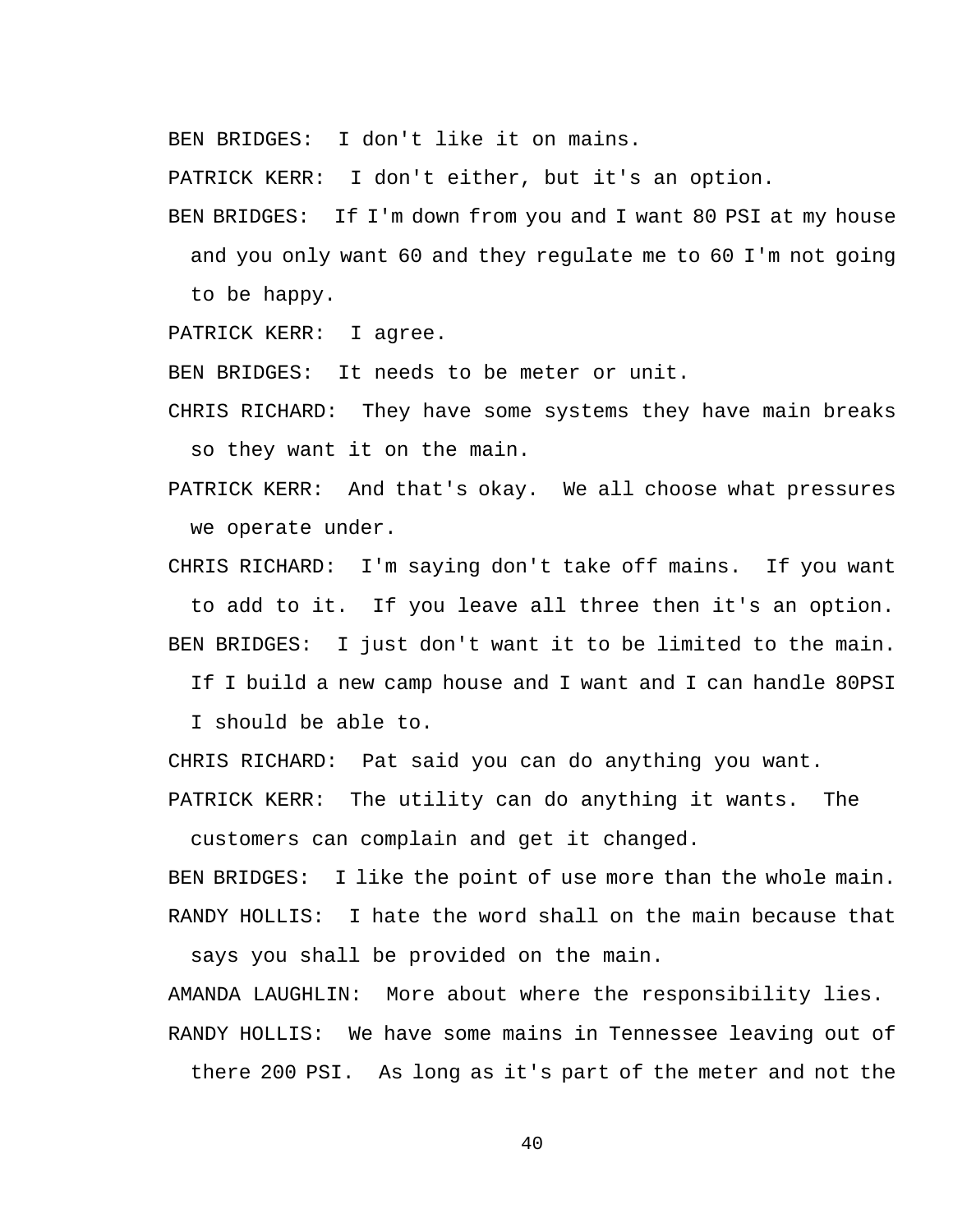main I'm okay.

- PATRICK KERR: Or required of the customer. If we could add something.
- CHRIS RICHARD: Shall be provided on mains, or as part of the meter setting, or required on whatever you said customer. PATRICK KERR: Or installed and maintained by the customer. CHRIS RICHARD: Either one of the three.
- PATRICK KERR: Baton Rouge Water couldn't care less, but there may be some systems in North Louisiana where the customers are responsible for the pressure reduction.
- BEN BRIDGES: They're so few and isolated we've just told the customer put one in and they did. And it's 100 bucks and they were all happy.

PATRICK KERR: You couldn't do it with this written as is.

BEN BRIDGES: I just had an engineer last week ask me do I want to do a whole new 4 inch main for 30 houses or individual. I

said individual because I may want more pressure at my house.

- PATRICK KERR: We have agreement, right. We're all saying the same thing.
- RANDY HOLLIS: Should we take out the word static though. What if your well kicks on?
- PATRICK KERR: We have all kinds of transients 10 times 100 pounds as you well know.

RANDY HOLLIS: Not 10 times 100 pounds. But 125 130 easily. PATRICK KERR: You don't think pressure transients can hit 6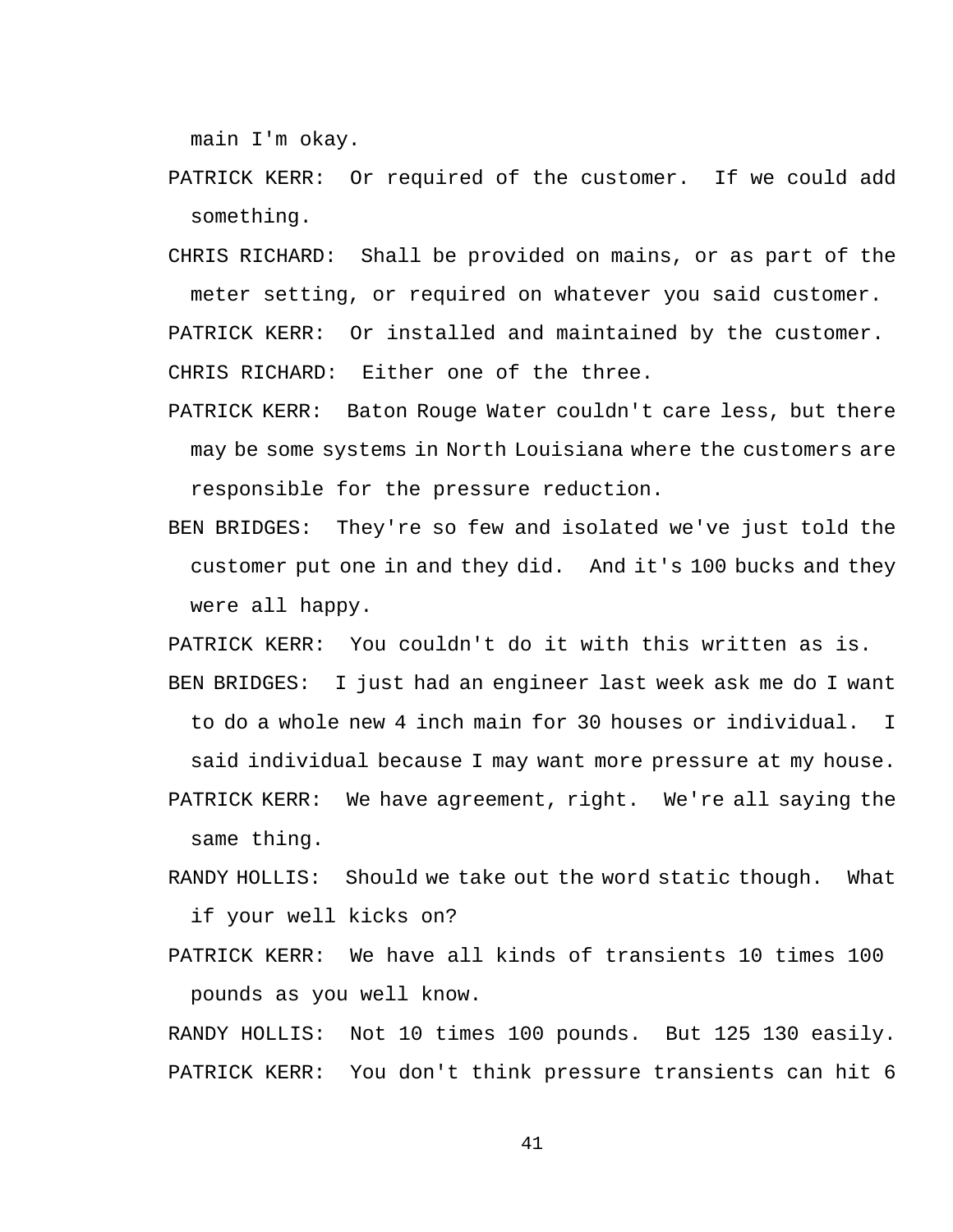700 pounds in a 100 pound system.

RANDY HOLLIS: They can but.

PATRICK KERR: I think static is a good word there.

RANDY HOLLIS: Add on that you want to add on the end of that. PATRICK KERR: I would just say provided on the mains comma take out the or shall be provided on mains comma. Take out the or.

And then after system put comma or.

JIMMY HAGAN: Is it just a question of who's going to provide it?

PATRICK KERR: Yeah.

BEN BRIDGES: Customer or the system.

PATRICK KERR: Or a condition of service on the customer. I don't know.

- JIMMY HAGAN: The system installed it because the system was building a system that had such high pressures in some areas to meet the 15 or 20 out on the end.
- PATRICK KERR: And you maintain them at every customer's house forever?

JIMMY HAGAN: The system does, yes.

PATRICK KERR: They do? Wow.

JIMMY HAGAN: Because those guys are closest to the source.

RANDY HOLLIS: I really consider the pressure reducing valve

just like the meter. The system owns it, the system should own the pressure reducing valve and maintain it.

PATRICK KERR: Okay, I'll be quiet. Leave it alone. That's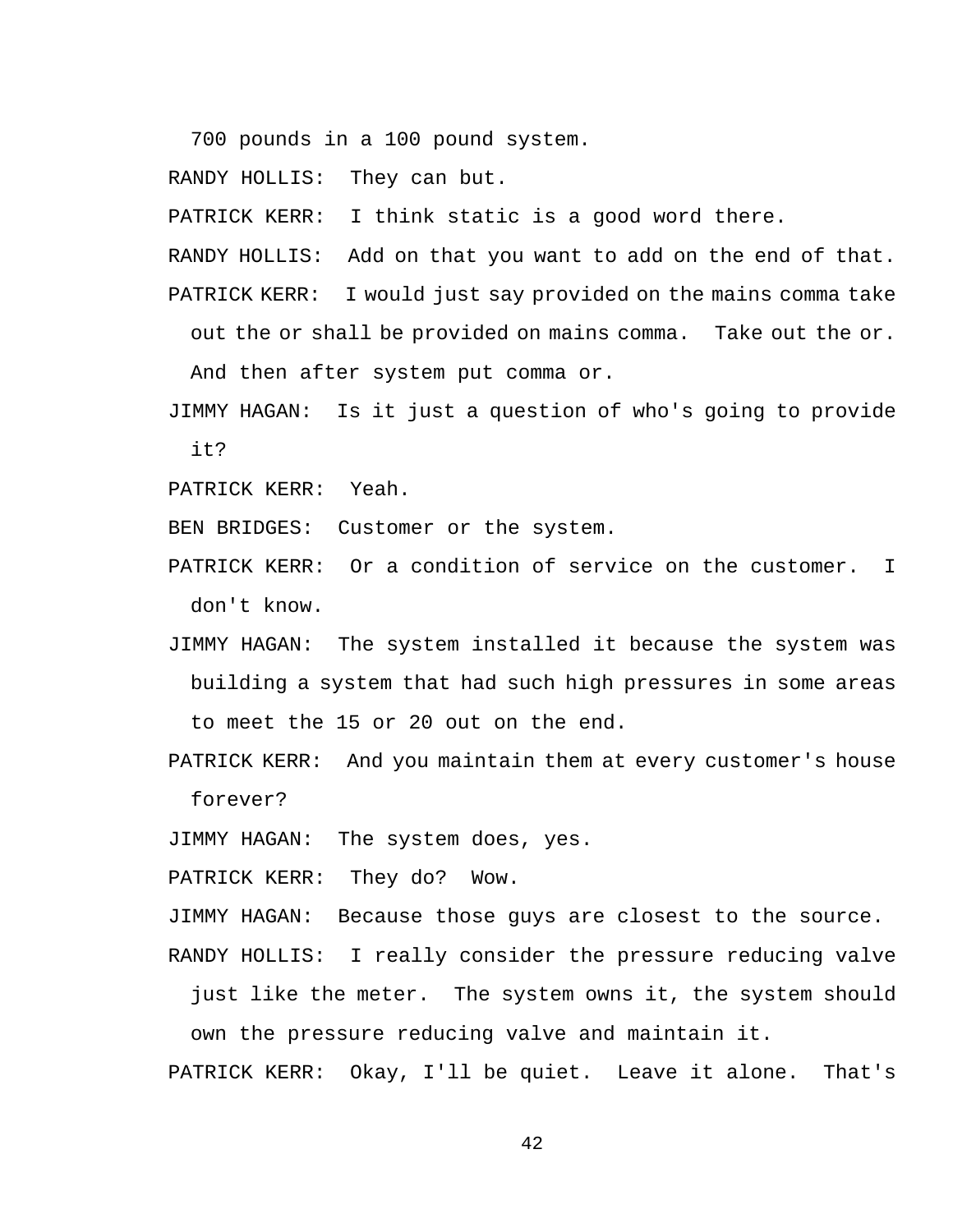fine.

- RANDY HOLLIS: I think blaming the customer because pressure blew up something in their house I don't think that's right.
	- I think the system should regulate that pressure to a reasonable range to the customer's house.
- PATRICK KERR: So I should be required to maintain pressures when your water heater has a problem?
- RANDY HOLLIS: You have to maintain minimum 20PSI to that customer. That's law.
- PATRICK KERR: When their water heat backs up the system because there's a backflow preventer and they start blowing plumbing is that my problem or there's?
- RANDY HOLLIS: I just think we should be responsible for not blowing out their piping.
- BEN BRIDGES: If you're sending them 120PSI at the bottom of a hill they can't do anything about that.

PATRICK KERR: Other than put a pressure reducing valve.

BEN BRIDGES: Right, but it's not their fault you're sending them so much pressure. Maybe the system could absorb. And

we're talking about isolated cases, not 30,000 customers.

- PATRICK KERR: It's not a problem for me. I think there's some systems in North Louisiana.
- RANDY HOLLIS: If somebody comes to you and says I want a line extension and by the way I'm 200 feet down the hill. And he said well you're the only one in our system. Okay, I can give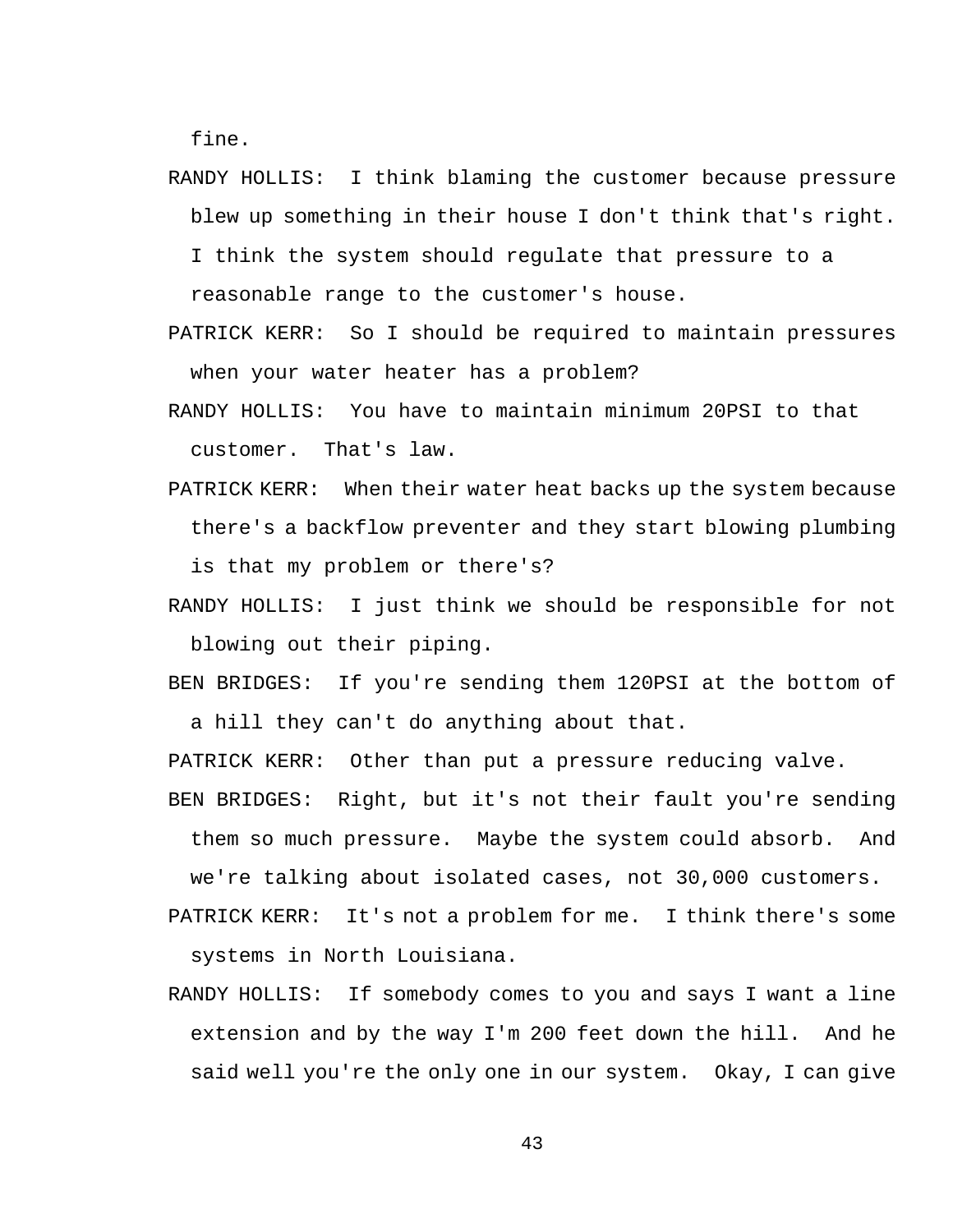it to you, but it's going to require a special feature. Then you can require the customer.

- BEN BRIDGES: And we would charge for that and put it in the main up top. But if it goes through four bottoms and only one guy complains we're going to put it on that one guy.
- RANDY HOLLIS: The last thing I have was 235 and I think Amanda clarified that for me. I was surprised to see this under materials. It talks about shall not contain more than .2 percent lead. Thought it was .25. I didn't realize there were exceptions to that and they straightened me out and said yes there are, that distribution main (inaudible) valves 2 inches in diameter or larger are exempt from the lead free requirement.

PATRICK KERR: So are fire hydrants.

- RANDY HOLLIS: Yeah. I was just surprised to see there was no requirement on lead for systems. That's all I have.
- PATRICK KERR: I have a question that someone raised yesterday. I recommend a bunch of IEs get changed to EG in the code and Caryn did that. But where it talks about permits not required for in kind replacements where the code now requires a minimum of 3 inch lines in a distribution system and we're replacing 2 2 1/4 inch galvanized. Can we make a 3 inch line an in kind replacement and not require a permit?
- AMANDA LAUGHLIN: Typically water lines are not in kind. You have to check the material, disinfection method.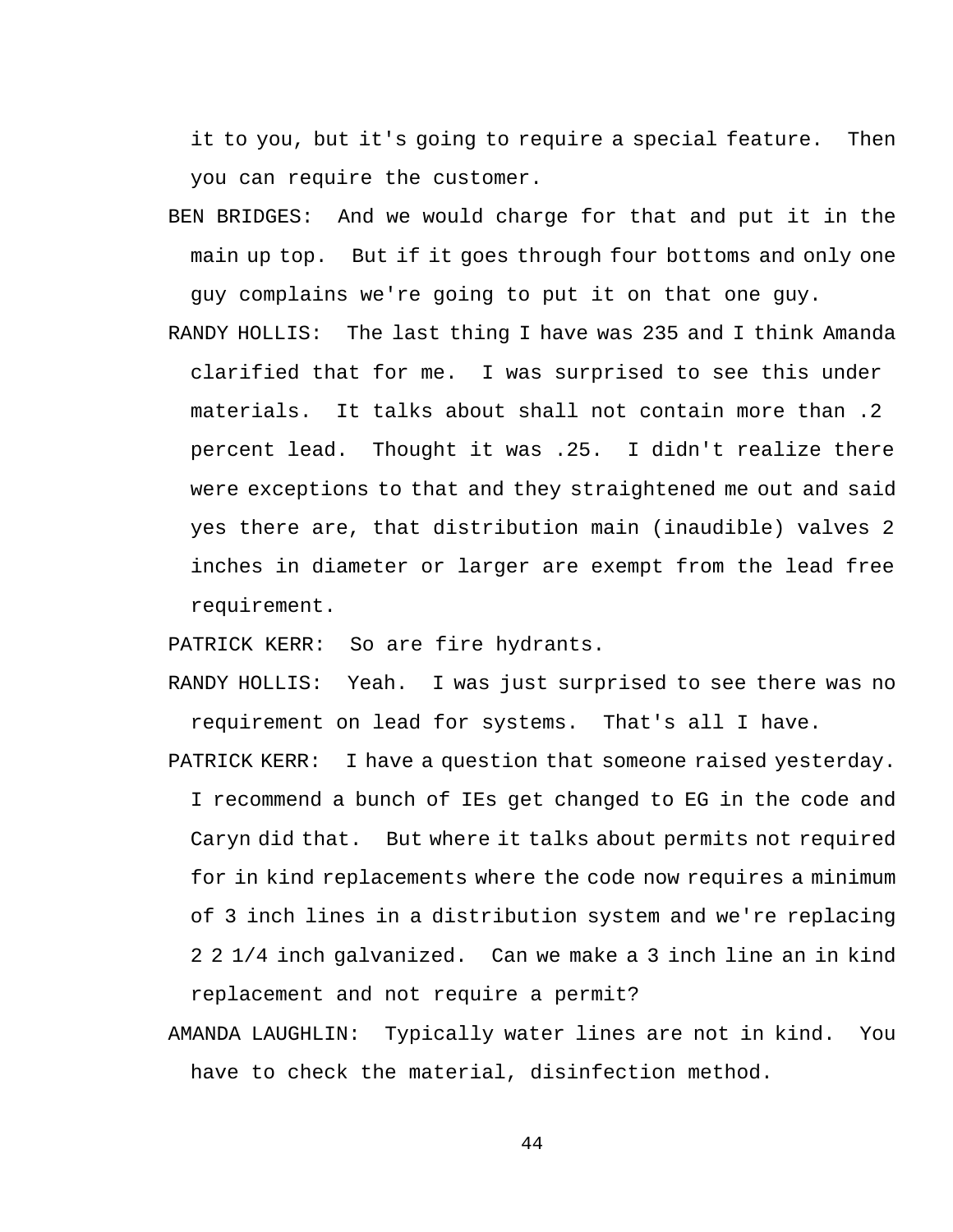PATRICK KERR: If I replace a 8 inch waterline and don't make hydraulic changes I don't get a permit today. If I have an 8 inch AC pipe that I need to replace because it's leaking too many places and I replace a thousand feet of it there's no permit required for that. We can argue about whether I should apply for a permit or not. It's an in kind replacement.

CHRIS RICHARD: I always thought of that more on the plan end myself. Equipment type things, pumps, clarifier equipment, in kind.

We're not required to, right. That's an in kind replacement.

AMANDA LAUGHLIN: I've never considered a pipe replacement in kind. But pumping and those types.

PATRICK KERR: We always have.

AMANDA LAUGHLIN: Pipes, no.

- CHRIS RICHARD: I think part of the issue with it on the water pipe the reason it's different on a lot of systems is they have to get bac-t from the health department.
- AMANDA LAUGHLIN: How far are you going to be from the sewer system.
- PATRICK KERR: I guess I'm opening up a can of worms, but the code does not require it. Let's go back to what's required for permits.
- CARYN BENJAMIN: You didn't change the size, you didn't change the material.

CHRIS RICHARD: He's changing the material. That's why you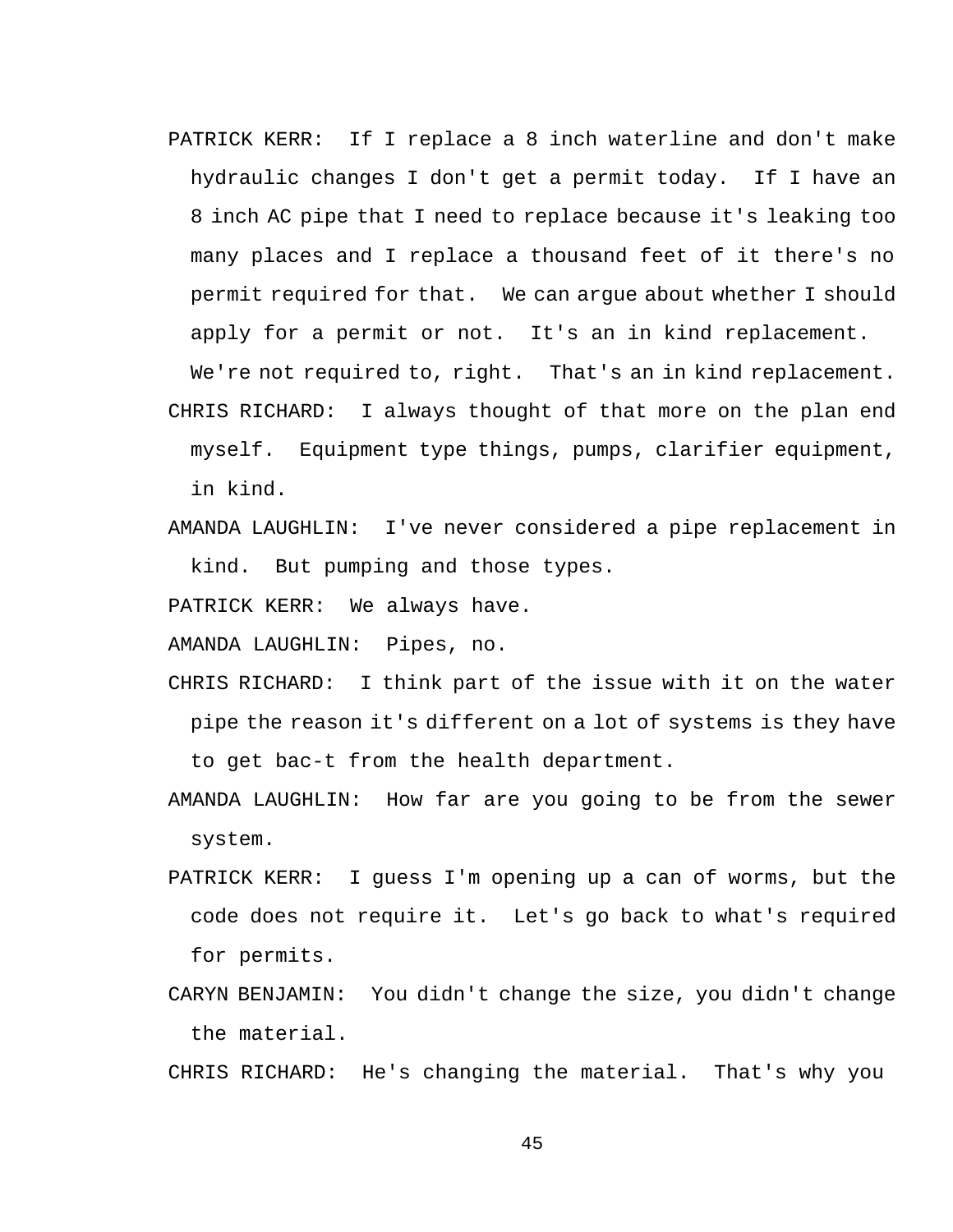need a permit.

PATRICK KERR: It's not a hydraulic change.

BEN BRIDGES: Something that doesn't leak. A better product. AMANDA LAUGHLIN: Galvanized to PVC? Yes, we would review that.

CHRIS RICHARD: Because you're changing material.

- PATRICK KERR: So then you're changing manufacturers of pumps you need to get a permit?
- CHRIS RICHARD: If I'm changing capacity, not the manufacturer. PVC and galvanized isn't the same as going to Goulds to Fairbanks Morse. Going from galvanized to PVC that's two totally different materials. And the material has to meet certain specs. We've always submitted plans for line replacements.

PATRICK KERR: We don't.

BEN BRIDGES: What length, under 200 feet? Any length.

PATRICK KERR: Look what it says, shall be constructed, operated, or modified to the extent that capacity hydraulic conditions functioning of treatment process or quality of finished water is affected without getting a permit. Change from galvanized to PVC doesn't change any of that. I'm not required to have a permit. It doesn't change the treatment process, the quality of finished water, capacity of hydraulic conditions.

JIMMY HAGAN: If you go from a 2 to a 3 it does. And it also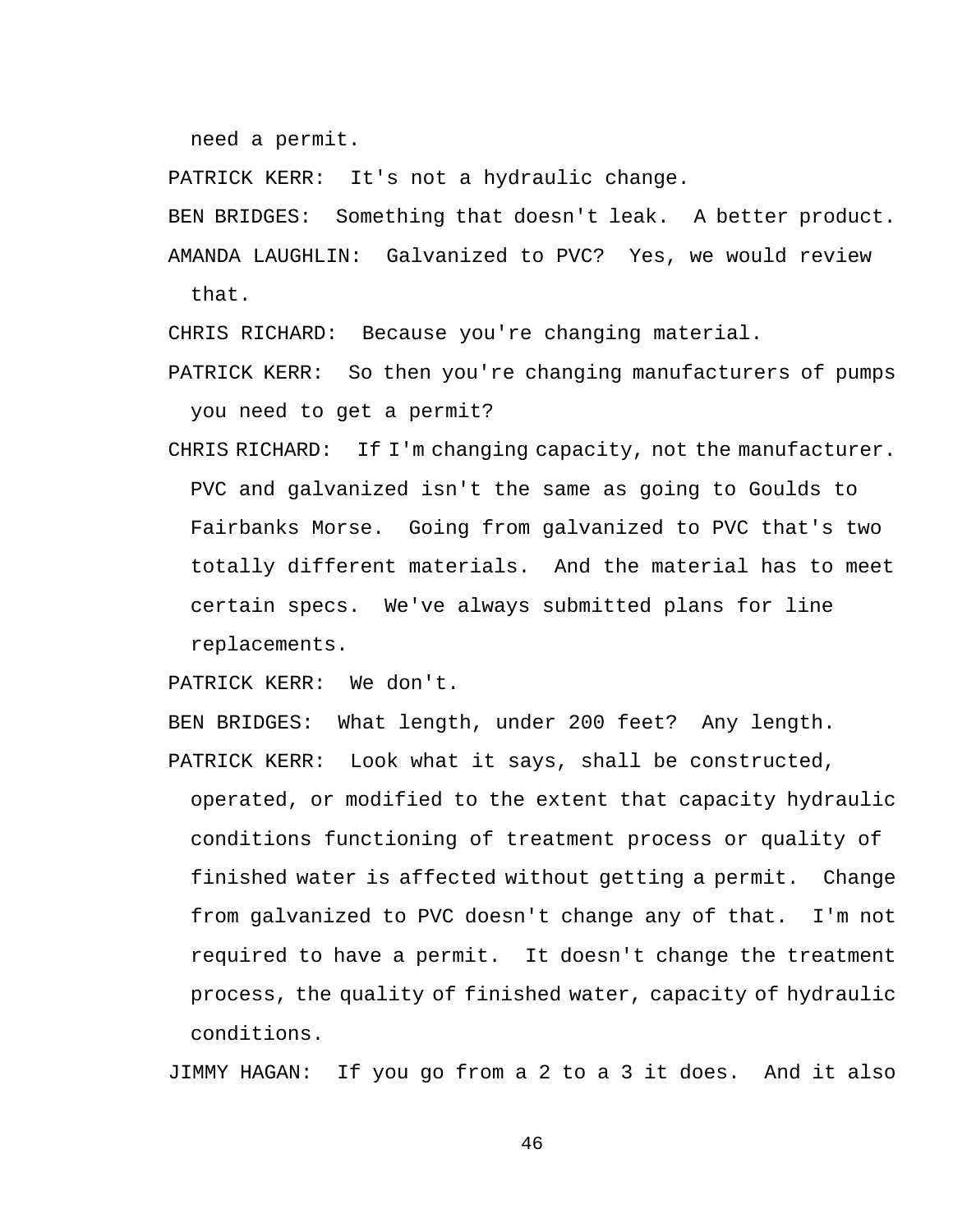changes the quality. It's going to be a lot better.

PATRICK KERR: If I replace an 8 inch PVC line with an 8 inch PVC line I don't get a permit. There's no need to have a permit. We do it all the time.

- CHRIS RICHARD: I've changed galvanized or old cast iron lines to PVC and I submit a permit. I'm not saying I was right or wrong. I'm telling you what I did.
- PATRICK KERR: The code does not require it. I'm glad you guys do. And all I was asking is since I now have a minimum size requirement for distribution lines of 3 inch I was asking if we could make in kind to say anything smaller than 3 move to 3 is in kind.
- CHRIS RICHARD: Another reason I think they required it in the past is you can't put it back where it was typically. PATRICK KERR: That doesn't matter.
- CHRIS RICHARD: No, it does matter. Because there's

clearances from sanitary structures.

PATRICK KERR: It didn't change anything that requires a permit.

CHRIS RICHARD: But it's a sanitary feature.

PATRICK KERR: It doesn't matter. Chris it doesn't require it. It's not required.

CARYN BENJAMIN: Let's put in material.

AMANDA LAUGHLIN: I respect that's your interpretation; that's not mine. It does require a permit.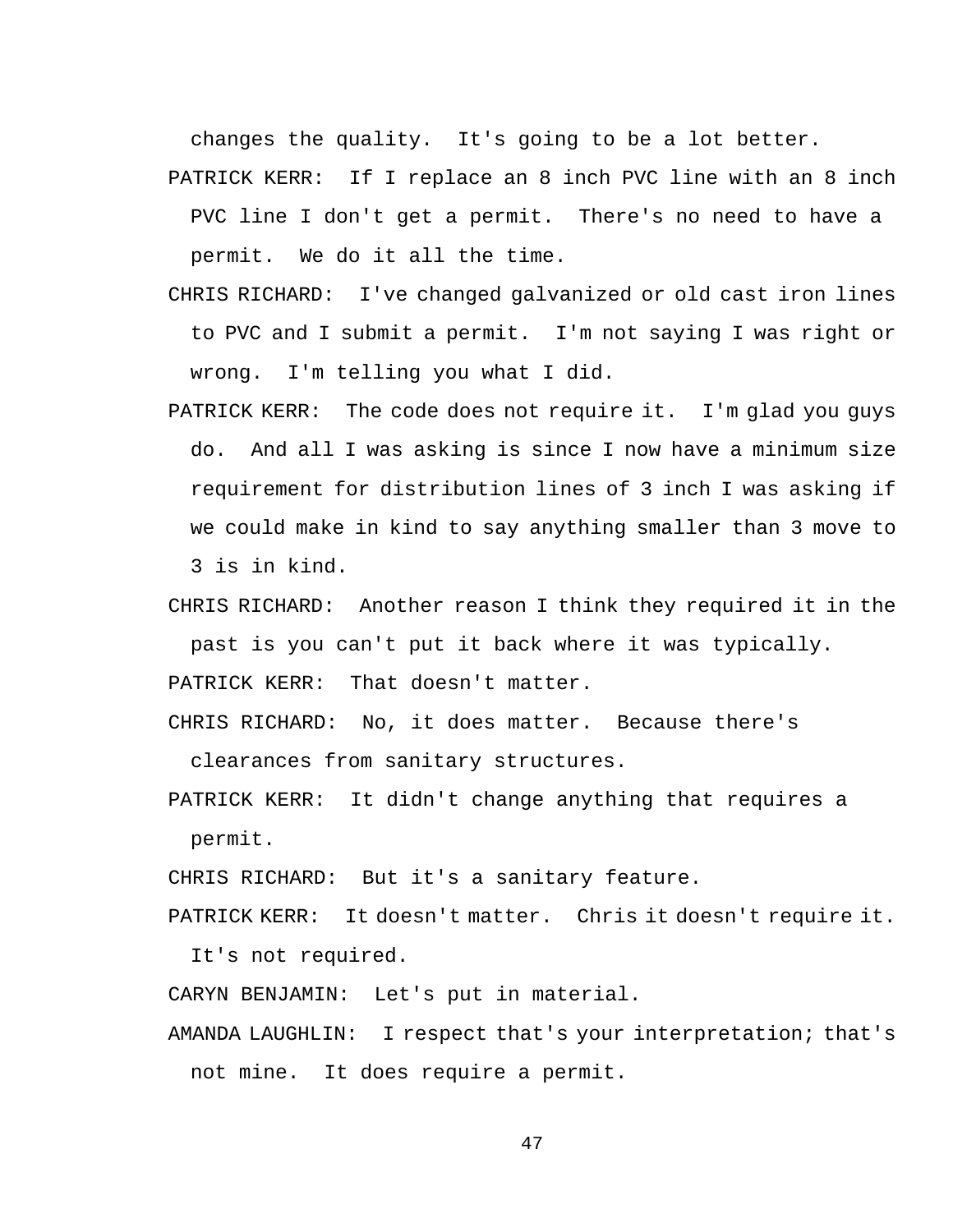CHRIS RICHARD: But what you're saying I can go put a new waterline in--

PATRICK KERR: Read what it says.

CHRIS RICHARD: I understand what you're saying.

PATRICK KERR: No, I'm not saying that.

CHRIS RICHARD: You can because--

PATRICK KERR: No, I can't. Actually if I had one right next to a sewer line I could replace it in place without getting a permit. And I can repair it in place without getting a permit. The way it's written. It would be kind of stupid to do it. But yes, I could. Anyway, sorry. I opened that can of worms. I'll be quiet. Do we need to change that?

AMANDA LAUGHLIN: I don't think there's anything that needs to be changed about it.

CARYN BENJAMIN: Want me to add material?

PATRICK KERR: We're going to vote on it.

CHRIS RICHARD: I wouldn't add anything.

PATRICK KERR: So you change a Gould's pump you're going to have

different pump curve, it's going to change hydraulic

conditions. You need a permit. Why? CHRIS RICHARD: It's not changing quality of the water. PATRICK KERR: Change the hydraulic conditions. JIMMY HAGAN: If you change the size of the pump. CHRIS RICHARD: Not changing the size. He's saying I can't get

the exact same one. Unless you change the exact curve.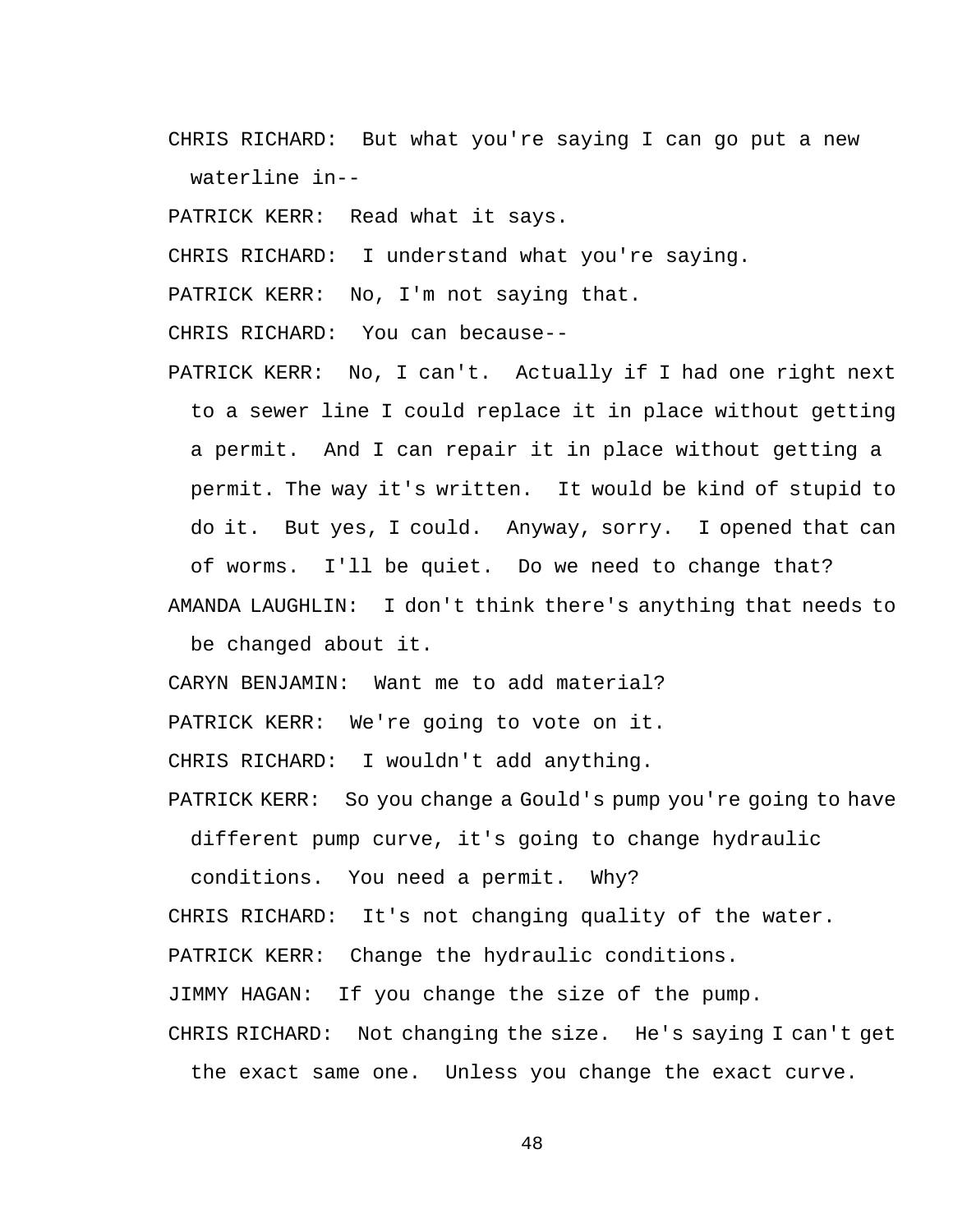PATRICK KERR: That's a hydraulic change. We never

interpreted it that way.

CHRIS RICHARD: The design point is the same.

BEN BRIDGES: Is there a distance, a minimum that you can change

out. So if you have a leak and you change out 5 foot.

AMANDA LAUGHLIN: That's different.

CARYN BENJAMIN: Maintenance, repair.

PATRICK KERR: That's a modification.

BEN BRIDGES: What's the difference in repairing or replacing.

PATRICK KERR: I guess we've always interpreted it to say if we're not modifying the hydraulic conditions, the treatment process, the capacity we don't need a permit cause that's what it says. That's how we've always dealt with it. We can modify it, that's no problem.

JIMMY HAGAN: Y'all view 2 1/4 to 3 as a repair.

- PATRICK KERR: No, I'm asking if we could make that an in kind replacement. In kind is used someplace else in the language that Caryn put together.
- AMANDA LAUGHLIN: I would consider a repair doesn't require a permit.
- CHRIS RICHARD: I'm saying if you had to replace a section of pipe I don't know what the length would be. If you wanted to put, you could put the 3 inch minimum requirement would not come into play.

PATRICK KERR: We don't normally get a permit to replace a piece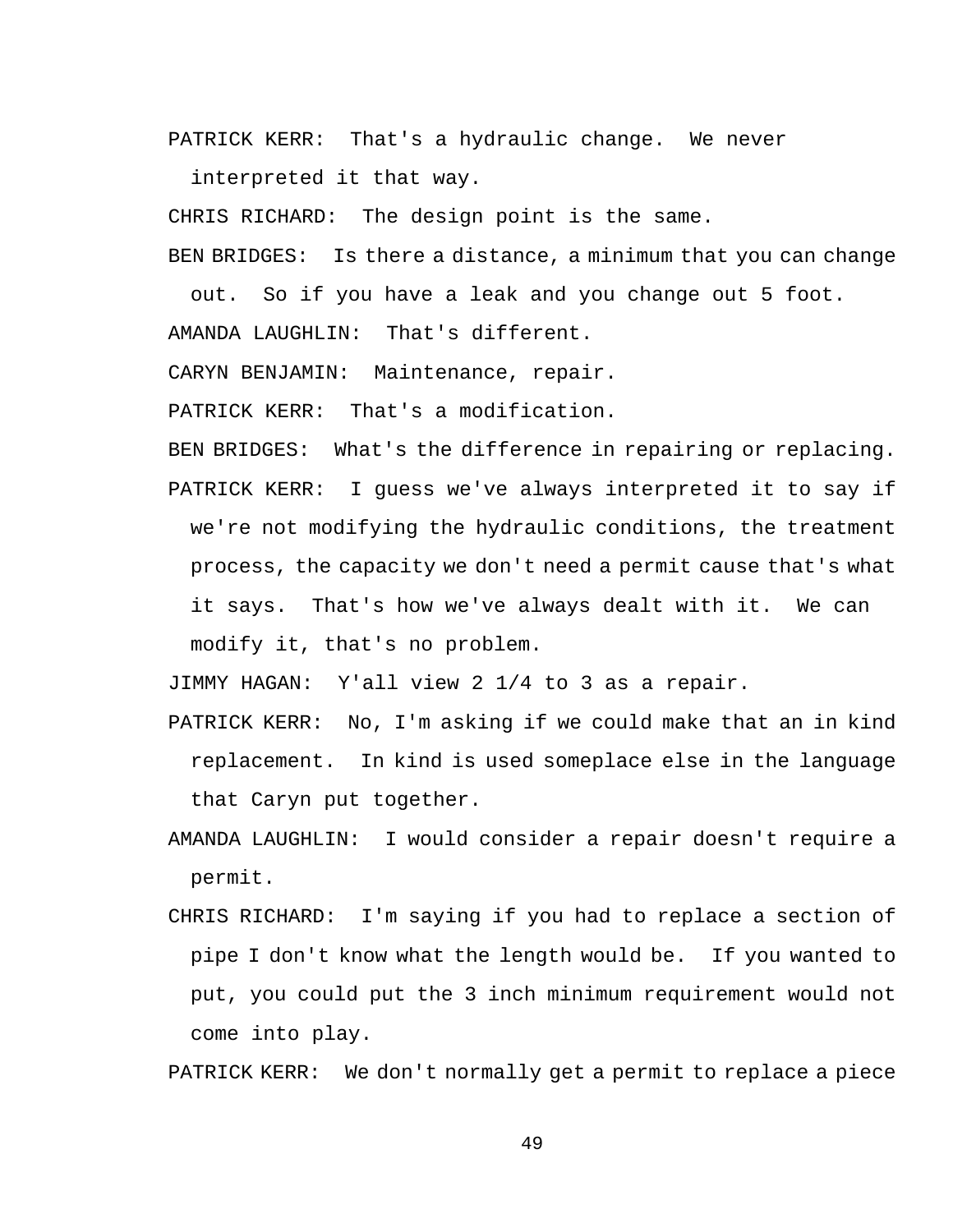of 2 inch galvanized with a piece of 2 inch PVC whether it's 10 feet long or 100 feet long. We never thought we needed a permit for that. Maintenance, replacement existing

facilities in kind shall not be required.

- BEN BRIDGES: But you're not in kind. You went from 2 to 3. That's what I missed while a go. I was going to 2 to 2 or 3 to 3.
- PATRICK KERR: No, what I said is I would like us to define in kind to include a change from something that's no longer allowed, 2 inch line to 3 inch line, define that as in kind. This right here says replacement of existing facility permits shall not be required.
- CHRIS RICHARD: I think the 3 inch minimum doesn't apply to you going fix a 2 inch line.
- PATRICK KERR: The reason to have the 3 inch minimum is real. I would like to be able to upgrade to the 3 inch as we do it without getting a permit. This is the other place I rely on to tell you I don't need a permit to do replacement of existing facilities. So 8 inch AC to 8 inch PVC an existing facility, in kind.

BEN BRIDGES: But 2 to 3 would not be.

PATRICK KERR: But 2 to 3 wouldn't so what I was asking is if I'm upsizing specifically to meet the code requirement of 3 inch can we call that in kind.

AMANDA LAUGHLIN: I'm sorry, I have to leave. I have a 4:00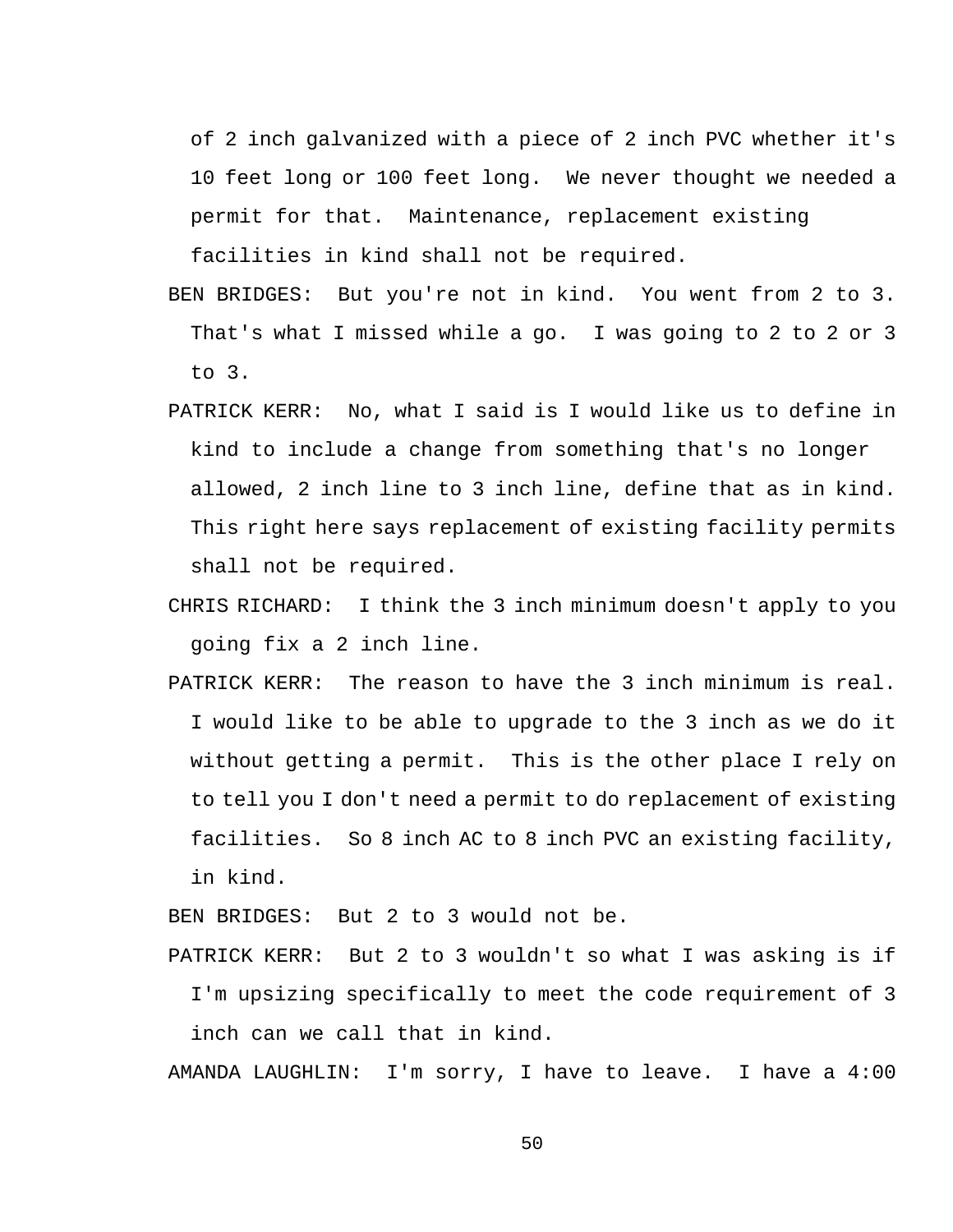call. Is this the last comment ever.

PATRICK KERR: We can leave it. We'll just get a permit. The only two things I did is the requirement for phosphate testing you said had to have a range of .2 to 20 milligrams per liter. I suggested many of our kits don't go that high. If we did .2 to 1.2 times your target you would know if you're over. So if I had a target of 5 and my kit only test to 5 we're going to be rock solid at 5 if I overdose.

AMANDA LAUGHLIN: Where does that come from?

PATRICK KERR: I don't know where it came from.

AMANDA LAUGHLIN: Is that a 10 state standard language?

CARYN BENJAMIN: This was.

- AMANDA LAUGHLIN: Phosphate measuring kits, I'm not sure what their range is.
- BEN BRIDGES: You would have to have two or three different sets and possibly two machines to run.
- PATRICK KERR: Exactly. So I'm just trying to get away from that and just say you need to be able to test the range of dose you're going to use. And a little more so you can see if you're over. That was my only recommendation.

CARYN BENJAMIN: Was there one more?

PATRICK KERR: I don't remember.

AMANDA LAUGHLIN: So September 11th 2 to 4. Next meeting Caryn or I will send out a meeting invite.

PATRICK KERR: Oh, that was an important one. Ten days of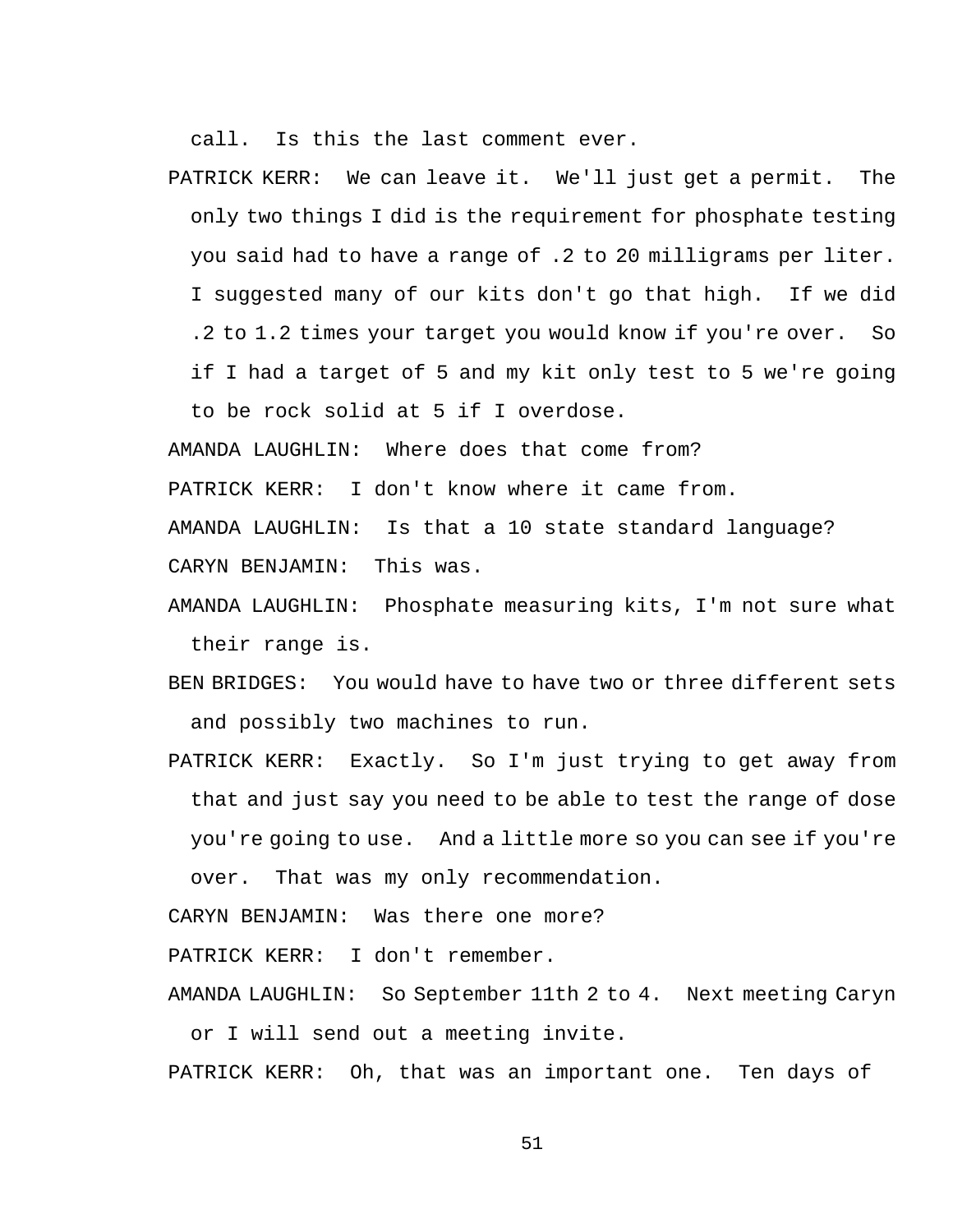chlorine storage at each site is a huge issue for a lot of systems. The threshold quantity for chlorine is 2500 pounds and I would like to have a provision that says you can have 10 days of storage or have a plan for getting it delivered. You got to have an adequate plan to get the chlorine you need. So 10 days of storage at one of our facilities would be 15 tons of chlorine. We use a ton and a half a day. That's too much to ask us to store.

- AMANDA LAUGHLIN: I remember this conversation and we debated this for like two hours about how many days of chemical supply needs to be onsite and I don't remember, it used to be a lot more, wasn't it like 30 days and then we went to 10.
- PATRICK KERR: I'm just talking about the highly hazardous chemicals. EPA has established a threshold quantity for. So Baton Rouge Water Company probably would need to store in the aggregate... And we're not building new facilities I guess. What I'd like is a way to have a plan that you guys can approve. I don't care how you word it.

AMANDA LAUGHLIN: What do you have onsite at each site now? PATRICK KERR: Our sites vary, but at our largest site we're about to put in a 25 ton storage facility. But we're planning

to use that at all of our sites and move it around.

AMANDA LAUGHLIN: That meets the ten days.

PATRICK KERR: For that one site. I have 60 sites. Many of the sites have three or four days. Some have 30. Our control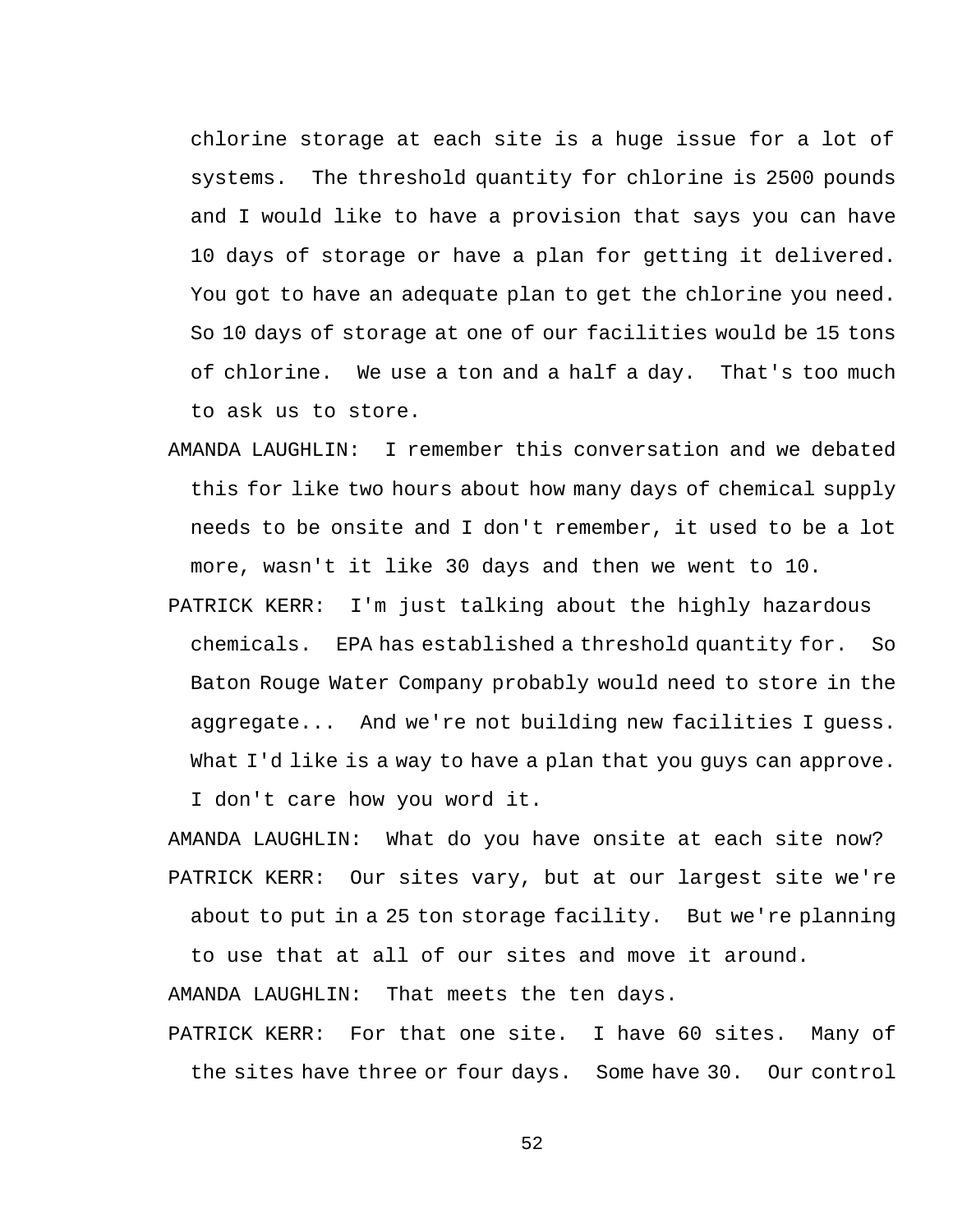is 2500 pounds. So if I'm using more than 250 pounds a day I cannot store 10 days on that site without doing a risk management plan which is a very involved process.

- AMANDA LAUGHLIN: That's for new. If you built a new site you would probably plan for 10 days. You're already doing that. You just said you have 25 tons.
- PATRICK KERR: We're going to put a major storage facility so we can service our own. I just think you're asking to put a highly hazardous chemical in the community for no good reason. AMANDA LAUGHLIN: I understand, I just have a hard time going

back and changing something we debated and debated and voted on. We will have to go over it all over again.

PATRICK KERR: I don't remember that debate.

AMANDA LAUGHLIN: I remember it was 30 and everyone agreed on 10.

PATRICK KERR: Ten state standards says 30 for all chemicals? AMANDA LAUGHLIN: Yes.

- KEITH SHACKELFORD: We often wind up more than that because you want 125, 130 percent of the delivery.
- PATRICK KERR: That's bulk chemicals. Chlorine doesn't get delivered that way. There's a lot of guys run 150 pound bottles of chlorine that are changing them once a week. Or every couple days. If you're changing them every couple days then you need to have minimum of 5 150s onsite. I think the greater good is served by reducing that exposure.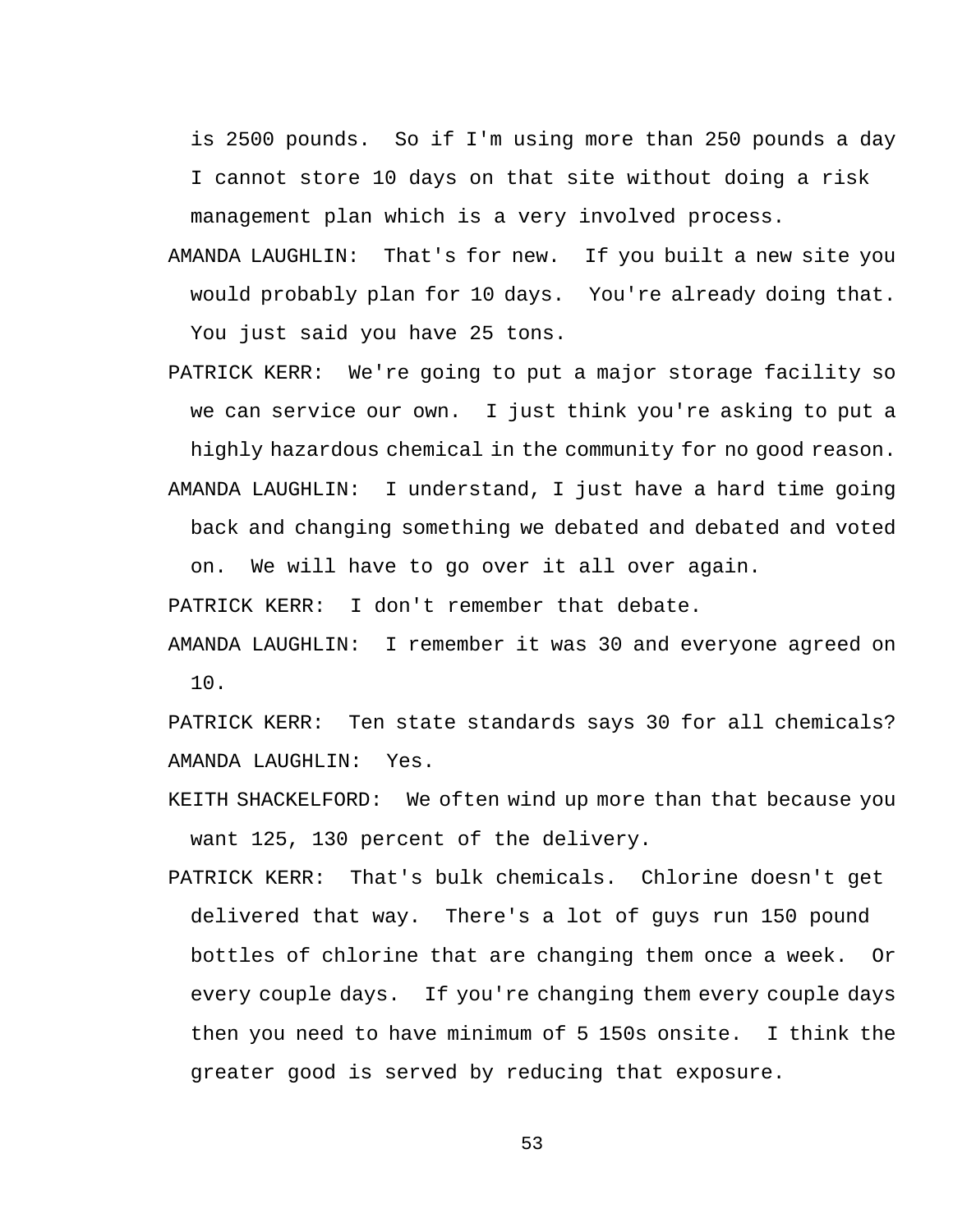RANDY HOLLIS: Storage should be provided for at least 30 days chemical supply.

PATRICK KERR: At each facility.

RANDY HOLLIS: It was a minimum 1 1/2 truckloads.

PATRICK KERR: This is a shall guys.

AMANDA LAUGHLIN: I would have to read what a threshold quantity risk management plan entails.

- PATRICK KERR: So highly hazardous chemicals, tier two chemicals normally have a quantity above what (inaudible). So for chlorine it happens to be 2500 pounds. If I store more than 2500 pounds of chlorine at any site I have to have a risk management plan which includes an analysis of all the downwind impacts of a release. It's huge. DEQ gets involved, EPA gets involved. We have RFPs at some of our facilities. I'm just looking for a trigger. If you want to keep ten days of phosphate onsite I've got no problem with that. It's something that's inherently safe.
- RANDY HOLLIS: Let me ask this question. This is for the design of facilities. So you design it to handle a minimum of ten days. But if the operator on duty decides to only want two can you be cited that he doesn't have ten days of storage onsite?
- CHRIS RICHARD: Have to maintain it in a way it was permitted, so I guess he could be.

PATRICK KERR: It says a minimum of ten days shall be onsite.